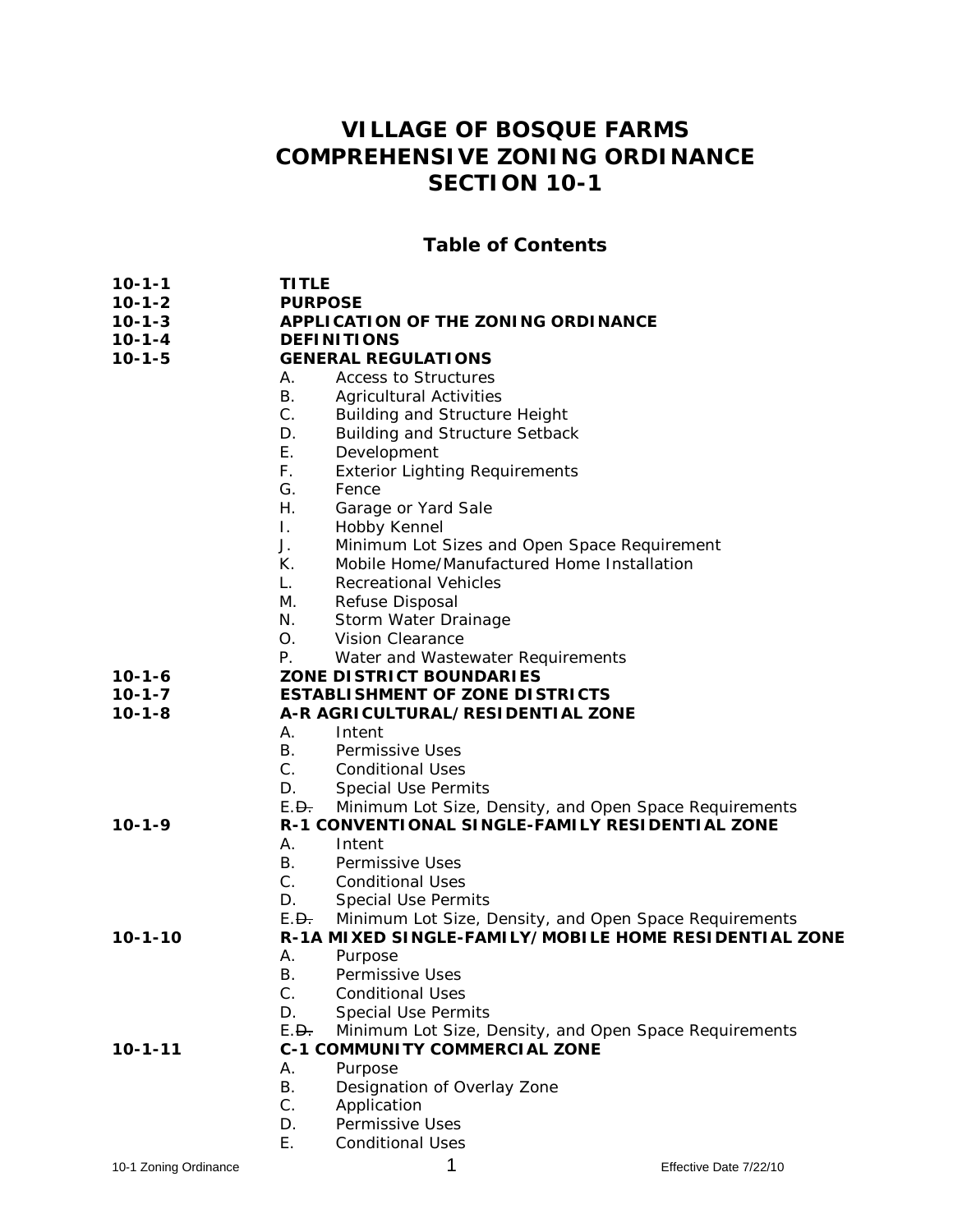|                | F.<br><b>Special Use Permits</b>                                             |
|----------------|------------------------------------------------------------------------------|
|                | G.F.<br><b>Special Provisions</b>                                            |
|                | H.G. Setbacks, Lot Size and Open Space                                       |
| $10 - 1 - 12$  | <b>SU SPECIAL USE ZONE</b>                                                   |
|                |                                                                              |
|                | Α.<br>Intent                                                                 |
|                | Β.<br>Application                                                            |
|                | C.<br>Removal of a Zone                                                      |
|                | D.<br><b>Special Uses</b>                                                    |
|                | Ε.<br><b>Special Provisions</b>                                              |
|                | F.<br>Lot Size and Open Space Requirements                                   |
| $10 - 1 - 123$ | <b>WPOZ WELLHEAD PROTECTION OVERLAY ZONE</b>                                 |
|                | А.<br>Intent                                                                 |
|                | <b>B.</b><br>Designation of Overlay Zone                                     |
|                | $C_{\cdot}$<br><b>Conditional Uses</b>                                       |
|                | D.<br><b>Prohibited Uses</b>                                                 |
|                | Ε.<br><b>Special Conditions</b>                                              |
|                | G.<br>Substantial Modification                                               |
|                |                                                                              |
|                | Η.<br>Administration                                                         |
| $10 - 1 - 134$ | <b>CONDITIONAL USE PROCEDURES</b>                                            |
|                | Permit Required<br>А.                                                        |
|                | <b>B.</b><br>Application                                                     |
|                | C.<br><b>Public Notification</b>                                             |
|                | D.<br>Guidelines                                                             |
|                | Е.<br>Denial                                                                 |
|                | F.<br>Violation and/or Breach of Conditional Use Permit                      |
|                | G.<br>Re-evaluation                                                          |
|                | Η.<br>Expiration                                                             |
|                | Τ.<br>Renewable Conditional Use                                              |
|                | J.<br><b>Special Requirements</b>                                            |
|                | К.<br><b>Additional Requirements</b>                                         |
|                | L.<br>Home Occupations                                                       |
|                | Μ.<br>Bed and Breakfast                                                      |
| $10 - 1 - 14$  | <b>SPECIAL USE PERMITS</b>                                                   |
|                | Α.<br>Intent                                                                 |
|                |                                                                              |
|                | Β.<br>Application                                                            |
|                | C.<br>Removal of a Permit                                                    |
|                | <b>Special Provisions</b><br>D.                                              |
|                | Ε.<br>Revocation of Existing Special Use Zones and Issuance of a Special Use |
| Permit         |                                                                              |
| $10 - 1 - 15$  | ZONE CHANGE AND AMENDMENT PROCEDURES                                         |
|                | А.<br>Purpose                                                                |
|                | Β.<br>Map Amendment Procedures                                               |
|                | C.<br>Ordinance Text Change Procedures                                       |
| $10 - 1 - 16$  | <b>VARIANCE PROCEDURES</b>                                                   |
|                | Α.<br>Definition                                                             |
|                | <b>B.</b><br>Application                                                     |
|                | $C_{-}$<br>Considerations                                                    |
|                | D.<br>Posting Requirements                                                   |
|                | Ε.<br>Requirements                                                           |
|                | F.<br>Evidence                                                               |
| $10 - 1 - 17$  | <b>NON-CONFORMITIES</b>                                                      |
|                | Definition<br>А.                                                             |
|                | Β.<br>Certificate of Non-Conformance                                         |
|                | C.                                                                           |
|                | Expansion                                                                    |
|                | Reconstruction<br>D.                                                         |
|                | Ε.<br>Discontinuance                                                         |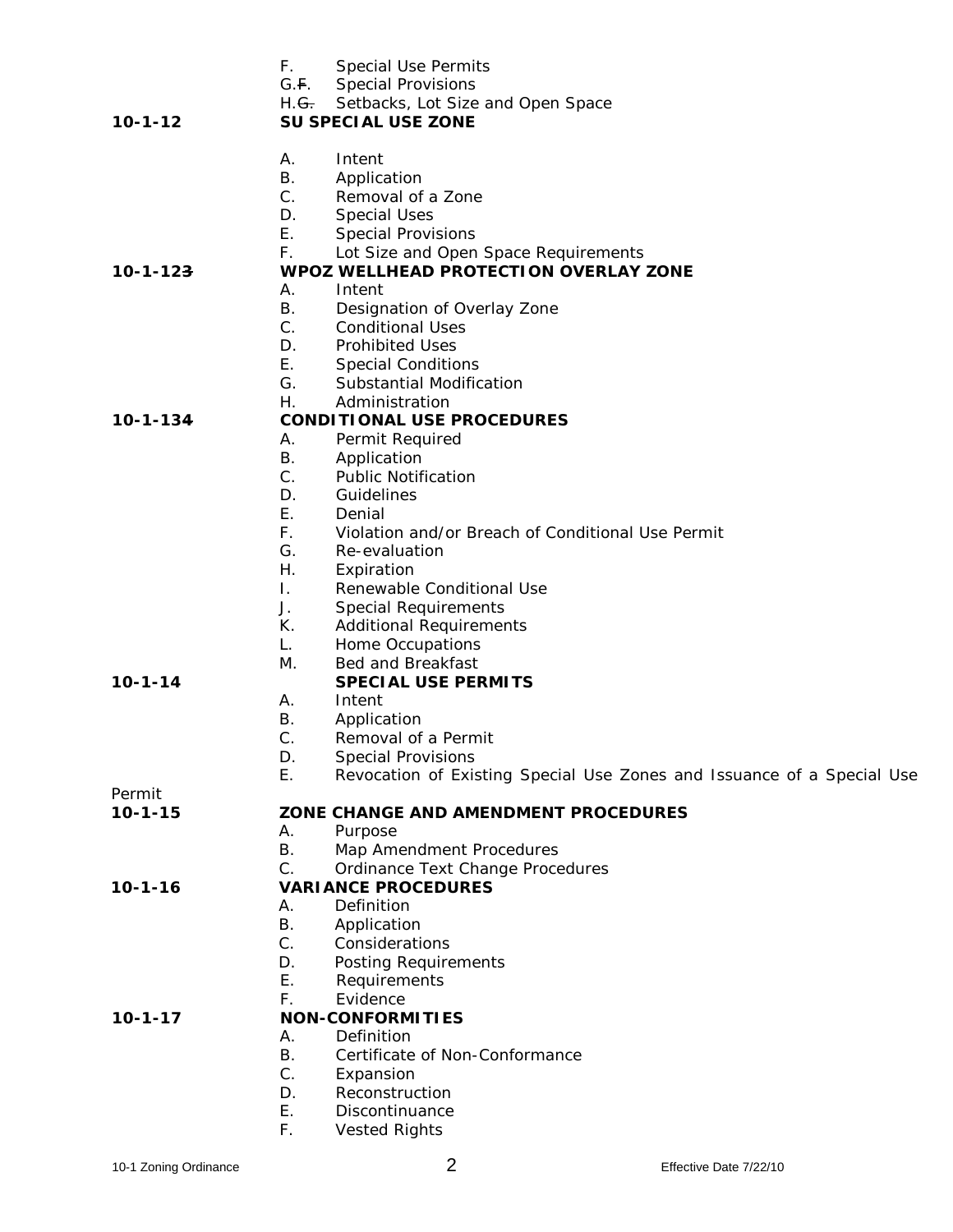|               | G.               | Non-Conforming Lot Size                                            |
|---------------|------------------|--------------------------------------------------------------------|
|               | Η.               | <b>Special Exemption</b>                                           |
| $10 - 1 - 18$ |                  | <b>DEVELOPMENT REVIEW</b>                                          |
|               | А.               | <b>Review Required</b>                                             |
|               | В.               | Mobile Home/Manufactured Housing Installation Permits              |
|               | C.               | On-Site Liquid Waste Disposal Permits                              |
|               | D.               | <b>Review Process</b>                                              |
| $10 - 1 - 19$ |                  | OFF-STREET PARKING AND LOADING REQUIREMENTS                        |
|               | А.               | Parking and Loading Space Required                                 |
|               | В.               | Number of Parking Spaces                                           |
|               | $C_{\cdot}$      | Parking Design Standards                                           |
|               | D.               | Development/Building Permit Review                                 |
|               | Е.               | Off-Street Loading Requirements                                    |
| 10-1-20       |                  | SIGNS AND OUTDOOR ADVERTISING DEVICES                              |
|               | А.               | <b>Special Definitions</b>                                         |
|               | <b>B.</b>        | <b>Sign Permits</b>                                                |
|               | $C_{1}$          | <b>General Provisions</b>                                          |
|               | D.               | Regulations for Business Signs                                     |
|               | Е.               | Regulations for Auxiliary Signs                                    |
|               | F.               | Regulations for Temporary Signs                                    |
|               | G.               | Abandonment and Removal                                            |
| 10-1-21       | <b>FEES</b>      |                                                                    |
|               | А.               | <b>Applications and Permits</b>                                    |
|               | В.               | Fees                                                               |
| 10-1-22       | <b>APPEALS</b>   |                                                                    |
|               | А.               | Right of Appeal                                                    |
|               | В.               | Application                                                        |
|               | $C_{\cdot}$      | <b>Public Hearing</b>                                              |
|               | D.               | Stay of Proceedings                                                |
|               | Е.               | Decision                                                           |
| 10-1-23       |                  | ADMINISTRATION AND ENFORCEMENT<br>Administrative Official          |
|               | А.<br>В.         |                                                                    |
|               | $C_{\cdot}$      | Inspection                                                         |
|               | D.               | Information and Records<br>Violations: Complaints and Notification |
| $10 - 1 - 24$ | <b>PENALTIES</b> |                                                                    |
| $10 - 1 - 25$ |                  | <b>INTERPRETATION AND CONFLICT</b>                                 |
| $10 - 1 - 26$ |                  | <b>APPEARANCE</b>                                                  |
| $10 - 1 - 27$ |                  | <b>SEVERABILITY</b>                                                |
| 10-1-28       | <b>REPEAL</b>    |                                                                    |
| $10 - 1 - 29$ |                  | <b>EFFECTIVE DATE</b>                                              |
|               |                  |                                                                    |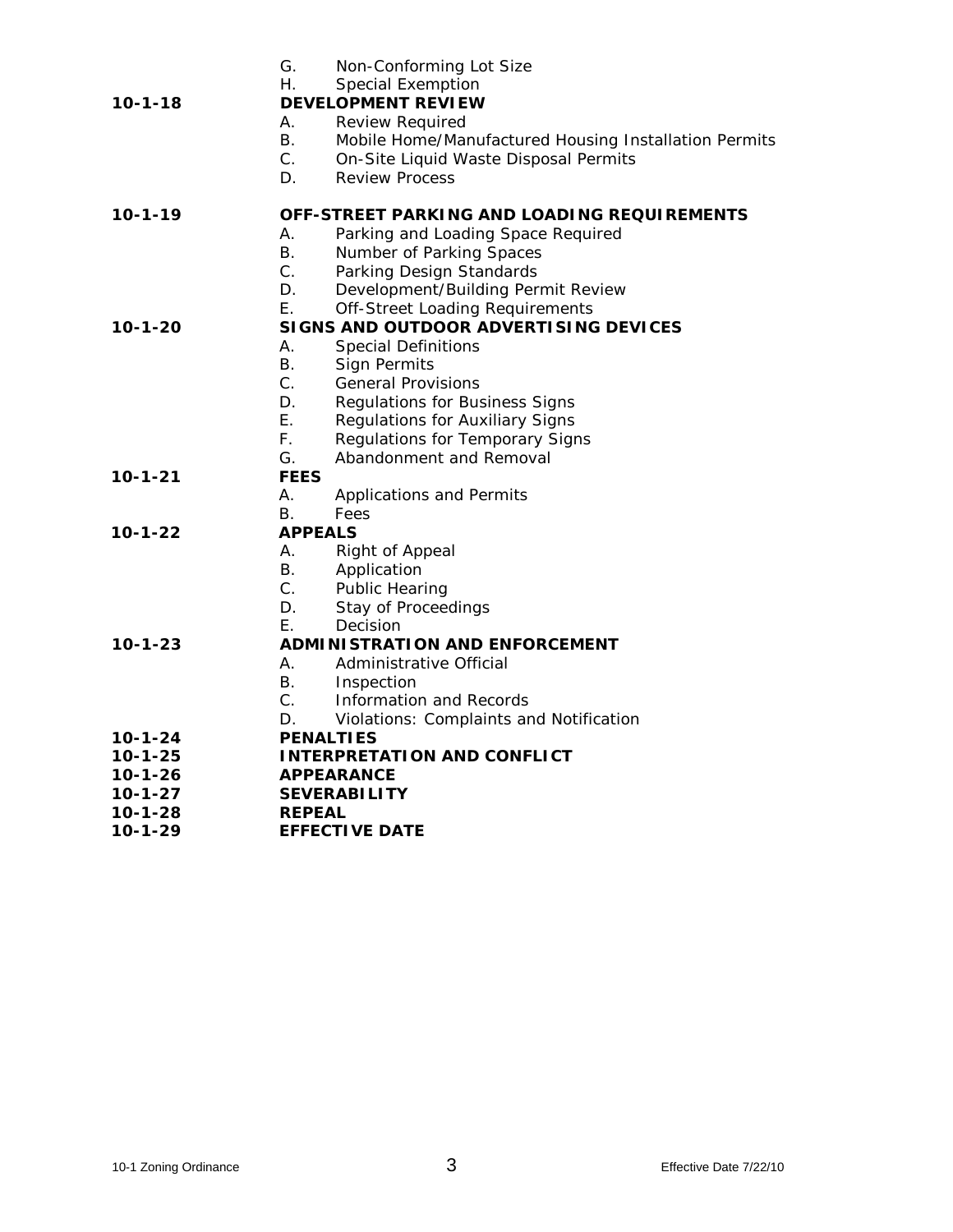# **10-1-1 TITLE.**

These regulations shall be known as the "Comprehensive Zoning Ordinance of the Village of Bosque Farms, New Mexico," and shall be referred to herein as "this Ordinance."

# **10-1-2 PURPOSE.**

The regulations and restrictions of this Ordinance are designed to lessen congestion in the streets and public ways; to secure safety from fire, flood and other dangers; to promote health and the general welfare of the residents; to provide adequate light and air; to prevent the overcrowding of land; to avoid undue concentration of population; to facilitate the adequate provisions for transportation, water, sewage, schools, parks, and other requirements; to conserve the value of buildings and land; to encourage the most appropriate use of land throughout the Village of Bosque Farms; and to maintain the rural environment of the community.

# **10-1-3 APPLICATION OF THE ZONING ORDINANCE.**

All property except that property owned or controlled by the Federal Government, the State of New Mexico, the County of Valencia, the Village of Bosque Farms, and their subdivisions or agencies, is governed according to the Zone District in which it is located. Any use not classified as permissive or conditional within a particular Zone District is hereby prohibited from that Zone District, except as otherwise provided herein. The Zone Districts and boundaries of Zone Districts described herein are shown on the Zone Map, which shall be made a part of this Ordinance as is fully described herein. The Governing Body shall adopt administrative policies and procedures to effectuate and carry out the purpose and application of the Ordinance, which said administrative policies, and procedures shall be duly enforceable under this Ordinance.

## **10-1-4 DEFINITIONS.**

For the purpose of this Ordinance, standard dictionary definitions shall be used except for certain words or phrases used herein which shall be interpreted as follows:

- 1. The word "person" includes a firm, association, organization, partnership, trust, company, or corporation, as well as an individual.
- 2. The present tense includes the future tense, the singular number includes the plural, and the plural number includes the singular.
- 3. The words "shall" and "must" are mandatory and the word "may" is permissive.
	- A. **"Abandoned Well"** means a wellhead whose use has been permanently discontinued or which is in such disrepair that its continued use for the purpose of obtaining groundwater is impracticable or may constitute a health hazard.
	- B. **"Accessory Uses and Structures"** are customarily accessory and clearly incidental and subordinate to principal uses and structures.
	- C. **"Accessory Living Quarters"** means temporary living quarters within an allowed accessory structure only for the reason of a legitimate hardship or medical necessity. This unit shall not be used as a rental unit and shall not exceed five-hundred (500) square feet of floor space.
	- D. **"Agent"** anyone authorized by notarized letter and signed by the property owner to represent same.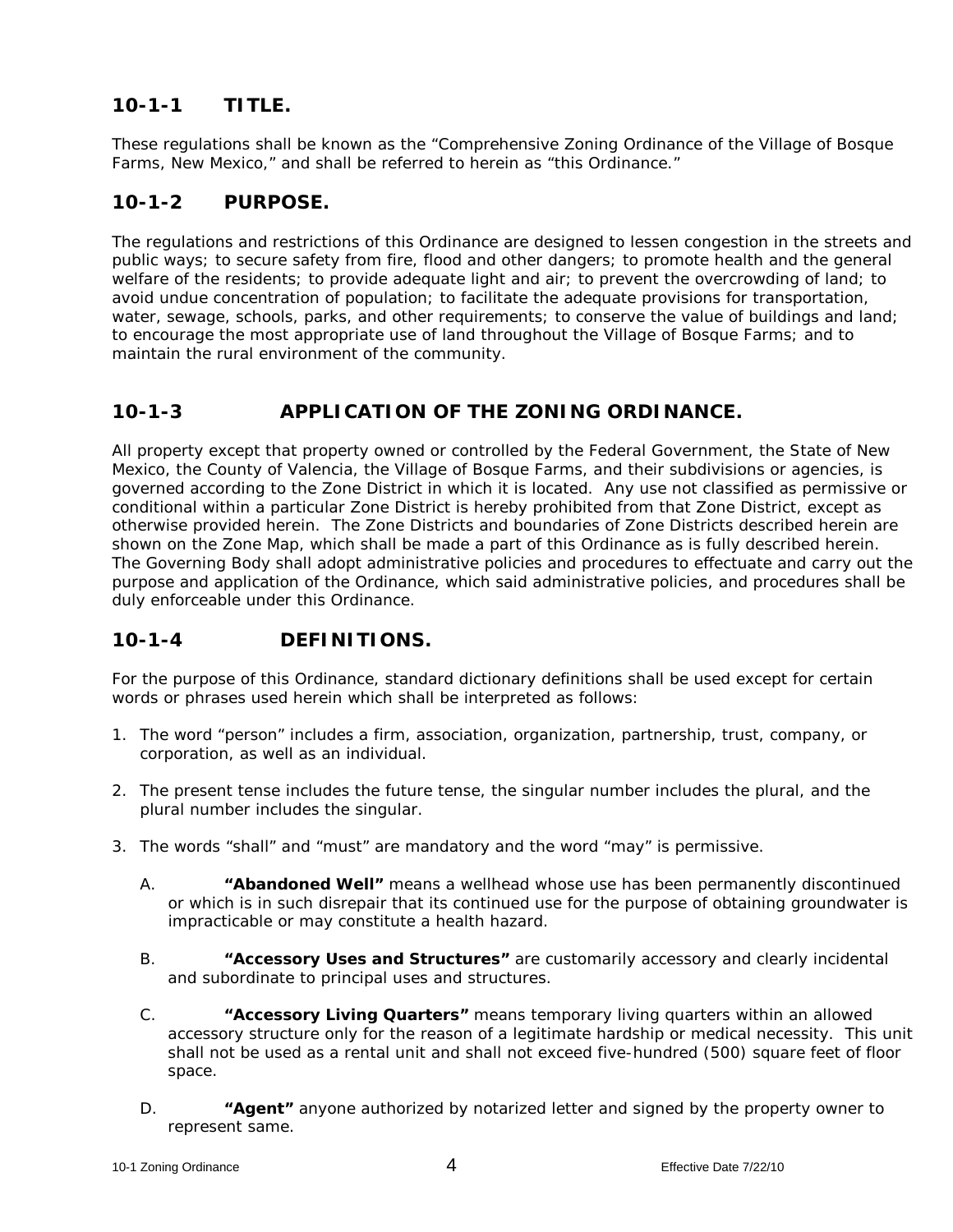- E. **"Animal Sanctuary/Shelter"** means a non-profit facility for the short or long-term care and custody of animals, which may include lost pets, owner released pets, cruelty cases, rescued animals and/or permanent retirement candidates.
- F. **"Bed and Breakfast".** A bed and breakfast is an owner managed and occupied residential structure used as a lodging establishment where a room or rooms are rented on a nightly basis, and in which only breakfast is included as a part of the basic compensation.
- G. **"Collector Street"** is a street that serves as a connection between a major or secondary thoroughfare and several minor streets. The term includes the principal entrance streets of a residential development and streets for major circulation within such a development.
- H. **"Commission"** means the Village of Bosque Farms Planning and Zoning Commission.
- I. **"Conditional Use"** means one of those uses enumerated as Conditional Uses in a given Zone District. A permit for such use shall be granted upon approval by the Commission. A Conditional Use Permit shall be either permanent or renewable, as established by this Ordinance.
- J. **"Contiguous"** means abutting or touching and/or separated by nothing more than a ditch, canal, or right-of-way.
- K. **"Contamination"** means the presence of any harmful substance, which is likely to unreasonably injure human health, animal or plant life, property, or public welfare.
- L. **"Development"** means any man-made change in improved and unimproved real estate, including but not limited to buildings or other structures, mining, dredging, filling, grading paving, excavation or drilling operations.
- M. **"Dwelling Unit"** means any structure or part of a structure intended for human occupancy and containing one or more connected rooms and a single kitchen designed for and occupied by no more than one family for living and sleeping purposes. A dwelling unit may include a mobile home, a modular housing unit, manufactured house, site built house or planned residential development.
- N. **"Dwelling Unit, Conventional"** means a single-family detached dwelling unit, which is installed on a permanent foundation and which is either:
	- 1. A site-built unit constructed in accordance with the standards of the New Mexico Uniform Building Code; or
	- 2. A Multi-Section Manufactured Home or Modular Home that is a single-family dwelling with a heated area of at least 36 (thirty-six) by 24 (twenty-four) feet and at least eight hundred sixty-four (864) square feet and constructed in a factory to the standards of the United States Department of Housing and Urban Development, the National Urban Development Zone Code 2 or the Uniform Building Code, as amended to the date of the unit's construction, and installed consistent with the Manufactured Housing Act [Chapter 60, Article 14 NMSA 1978] and with the regulation made pursuant thereto relating to permanent foundations.
- O. **"Dwelling Unit, Caretaker"** means the dwelling unit of a person who takes care of the property of an owner in the owner's absence. A caretaker dwelling unit shall allow for spouses and dependent children. The caretaker dwelling unit shall be within one of the structures located on the lot, or it may be a separate structure, mobile home/manufactured home, or modular unit.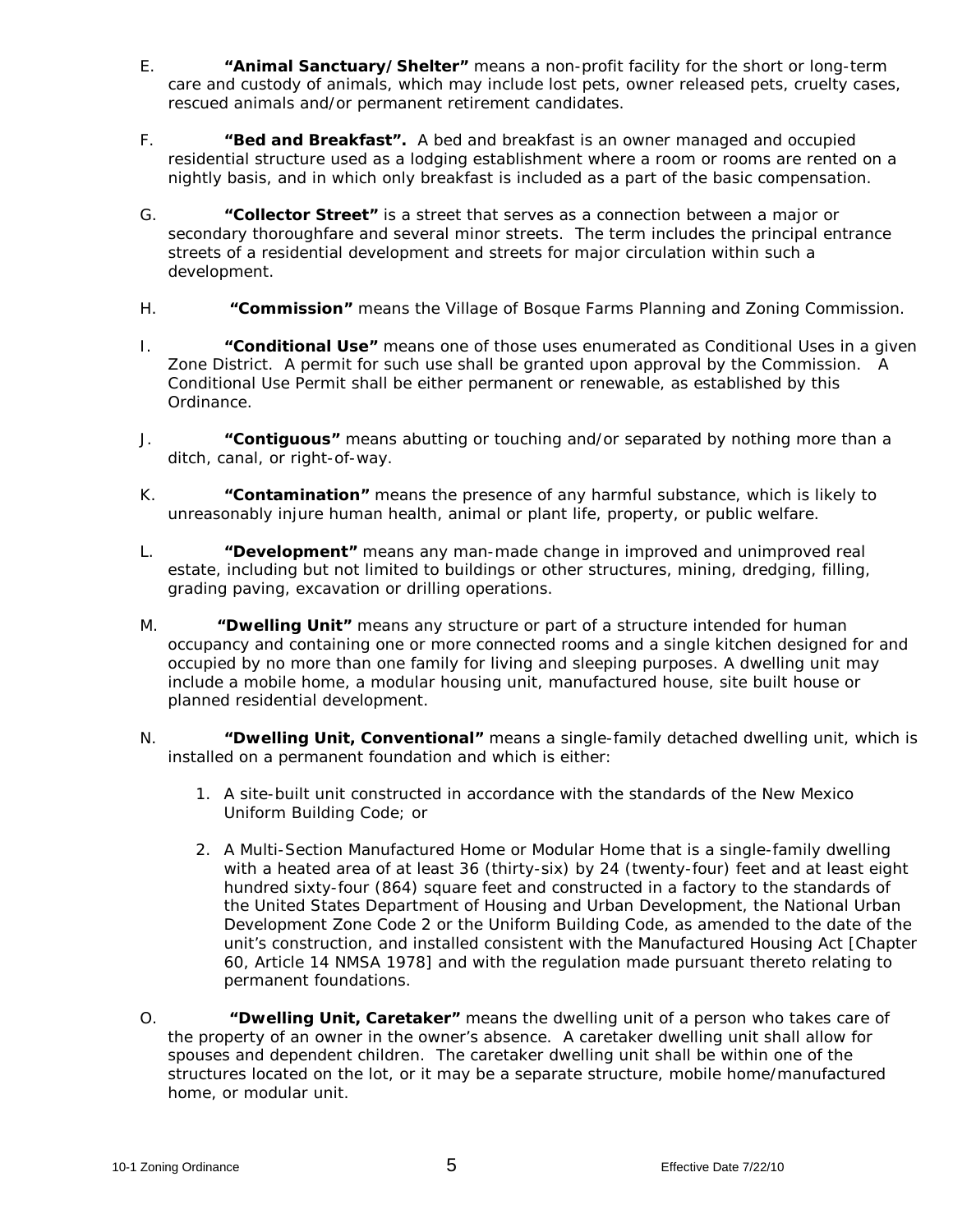- P. **"Easement"** means rights granted to Public Utilities, for ingress and egress to serve water, sewer, telephone/cable, gas and electric lines and the right granted to a landowner for ingress and egress to property by either purchase, deed, or adverse possession or any other legal means.
- Q. **"Family Day Care Home"** means an occupied dwelling unit in which a person provides, for remuneration, care for at least five (5) but not more than six (6) children, and that no more than two (2) of those be under the age of two (2), on a regular basis for less than 24 (twenty-four) hours per day. The resident provider's children who are age 6 (six) or more shall not be counted for this definition.
- R. **"Frontage"** means a distance measured along a roadway right-of-way line.
- S. **"Fence"** means a structure, other than a building, which serves as a barrier and used as a boundary or means of protection or confinement. This includes a masonry fence or wall and privacy fence.
- T. **"Garage or Yard Sale"** means a sale of used household or personal articles held on the seller's premises.
- U. **"Governing Body"** means the Village of Bosque Farms Council.
- V. **"Grade"** means the average elevation of the finished ground level at the center of all walls of a building or all sides of a structure.
- W. **"Groundwater"** means water found beneath the land surface in a saturated zone.
- X. **"Guest Room"** is a room or a group of rooms forming a single habitable unit which is located within the walls of a dwelling unit and which is used or intended to be used for sleeping and living, but not for cooking or eating purposes and which is rented individually as a unit.
- Y. **"Hazardous Materials"** means substances defined in Section 101(14) of the Federal Comprehensive Environmental Response, Compensation and Liability Act (CERCLA) or as regulated under Subtitle C of the Federal Resource Conservation and Recovery Act. (RCRA).
- Z. **"Hazardous Waste"** means materials that are corrosive, flammable, reactive or toxic.
- AA. **"Height"** when applied to a building, means the vertical distance from the finished lot grade to the highest point of the coping of a flat roof, or the deck line of a mansard roof or the average height between the plate and the ridge of a gable, hip, or gambrel roof, or to the highest point of any other roof style not mentioned in this definition.
- BB. **"Home Occupation"** means an occupation or activity clearly incidental and secondary to use of the premises for a dwelling unit. Home Occupations approval from either the Planning & Zoning Administrator/Officer or Commission depending on the type of use requested as per Section 10-1-14.L. of this Ordinance.
- CC. **"Kennel"** means:
	- 1. **"Commercial Kennel"** means any building, buildings or land designed or arranged for boarding dogs, cats, and other household pets, and where grooming, breeding, boarding, training or selling animals is conducted in the Community Commercial Zone (C-1).
	- 2. **"Hobby Kennel***"* means any building, buildings or land designed or arranged for housing dogs, cats, and other household pets belonging to the property resident in all residential zones (A-R, R-1, and R-1A).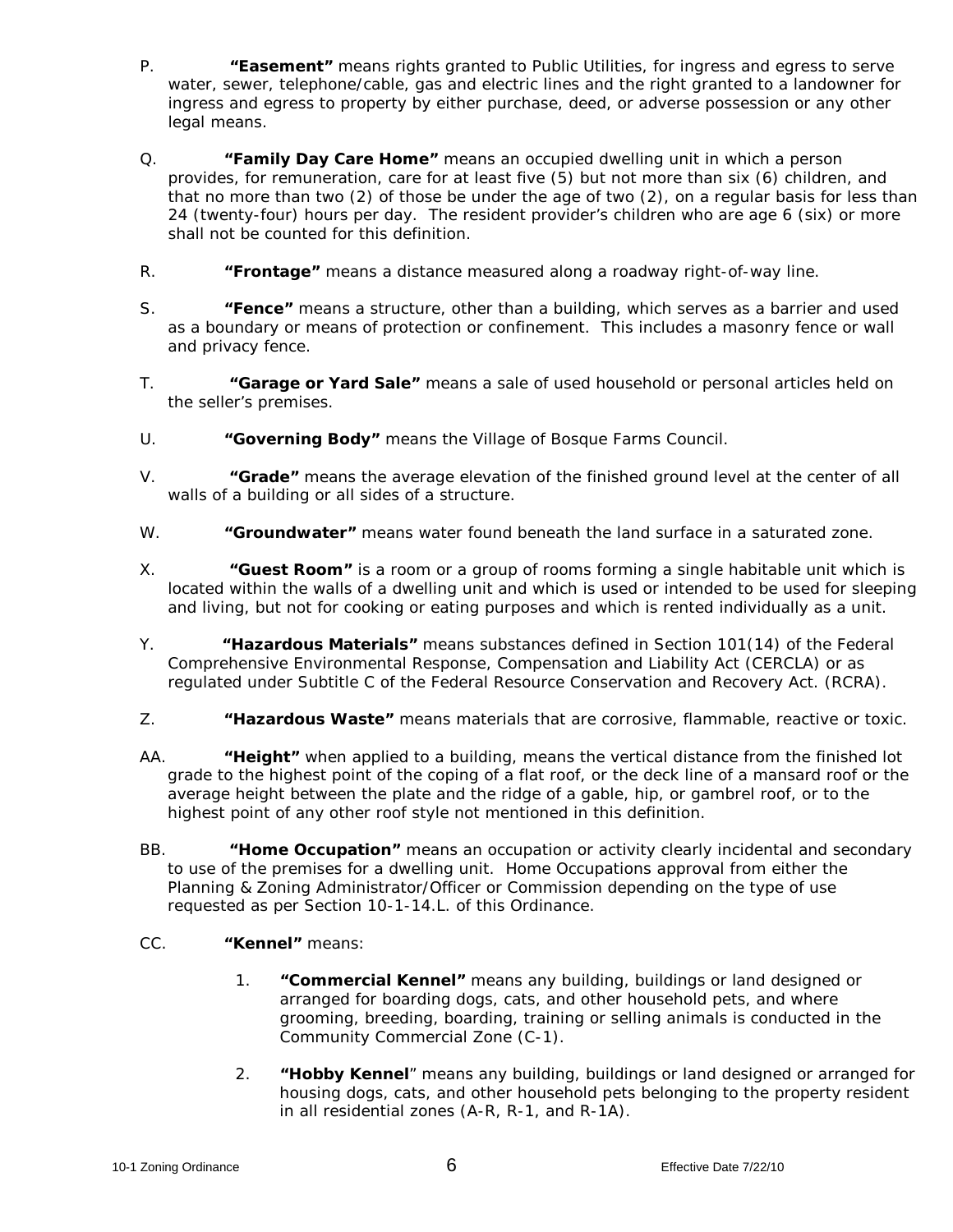- DD. **"Kitchen"** means a room or other place equipped with any combination of the following: a stove/oven, refrigerator, small cooking devices, a sink, where food may be stored or prepared.
- EE. **"Local Street"** means a street of relatively short length that provides direct access to a limited number of contiguous residential properties designed to discourage use by through traffic.
- FF. **"Localized Storm Water"** means surface water deposited on a particular area of land by direct precipitation and not by an overflow of surface waters from other land areas.
- GG. **"Lot"** means an area of land, described by metes and bounds, recorded and filed in the Valencia County Clerk's Office in accordance with appropriate laws and Ordinances. Such lot shall have frontage on dedicated public right-of-way or on an approved private roadway for ingress and egress.
- HH. **"Mobile Home Park"** means an area of land on which space is leased or rented for occupancy for thirty (30) days or more by mobile homes, and which contains permanent facilities and services for the use of the mobile home occupants.
- II. **"Mobile Home (also known as Manufactured Housing)"** means a structure, transportable in one or more sections, which in the traveling mode, is eight (8) body feet or more in width or forty (40) body feet or more in length, or, when erected on site, is three hundred twenty (320) or more square feet, and which is built on a permanent chassis and designed to be used for a dwelling with or without a permanent foundation when connected to the required utilities and includes plumbing, heating, air conditioning, and electrical systems contained therein.
- JJ. **"Modular Structure"** means any structure built for use of occupancy by person or property, whether or not designed to be placed on a permanent foundation. Modular structures include factory-built buildings and subassemblies for manufactured residential and commercial units, modular homes and pre-manufactured homes. Modular structures does not include nonassembled component parts that are subject to all permit and inspection requirements, or to manufactured housing structures that are subject to federal regulation as per Section 14-12- 3.7.K. of the NMAC.
- JJ. **"A Multi-Section Manufactured Home or Modular Home"** means a single-family dwelling with a heated area of at least 36 by 24 feet (thirty six by twenty four) and at least eight hundred sixty-four (864) square feet and constructed in a factory to the standards of the United States department of housing and urban development, the National Urban Development Zone Code 2 or the Uniform Building Code, as amended to the date of the unit's construction, and installed consistent with the Manufactured Housing Act [Chapter 60, Article 14 NMSA 1978] and with the regulation made pursuant thereto relating to permanent foundations.
- KK. **"Nonconforming Uses, Lots, or Structures"** means a structure or use of a structure or land which does not conform to the regulations of this Ordinance and which lawfully existed on the effective date of those regulations with which it does not conform.

OO. **"Overlay Zone, Wellhead Protection"** means an area designated by the Village of Bosque Farms to protect the groundwater source of municipal water supply wells from contamination originating from human activities.

- PP. **"Owner Occupied"** means a dwelling occupied by a person or persons who shall own at least 51% (fifty-one percent) of said dwelling unit.
- QQ. **"Permissive Use"** means a specific use allowed in a particular Zone District.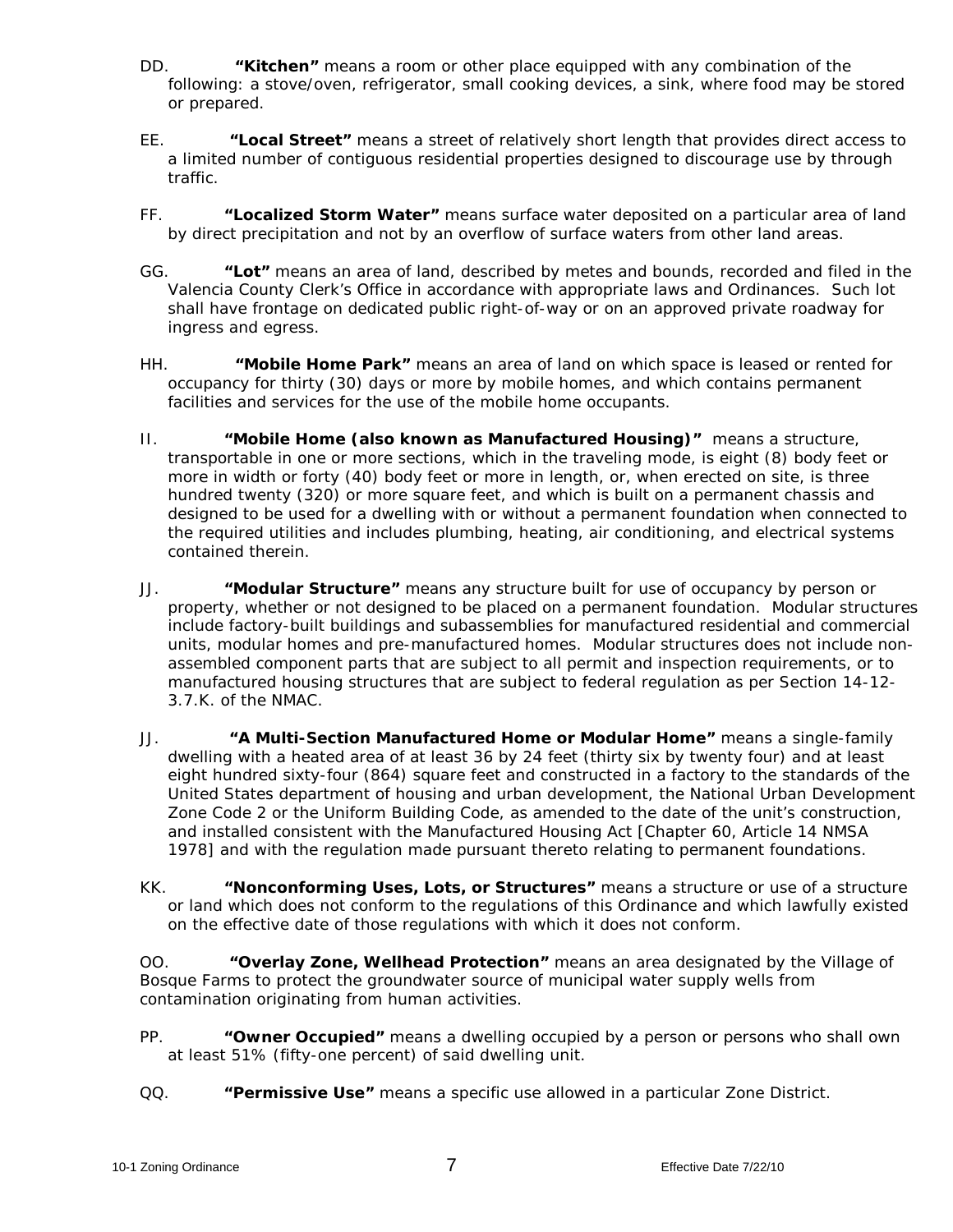- RR. **"Premises"** means any lot or combination of contiguous lots held in single ownership, together with the development thereon.
- SS. **"Recreational Vehicle"** means a structure which is designed or used as temporary living quarters for recreation, camping, or travel, and which may be a self-propelled motor vehicle or designed to be towed or mounted on a motor vehicle.
- TT. **"Right-of-Way"** means a dedicated and accepted public land deeded to the Village of Bosque Farms, reserved by plat, or otherwise acquired by the Village, County, or State for the use of the public for the movement of people, goods, and vehicles.
- UU. **"Roadway"** means that portion of public right-of-way or private way or thoroughfare, which is primarily devoted to vehicular use.
- VV. **"Service Bay"** means any enclosed work area for the maintenance or repair of vehicles, comprising an average floor area of four-hundred-twenty (420) square feet per bay to accommodate both service and access requirements.
- WW. **"Setback"** means the required distance between every building or structure (fences, walls, and signs excepted), and a boundary line of the lot upon which it is located. Setbacks shall consist of an open space, unoccupied and unobstructed by any part of a building or structure, except as otherwise provided in this Ordinance.
- XX. **"Setback, Front"** means the minimum allowable distance between a structure and the boundary line of the lot, upon which such structure is located, bordering on a roadway.
- YY. **"Setback, Rear"** means the minimum allowable distance between a structure and the boundary line of the lot, upon which such structure is located, which is opposite and most distant from a roadway and does not intersect with a roadway.
- ZZ. **"Setback, Side"** means the minimum allowable distance between a structure and the boundary line of the lot, upon which such structure is located, which intersects a roadway.
- AAA. **"Sign"** means a device designed to inform or attract the attention of persons not on the premises on which the device is located. All signs within the Village of Bosque Farms shall require a permit, unless otherwise specified, in accordance with this Ordinance (Section 10-1- 20).
- BBB. **"Structure"** means anything constructed, placed, or erected, above ground level which requires location on the ground or is attached to something having a location on the ground but not including a tent, vehicle, vegetation, public utility pole or line, signs or fences. For the purpose of this Ordinance, a mobile home is a structure with or without wheels when located on any lot.
- CCC. **"Substantial Improvement"** means any repair, reconstruction or improvement of a structure, the cost of which equals or exceeds fifty percent (50%) of the market value of the structure either:
	- 1. Before the improvement or repair is started; or
	- 2. If the structure has been damaged and is being restored, before the damage occurred.
	- 3. For the purpose of this definition "Substantial Improvement" is considered to occur when the first alteration of any wall, ceiling, floor, or other structural part of the building commences, whether or not that alteration affects the external dimensions of the structure. The term does not, however, include either: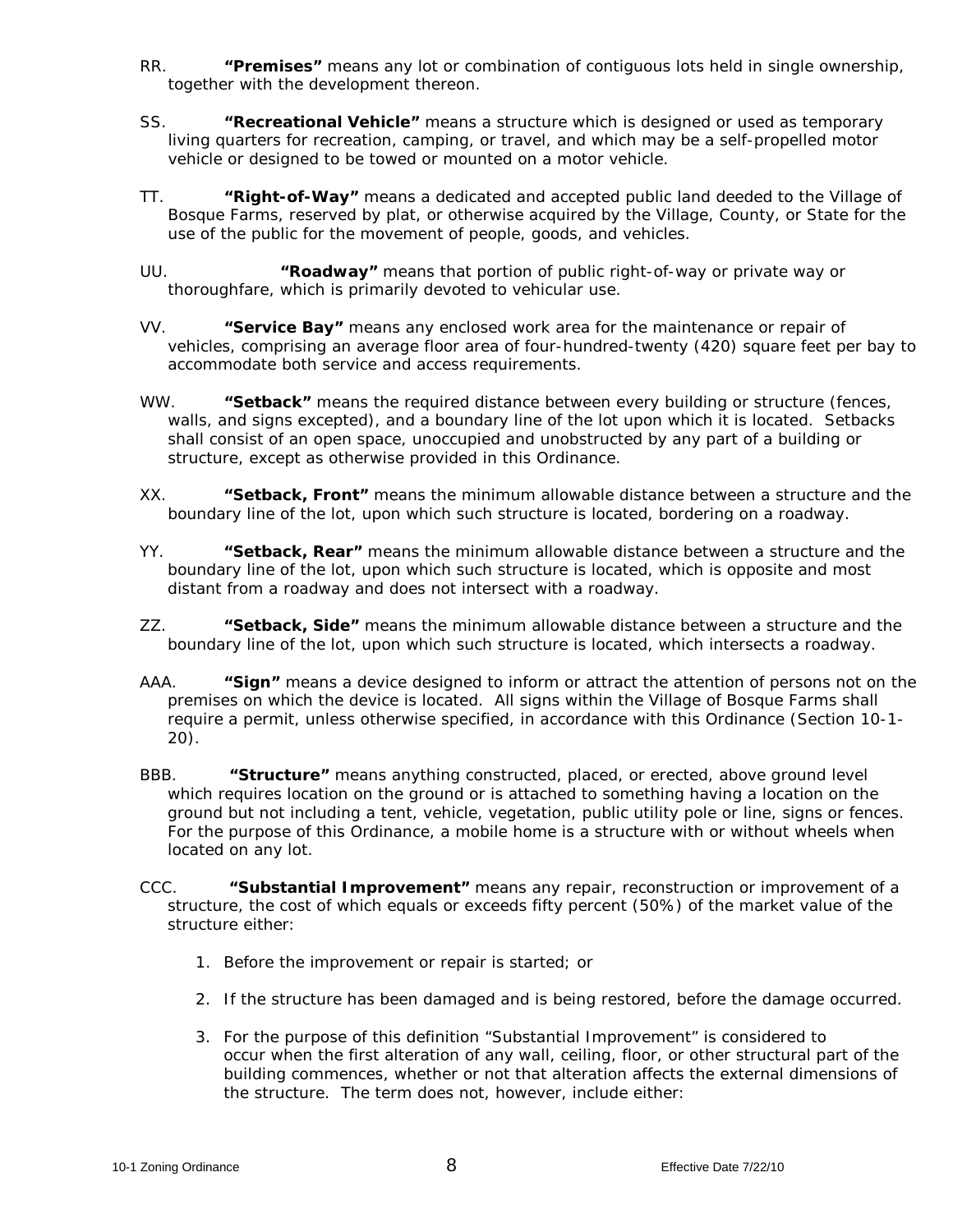- a. Any project for improvement of a structure to comply with existing state or local health, sanitary, or safety code specifications which are solely necessary to assure safe living conditions; or
- b. Any alteration of a structure listed on the National Register of Historic Places or a State Inventory of Historic Places.
- DDD. **"Underground Storage Tank"** means a single tank or combination of tanks, including underground pipes connected thereto, which are used to contain an accumulation of fuels, hazardous materials, or other regulated substances, and the volume of which, including the volume of the underground pipes connected thereto, is ten (10) per centum or more beneath the surface of the ground. This definition does not include septic tanks.
- EEE. **"Variance"** means a relaxation of the terms of this Ordinance where such relaxation will not be contrary to the public interest (10-1-16 of this Ordinance).
- FFF. **"Warehousing Operations"** includes use of any building, structure or other protected enclosure in which goods, materials or agricultural products are or may be stored.
- GGG. **"Wellhead"** means the structural element of a constructed water well, which is the source of a groundwater supply system.
- HHH. **"Zone Map"** is a map of the Village of Bosque Farms that delineates the Zone District boundaries within the Village Boundaries.
- III. **"Day Care Facility"** means an establishment or facility which has the primary function of providing care, services and supervision to children.
- JJJ. **"Planned Residential Development (PRD)"** is a development approach that creates open space in residential development and encourages imaginative site building and design by permitting greater flexibility in zoning requirements than is permitted by other Sections of this Ordinance.
- KKK. **"Overlay Zone District"** An overlay zone district is created to identify a special resource or development area and to adopt new provisions that apply in that area in addition to the provisions of the underlying zone district. The provisions of an overlay zone district can be more restrictive or more expansive than those contained in the underlying zone district. An overlay zone district can be coterminous with existing property boundaries or contain only parts of one or more properties and may extend over more than one zone district.

### **10-1-5 GENERAL REGULATIONS.**

- A. **Access to Structures.** All structures shall be located on lots or parcels of land such that safe and convenient access is provided for servicing, fire protection, and any required off-street parking or loading.
- B. **Agricultural Activities** are permitted in A-R, R-1 & R-1A Zone Districts only, provided that:
	- 1. Confinement areas for livestock and fowl shall be constructed and maintained to discourage the concentration and breeding of insects and rodents which are detrimental to human health;
	- 2. Livestock and fowl manure and soiled bedding shall not be allowed to accumulate in amounts that offend or cause a noxious odor. Such material shall be removed within ten (10) days of Official Notification from the Village of Bosque Farms;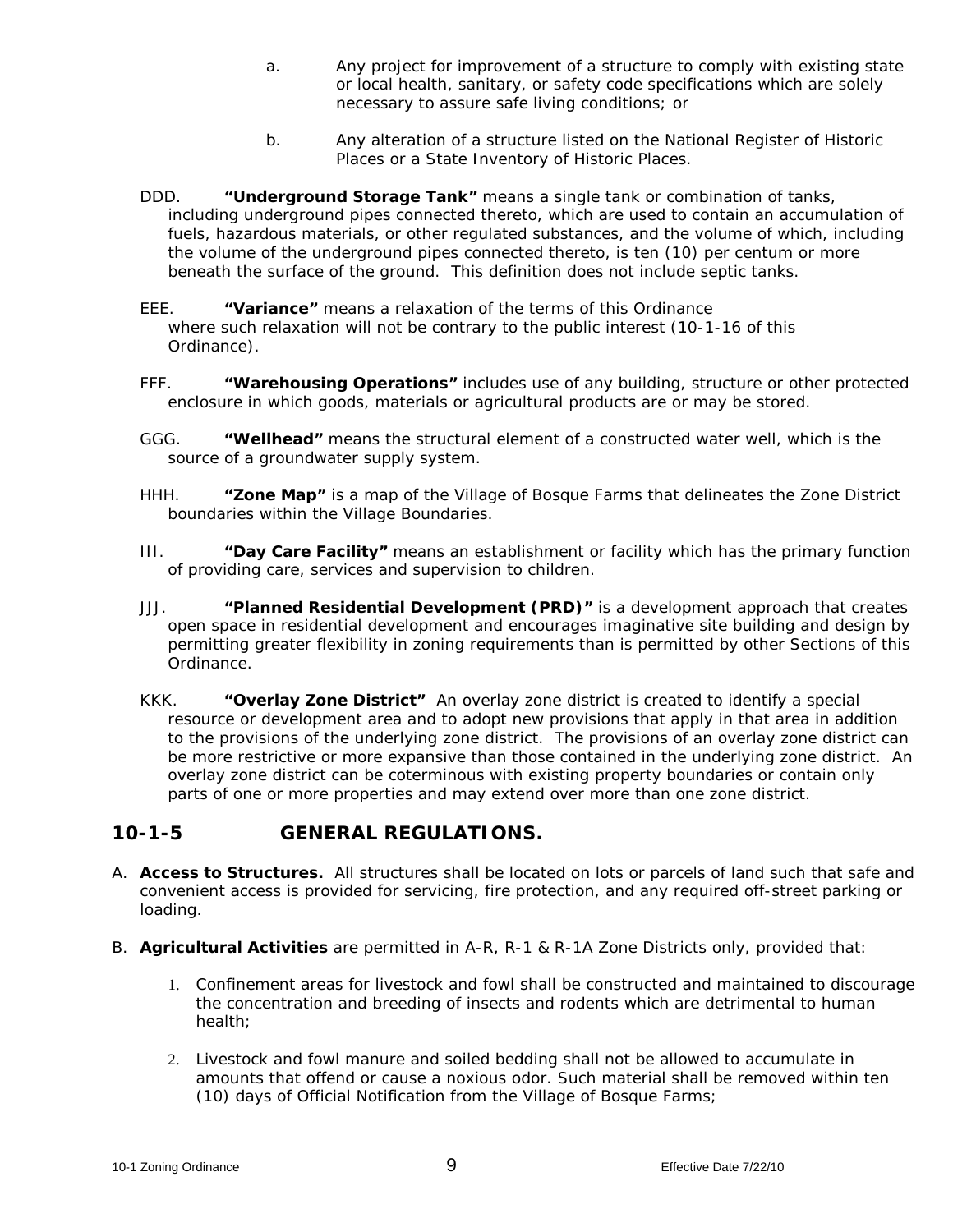- 3. Temporary on-site storage of animal waste shall be designed to prevent ground-water or surface water contamination; and
- 4. Surface water runoff shall be contained on site and controlled to avoid overflow into irrigation ditches and drains and surrounding property.
- 5. The Village of Bosque Farms adopts Article 9 Sections 47-9-1 through 47-9-7 NMSA 1978, "Right to Farm Act" as an Ordinance of the Village.
- C. **Building and Structure Height.** No building or structure shall exceed twenty-six (26) feet in height from the Base Flood Elevation plus six (6) inches of freeboard. This height limitation shall not apply to silos, water tanks, wind generators, antennas, solar collectors, flagpoles, and other such accessory objects, excluding signs.
- D. **Building and Structure Setback**. All buildings and structures shall be placed on a lot in accordance with the following setback requirements:
	- 1. There shall be a front setback of thirty (30) feet on all lots with the exception as noted below in Section 10-1-5.D.5. of this Ordinance;
	- 2. There shall be a side setback of ten (10) feet on all lots;
	- 3. There shall be a rear setback of ten (10) feet on all lots with the exception as noted below in 10-1-5.D.4 of this Ordinance with the exception as noted below in Section 10-1-5.D.5. of this Ordinance;
	- 4. An accessory building shall not be placed within any front setback area; and
	- 5. An accessory building shall not be placed within any side or rear setback area except when the lot line borders a vehicle accessible irrigation ditch, roadway or utility easement, in which case, the accessory building may be placed on the lot line; and
	- 6. Walls, fences and signs are exempt from all setback regulations provided they are not placed within seven (7) feet of Bosque Farms Boulevard (NMSH 47) and they do not obstruct the required vision clearance at all roadway access points, as per Section 10-1-5.O. of this Ordinance.
- **E. Development.** For any new development, new construction or substantial improvement a development permit shall be obtained from the Flood Plain Administrator as per Section 11-1-5 and 11-1-14.C. of the Flood Hazard Prevention Ordinance.
- **F. Exterior Lighting Requirements.** Exterior lighting shall be controlled to avoid spillover of light and glare onto neighboring properties, operators of motor vehicles, or pedestrians in the proximity of the light source. Furthermore, in order to preserve and enhance the community's natural resource of dark skies, all outdoor night lighting fixtures shall be effectively shielded to prevent direct or reflected light into the sky.
- **G. Fence.** All fences shall be durable, properly maintained and not detrimental to contiguous property. A solid fence shall be required as a visual barrier as specified in this Ordinance.
	- 1. Fences shall not cause a nuisance, fire hazard, or dangerous condition that may affect public safety.
	- *2.* For purposes of this Ordinance, a solid fence shall not be composed of metal, exposed tires, doors, or other materials deemed unsafe or detrimental to adjoining property by the Commission.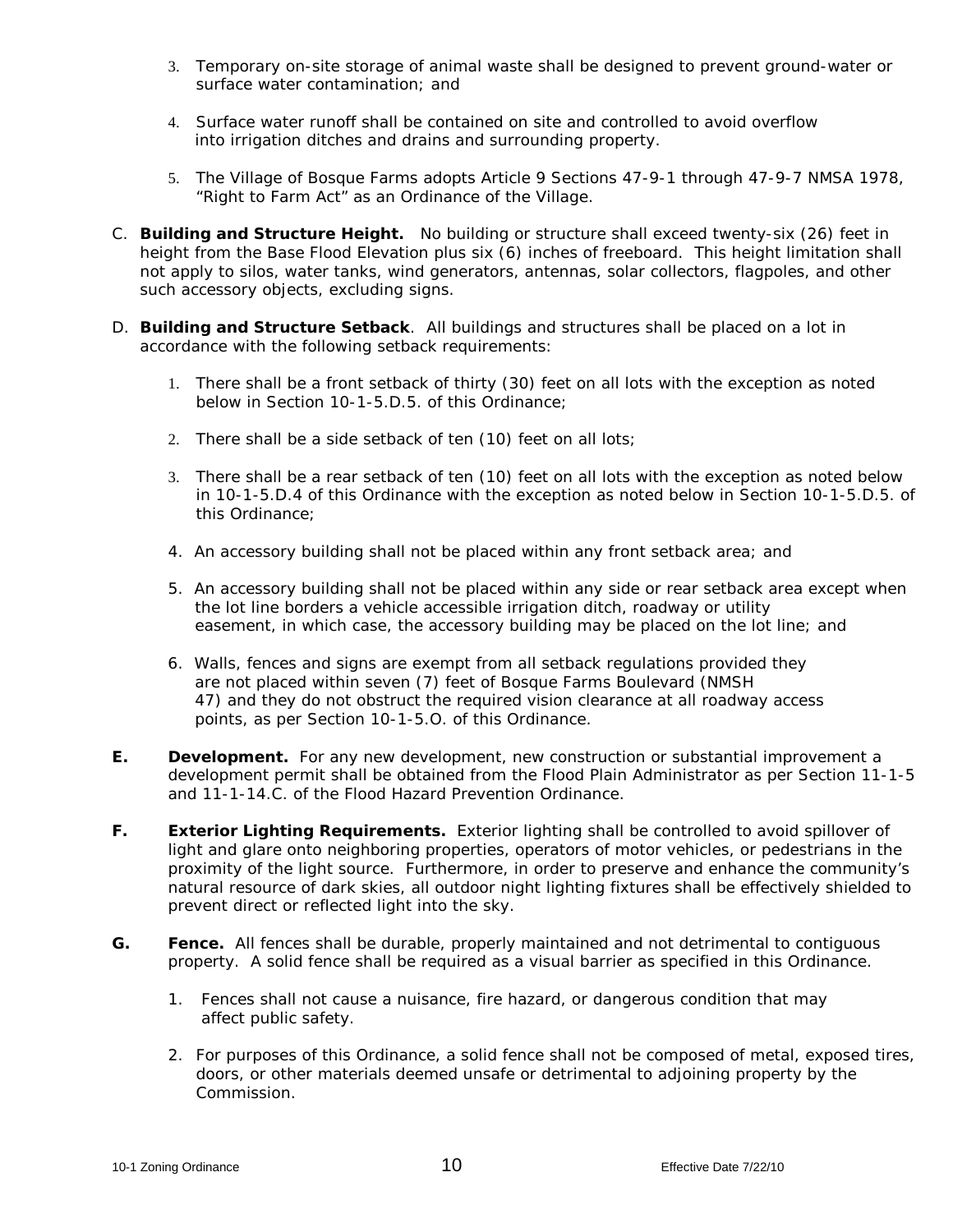3. The height of a fence shall be measured from the natural ground level or the base of the fence, whichever is appropriate.

4. No visual barrier fence shall exceed four (4) feet in height in the front setback area. No fence shall exceed six (6) feet in the front setback area.

- 5. Ribbed metal panels are allowable within the Village with a Development Review Permit (as per Section 10-1-18.A. of this Ordinance) approval from the Planning & Zoning Officer/Administrator/Officer with the following conditions:
	- a. As fencing material if classified as ribbed type seam type with a minimum thickness of 26 (twenty-six) gauge and a factory applied coating of paint or epoxy.
	- b. Metal panels are allowable provide that the panels meet the following criteria:
		- i. "Ribbed" means a raised line in the flat portion of a metal panel that gives added strength and minimizes that appearance of oil canning.
		- ii. Panels as noted above shall not exceed six (6) feet in height within the rear or side setback of a lot.
		- iii. There shall not be any panels within the front setback of a lot.
		- iv. Panels will meet the Vision Clearance requirements in Section 10-1- 5.O. of this Ordinance.
	- c. Galvanized Steel Panel Fences are not allowed. "Galvanized Steel" means a metal panel coated with zinc of corrosion resistance material."
- **H. Garage or Yard Sale** is permitted for no more than three (3) consecutive days and not more than four (4) sales per calendar year.
- **I. Hobby Kennel** in A-R, R-1 and R-1A Zone Districts provided that:
	- **1.** Kenneled animals shall be retained in a manner that prevents escape of enclosed animals or entry of other animals;
	- **2.** Kennels shall be designed to ensure safe, healthy, and sanitary conditions for animals on premises;
	- **3.** Kennels shall be maintained to discourage the concentration and breeding of insects and rodents, which are detrimental to human health;
	- **4.** Kennels shall be designed to retain surface water. Discharges shall be retained on site; and
	- **5.** Animal waste shall not be allowed to accumulate in amounts that offend or cause a noxious odor, such material shall be removed within ten (10) days of Official Notification from the Village of Bosque Farms.
	- **6.** Temporary on site storage of animal waste shall be designed to prevent ground water or surface water contamination.

**J. Minimum Lot Sizes and Open Space Requirement.** The purpose of minimum lot sizes and open space requirements are to protect and preserve the established low density rural character of the Zone Districts of the Village, to secure a low density of future residential development, and to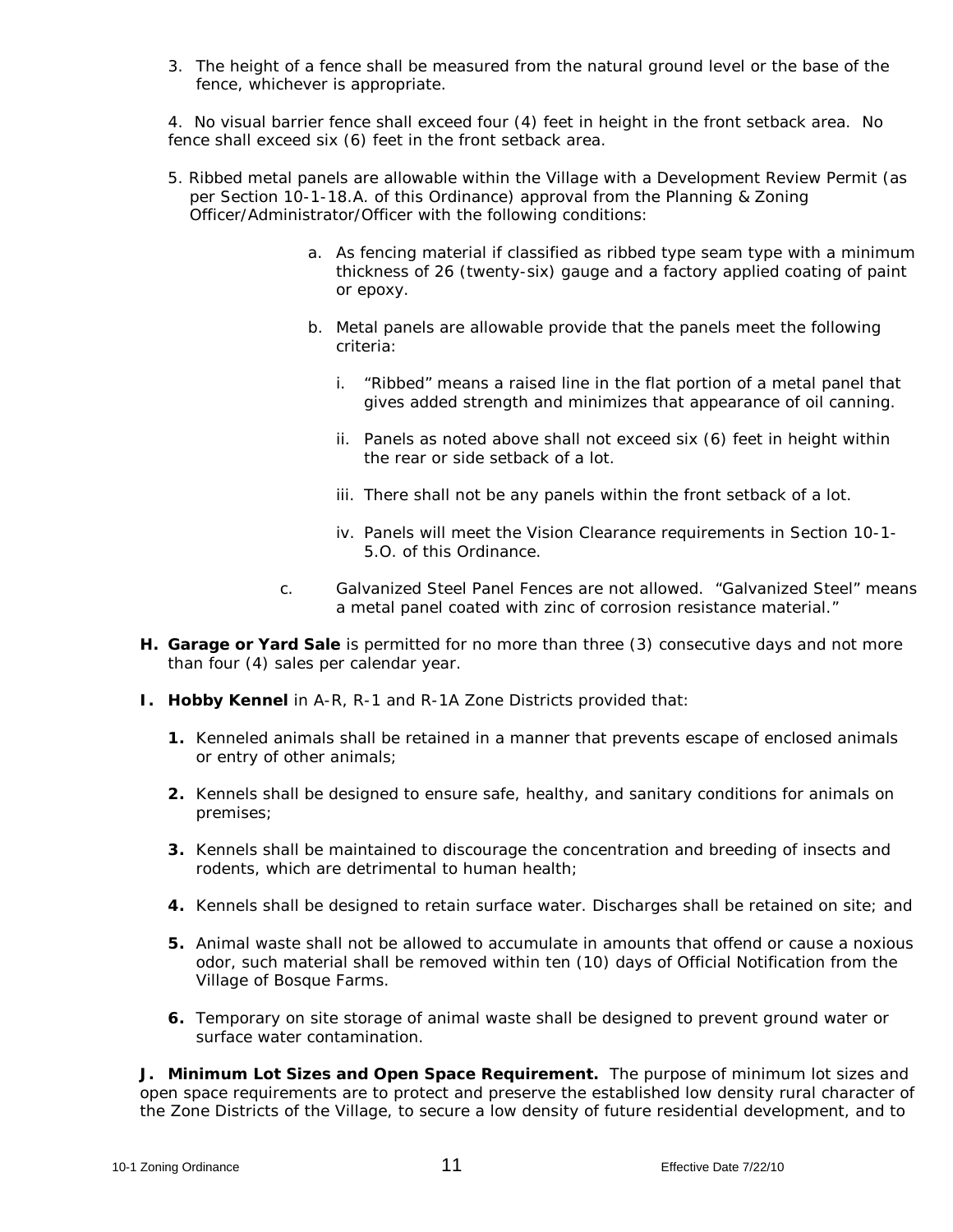minimize impervious surfaces which increase storm water runoff that may result in flooding or water pollution. Open space shall be unoccupied by structures as defined by this Ordinance.

- a. **R-1 and R-1A.** Lot size shall be a minimum of three-quarters of one acre (32,670 square feet), having a minimum frontage of forty (40) feet, and no less than sixty (60) percent of the land shall be permeable open space.
- b. **A-R.** Lot size shall be a minimum of two (2) acres (87,120 square feet), and with a residential usage shall have a minimum frontage of one hundred (100) feet, and no less than sixty (60) percent of the land shall be impervious open space.
- c. **C-1.** Lot size shall be a minimum of one quarter of one acre (10,890 square feet) and meet the following requirements:
	- 1. Development is connected to the Village water and wastewater systems;
	- 2. There shall be adequate storm-water retention as specified in Section 10-1-5.N. of this Ordinance;
	- 3. There shall be adequate off street parking as specified in Section 10-1-19 of this Ordinance;
	- 4. There shall be no adverse impact created upon contiguous properties;
	- 5. In such cases where both water and wastewater system connections are not established, the minimum lot size shall be three-quarters of one (1) acre (32,670 square feet) with on-site storm-water retention;
	- 6. Site development plans are required for all new development in this Zone District; and
	- 7. There shall be adequate legal access, which shall require a New Mexico Department of Transportation Access Permit for development on Bosque Farms Boulevard (NMSH 47).

### K. **Mobile Home/Manufactured Home Installation**.

- 1. All Mobile Homes and Manufactured Housing shall be installed in accordance with regulations promulgated by the Manufactured Housing Act of New Mexico (60-14-1 et. seq. NMSA 1978), and with regulations made pursuant thereto relating to installation and ground anchors;
- 2. All mobile homes and manufactured housing in the R-1A Zone District shall be placed on a permanent and continuous frost-protected perimeter as regulated by the Manufactured Housing Division and shall be compatible and harmonious with existing structures in the vicinity;
- 3. Mobile Homes or Manufactured Housing installed on any premises in Mobile Home Parks, or as a temporary dwelling unit during construction of a permanent dwelling unit, or as a rental property in an R-1A zone, or as temporary accessory living quarters, as regulated under the Conditional Use Permit procedures of this Ordinance, are not required to be placed on a perimeter foundations but shall provide skirting of durable materials and shall be stabilized and anchored in accordance with State Laws; and
	- a. On such occasions as are permitted under this Ordinance for the habitation of a temporary Mobile Home/Manufactured Home, the owner of the property on which the temporary Mobile Home/Manufactured Home is placed shall either deposit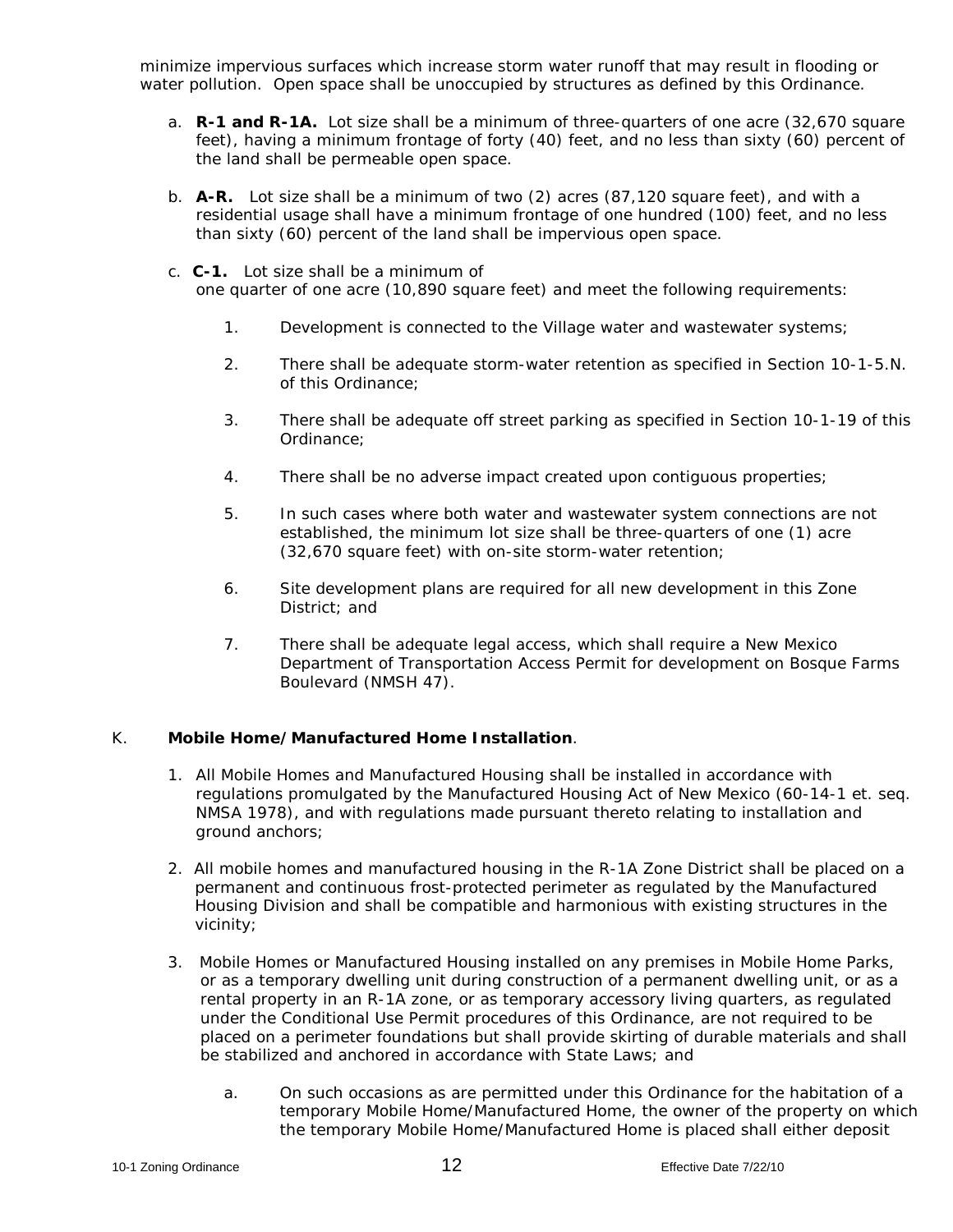the sum of \$2,500 (two thousand five hundred dollars) with the Village Treasurer or post a bond in the equivalent amount made payable to the Village of Bosque Farms,

- b. In the event that the temporary Mobile Home/Manufactured Home is not removed from the property at the time specified in this Ordinance, said deposit or bond shall be forfeited as liquidated damages to the Village of Bosque Farms.
- c. The Village Planning & Zoning Administrator/Officer is hereby authorized to use any forfeited funds to remove the temporary Mobile Home/Manufactured Home from the property consistent with the terms of this Ordinance. Any sums remaining after said removal costs have been paid shall revert to the Village.
- d. The Village Planning & Zoning Administrator/Officer is authorized, in addition to forfeiture of the bond or deposit, charge additional fees for the removal and storage of the Mobile Home/Manufactured Home as is appropriate.
- 4. Mobile Homes or Manufactured Housing installed on a rented property or as Conditional Use Permits shall be installed and anchored to adequate foundation in accordance with Village's Flood Damage Prevention Ordinance Section 11-1-5.B.4.c.ii.; and
- 5. All Mobile Homes or Manufactured Housing shall obtain a Development Review and Mobile Home Permit from the Planning & Zoning Administrator/Officer/Officer. To obtain a Mobile Home/Manufactured Housing Permit the following information shall be submitted:
	- a. A legal description of the property;
	- b. A plat map of the property;
	- c. A site plan showing where the Mobile Home or Manufactured Home will be placed on the property (showing setbacks); and
	- d. A copy of the purchase agreement, registration or title of the Mobile Home or Manufactured Home.
	- e. All Mobile Homes or Manufactured Home shall be skirted within 90 (ninety) days from the date of inspection and shall remain skirted.
- L. **Recreational Vehicle Storage.** On any lot in residential use, the storage of such as but not limited to a boat, pick-up camper shell, travel trailer, or other recreational vehicle is allowed provided:
	- 1. It is not used as additional living quarters for more than sixty (60) days per year for an occasional guest. The property owner will notify the Planning & Zoning Administrator/Officer when guests will be staying more than fourteen (14) consecutive days:;
	- 2. It does not have a permanent connection to utilities;
	- 3. It is not parked or stored within ten (10) feet of any roadway, right-of-way or multi-use path;
	- 4. Such recreational vehicle shall be stored on private property;
- M. **Refuse Disposal.** All persons owning or occupying lands within the Village of Bosque Farms shall be responsible for the sanitary conditions of their premises. No person shall permit or cause the accumulation of refuse, garbage, trash, or other materials which may become hazardous to public health or safety, or which obstructs traffic, drainage, or access to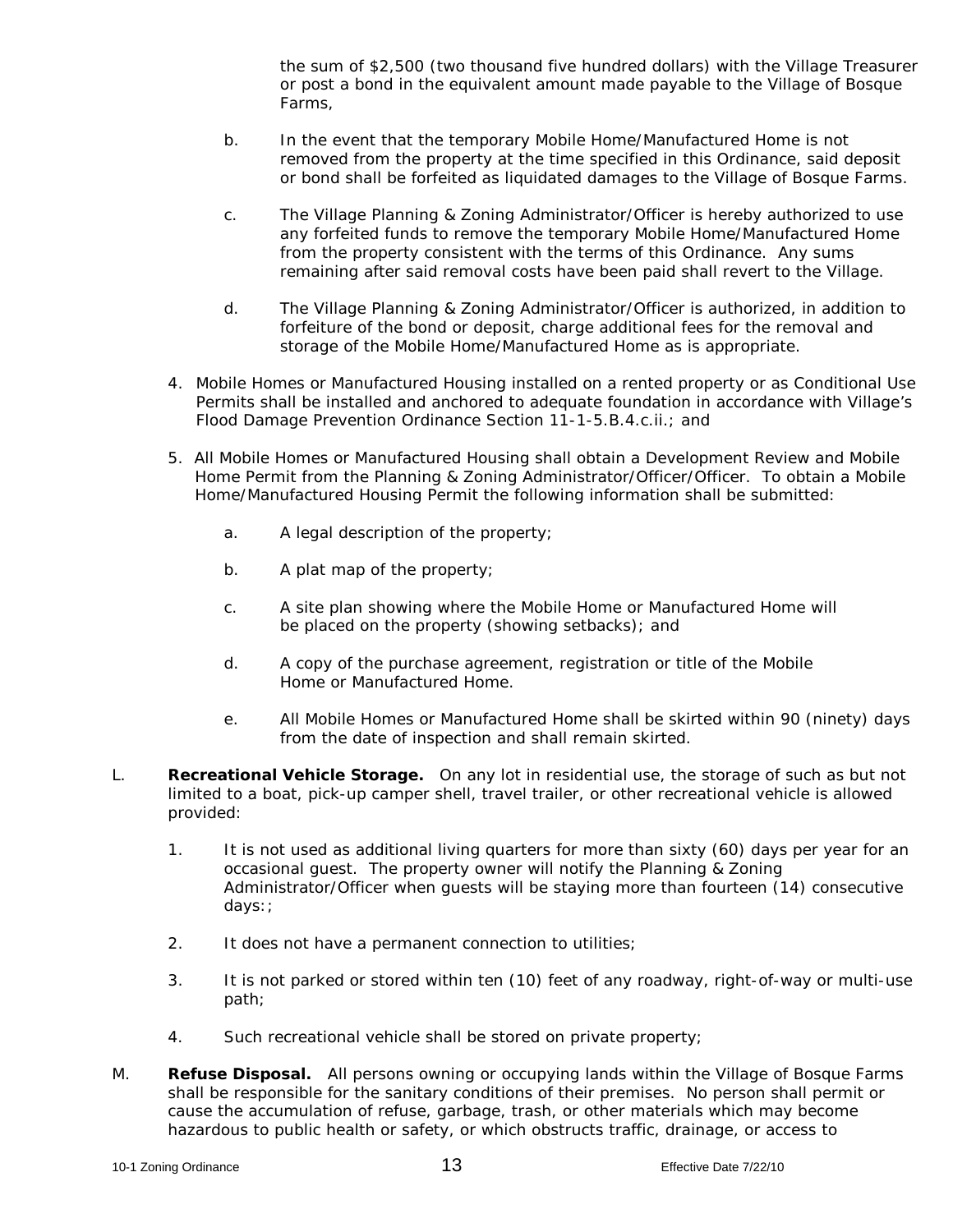structures. Refuse disposal shall be in accordance with Chapter 9-1, Health and Sanitation, Bosque Farms Village Code.

- N. **Storm Water Drainage.** It is the responsibility of any owner of real property located in the Village of Bosque Farms to acceptably handle direct rainfall and storm water runoff as it flows onto the property. Acceptable handling of direct rainfall and storm water does not include pumping the water onto any adjacent roadway or right-of-way. Site design shall ensure that storm water runoff will not adversely affect neighboring properties. Methods used to determine storm water flow rates and storage requirements shall be taken from reputable sources such as the Technical Release 55 (TR-55, 1986 Edition) of the USDA Natural Resource Conservation Service. The design frequency storm shall be for a 10-year/6 hour frequency flood rate. All substantially improved or developed lots shall be graded to retain localized storm water on site.
	- **1.** Residents must have a storm water drainage plan implemented within one (1) year after the effective date of this Ordinance in order to conform to the regulations provided herein.
- O. **Vision Clearance.** At all roadway intersections, or any entrance to property located adjacent to Bosque Farms Boulevard (NMSH 47), no obstructions to view shall be placed or maintained between three (3) feet and eight (8) feet above the roadway level in a triangular space at the roadway corner on a corner lot. Such triangular space shall be bounded by the roadway property lines and a diagonal line connecting points twenty-five (25) feet distance from the intersection of the roadway property lines.
- P. **Water and Wastewater Requirements**. All development within the Village of Bosque Farms shall be in compliance with applicable regulations established by, Village Ordinances, New Mexico State Building Codes, The New Mexico Environment Department (concerning water and wastewater systems), and by the New Mexico State Engineer's Office (concerning water systems).
- Q. All applicable FEMA and Village Flood Damage Prevention Ordinance Section 11-1 shall be adhered to in any determination of this Ordinance.

### R. **Accessory Structures.**

- 1. Units, vehicles, and/or containers which were not originally intended for use as accessory structures shall not be permitted as permanent structures in A-R, R1 or R1A zone districts. This type of unit includes but is not limited to: semi-trailer, panel truck bodies, railroad cars, buses, mobile homes, and other such units. Any shipping containers and portable shipping units shall have all logos and other identifying information removed or covered.
- 2. Portable, storage units and shipping containers designed for temporary storage and/or movement of stored items shall be allowed in A-R, R1 or R1A zone districts for up to ninety (90) days with an approved permit from the Planning & Zoning Administrator/Officer. A single thirty (30) day extension may be granted by the Planning & Zoning Administrator/Officer.
- 3. Portable, storage units and cargo hauling vehicles shall be allowed as permanent storage structures in the C-1 zone district. Any cargo hauling vehicle used as a permanent storage structure shall have all logos and other identifying information removed or covered unless the information is specific to the business using the structure.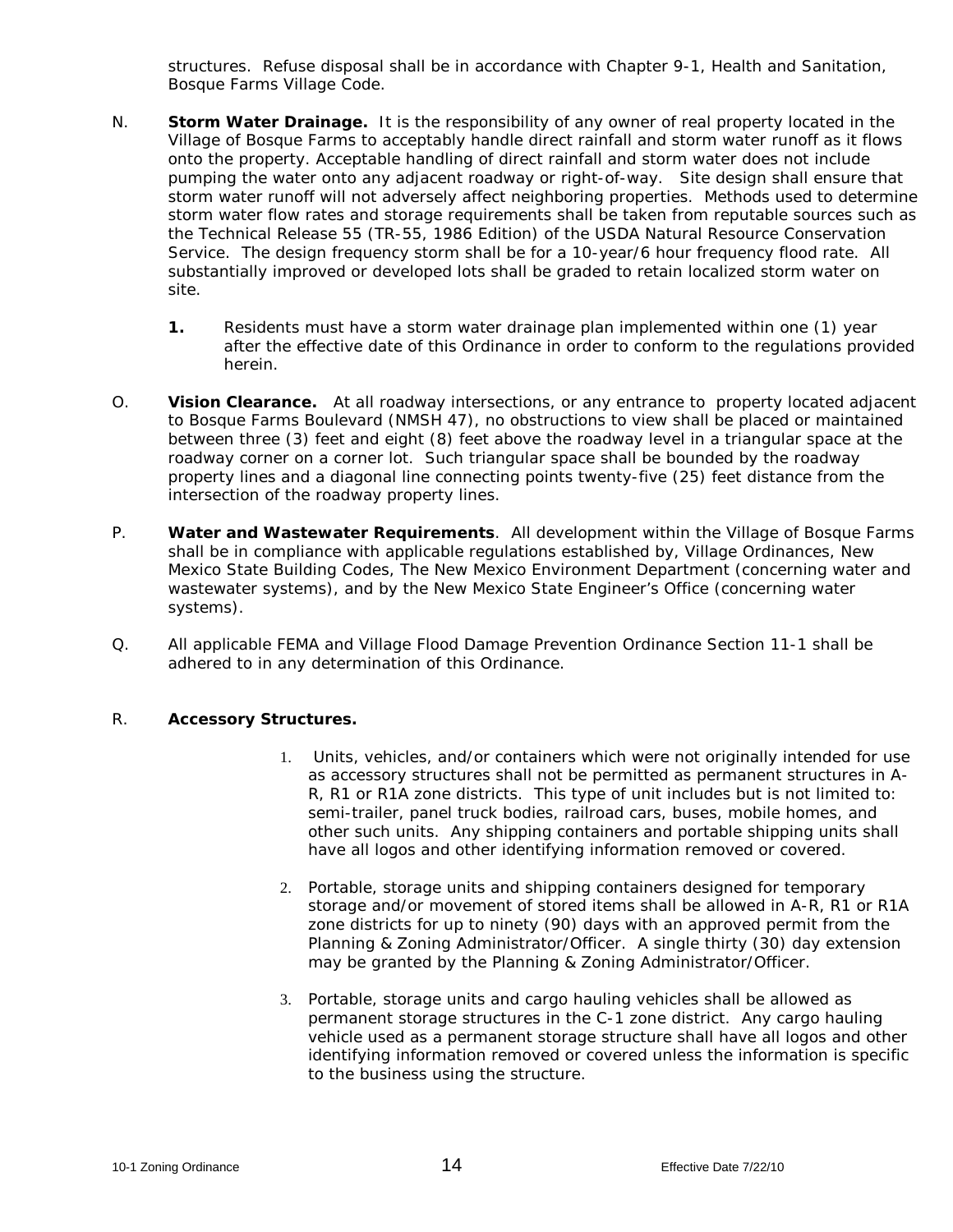# **10-1-6 ZONE DISTRICT BOUNDARIES**.

- A. **Districts.** In order to carry out the provision of this Ordinance, the Village of Bosque Farms is hereby divided into Zone Districts, as named and described in the following Sections. The regulations prescribed in this Ordinance shall apply within the corporate limits of the Village of Bosque Farms.
- B. **Zone Map.** The boundaries of said Zone Districts are hereby established as shown on the Bosque Farms Zone Map, which shall be made a part of this Ordinance as is fully described herein. The Village of Bosque Farms Zone Map Boundaries and Zone Districts is hereby incorporated and adopted in this Ordinance as the Official Village of Bosque Farms Zone Map.
- C. **Interpretation.** Where due to the scale, lack of detail, or illegibility of the official Bosque Farms Zone Map there is any uncertainty, contradiction, or conflict as to the intended location of any Zone District boundaries shown therein, interpretations concerning the exact location of Zone District boundary lines shall be determined by the Commission upon written request. Contiguous Zone Districts along frontage of a public right-of-way shall automatically extend to the centerline upon vacation from public use of said right-of-way.
- D. **Multiple-Zoned Lots.** Circumstances may justify the need to designate more than one zone on a single lot. In such cases, zone boundaries within a multiple-zoned lot shall be more fully described in the Bosque Farms Zone Map by showing any necessary dimensions of zones in relation to existing property lines.
	- 1. Each use shall meet minimum standards in each zone designated on the lot.
	- 2. The Commission or Governing Body may require additional conditions for a Conditional Use Permit or for uses in a Special Use Permit.
	- 3. The Governing Body shall make the final decision upon recommendation from the Commission.

## **10-1-7 ESTABLISHMENT OF ZONE DISTRICTS**.

For the purpose of this Ordinance, the following Zone Districts are hereby established:

| A-R              | Agricultural/Residential Zone                    |
|------------------|--------------------------------------------------|
| $R-1$            | Conventional Single-Family Residential Zone      |
| $R - 1A$         | Mixed Single-Family/Mobile Home Residential Zone |
| $C - 1$          | Commercial Zone                                  |
| WPO <sub>7</sub> | Wellhead Protection Overlay Zone                 |

### **10-1-8 A-R AGRICULTURAL/RESIDENTIAL ZONE.**

A. **Intent.** The purpose of this Zone District is to maintain agricultural and related activities, and to provide for low-density residential uses that are conducive to a rural atmosphere.

- B. **Permissive Uses**. Any of the following uses are permissive in this Zone District:
	- 1. Accessory uses and structures;
	- 2. Agricultural activities, including the cultivation and harvesting of croplands, and the raising and management of livestock and fowl in accordance with Section 10-1-5.B. of this Ordinance;
	- 3. Hobby Kennels in accordance with Section 10-1-5.I. of this Ordinance;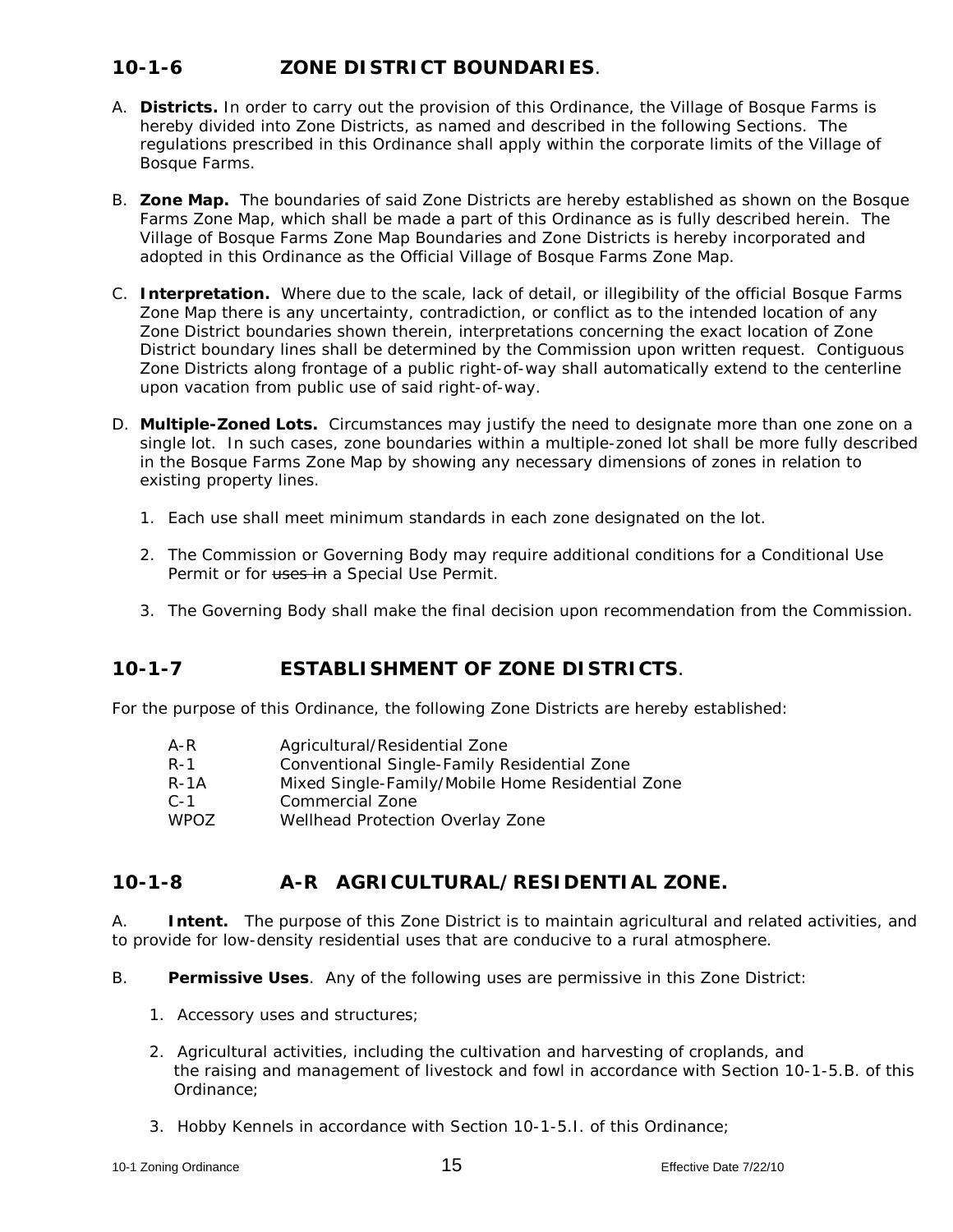- 4. One conventional dwelling unit per lot; and
- 5. One temporary stand for the display and sale of agricultural products may be erected for a period of not more than ninety (90) days per year and shall not exceed more than four hundred (400) square feet of gross floor area.
- C. **Conditional Uses.** Conditional Uses shall be permanent or renewable as outlined in Section 10-1-14 of this Ordinance. The following uses shall be allowed in this Zone District only upon permit granted by the Commission:

#### **1. Renewable Conditional Use Permits.**

- a. Accessory Living Quarters.
- *b.* Mobile Home/Manufactured Home provided it meets current installation requirements, or recreational vehicle as a Conditional Use when used as temporary dwelling unit during construction of a standard site-built dwelling unit or on-site assembly of a modular dwelling unit in accordance with Section 10-1-14, 10-1-5.K. of this Ordinance; and
	- i. A Development Review/Building Permit shall be obtained within thirty (30) days following issuance of the Conditional Use Permit.
	- ii. Active and continuous construction shall begin within ninety (90) days following issuance of a Conditional Use Permit.
	- iii. The Mobile Home/Manufactured Home shall be removed with ten (10) days of the expiration of the Conditional Use Permit.
	- iv. The recreational vehicle shall no longer be used as a residence after expiration of the Conditional Use Permit.

#### **2. Permanent Conditional Use Permits.**

- a. Additional dwelling units for occupancy by employees or persons related to the residing family on the premises who are involved in any agricultural activities on the premises. In no case will such additional dwelling units be used as rental units for persons not associated with the agricultural activities on the premises.
- *b.* Bed and Breakfast Inn in accordance with Section 10-1-14.M. of this Ordinance;
- c. Commercial greenhouses, nurseries, landscaping businesses.
- d. Commercial stable, riding school and livestock sales.
- e. Family day care home as regulated by the applicable New Mexico State Agency.
- f. Home Occupations in accordance with Section 10-1-14.L. of this Ordinance shall require approval from either the Planning & Zoning Administrator/Officer or the Commission.
- g. The processing, packaging and sales of goods from agricultural products and/or agricultural by-products.
- h. Winery.
- **D. Special Use Permits**. A Special Use Permit shall be authorized and established as per Section 10-1-14. of this Ordinance only for the following uses as designated by the Governing Body: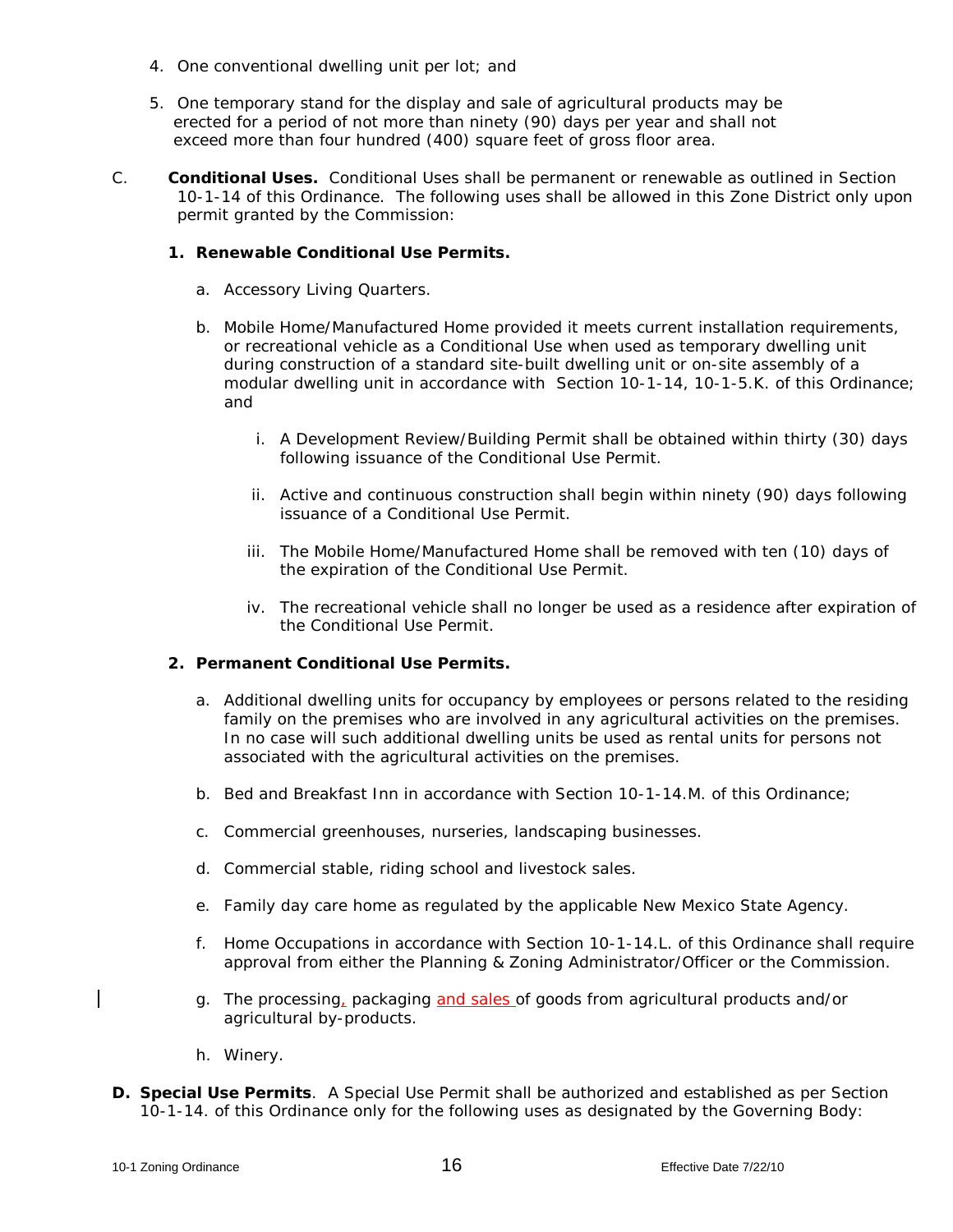- 1. Wireless Cell Phone Tower provided:
	- a. Wherever practical, co-location of equipment for use of more than one (1) wireless communication provider on a single site;
	- b. The applicant shall provide information for the reason that they cannot co-locate on an existing tower within Valencia County;
	- c. Property shall be enclosed within a fence at least six (6) feet but not more than eight (8) feet high as defined in Section 10-1-5.G. of this Ordinance;
	- d. Setbacks shall be at one (1) to one (1) foot setback for every foot of tower height from the boundary of the cell phone tower;
	- e. Color will be a light tone or color to minimize visual impact;
	- f. The cell phone tower shall be in compliance with all other applicable local, state, and federal regulations;
	- g. Owners of a wireless facility shall file annually a declaration as to the continuing use. Failure to do so shall be determined to mean the facility is no longer in use;
	- h. Unused towers and associated facilities shall be removed within 180 (onehundred-eighty) days of cessation unless an extension is approved. If the tower is not removed within 180 (one-hundred-eighty) days the tower and facilities shall be removed by the Village and associated costs shall be assessed against the company and/or property owner;
	- i. Towers built in the flood plain shall provide an environmental assessment;
	- j. Towers shall have FCC approval prior to being built;
	- k. The maximum height of the tower shall be 120 (one-hundred-twenty) feet;
	- l. Property security shall be provided;
	- m. Any cell phone tower shall incorporate sufficient landscaping as a screening device at the base of the tower and associated structures, subject to the review and approval of the Planning & Zoning Commission. The total lot shall be maintained and kept free of weeds and debris.
	- n. These provisions shall not apply to Ham radio towers.
- 2. Mobile Home/Manufactured Home Park, provided:
	- a. All lots in a mobile home/manufactured home park shall be connected to Village Sewer and Water facilities. A mobile home/manufactured home park shall present evidence that adequate water and sewer service for each dwelling unit is provided in compliance with the requirements of the New Mexico Environment Department and in conformance with any applicable procedures and standards for centralized water as more specifically set forth within the provisions of the Water Service Ordinance (Section 9-2-1 of the Code of the Village of Bosque Farms), and the Sewer Service Ordinance (Section 9-3 of the Code of the Village of Bosque Farms);
	- b. The minimum park size shall be at least five (5) acres (217,800 square feet), but in no case more than twelve (12) acres (522,270 square feet);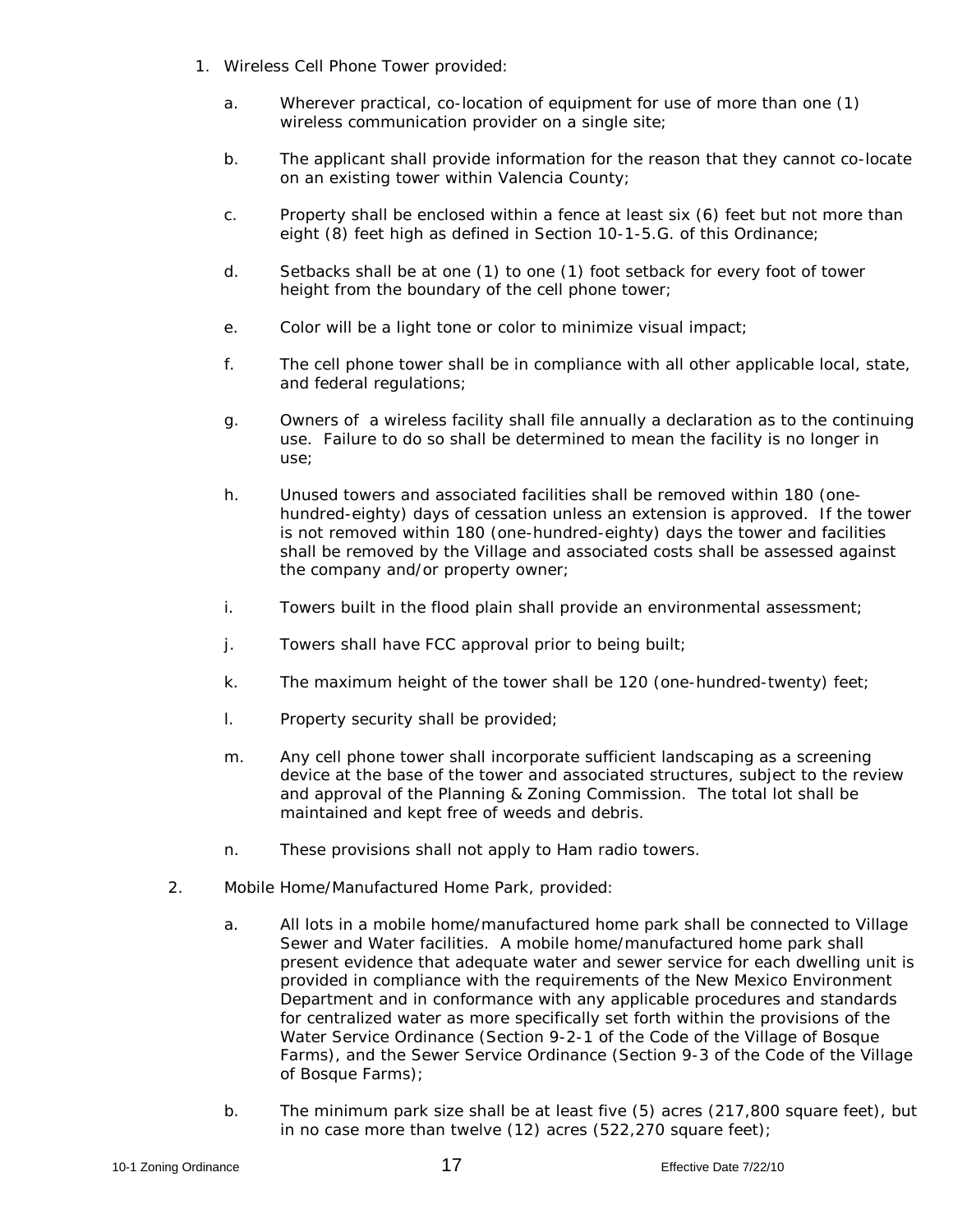- c. Maximum gross density shall be one mobile home/manufactured home per three-quarters of an acre (32,670 square feet);
- d. No mobile home/manufactured home shall be located within forty (40) feet of any other. Any mobile home/manufactured home shall be at least thirty (30) feet from the right-of-way line of any street and at least ten (10) feet from any property line of the mobile home/manufactured home park;
- e. All roadways shall be at least forty (40) feet wide, and shall be paved per Village specifications;
- f. Perimeter areas adjacent to public roadways shall be landscaped with at least one (1) fifteen (15) gallon tree for each fifty (50) feet of frontage along the roadway; and
- g. The park shall be continually maintained by the landowner to provide a clean and healthy conditions for residents.
- 3. Planned Residential Development subject to the following provisions provided:
	- a. All lots in a Planned Residential Development shall be connected to Village Sewer and Water facilities. A Planned Residential Development shall present evidence that adequate water and sewer service for each dwelling unit is provided in compliance with the requirements of the New Mexico Environment Department and in conformance with any applicable procedure and standards for centralized water as more specifically set forth within the provisions of the Water Service Ordinance (section 9-2-1 of the Code of the Village of Bosque Farms), and the Sewer Service Ordinance (Section 9-3 of the Code of the Village of Bosque Farms);
	- b. Development shall be residential land use;
	- c. Buildings shall be no greater than twenty-six (26) feet in height;
	- d. Elevation drawings of all buildings shall be included with the development plans;
	- e. The maximum gross density of the total development shall be one (1) building per three-quarters of an acre lot (32,670 square feet), or one-half of one acre lot (21,780 square feet), for lots platted prior to 1973, and shall not exceed 2 (two) dwelling units per building;
	- f. A portion of the land within the total development shall be set aside as open space for the common use of the residents of the development with the following assurances:
		- 1. The ownership of the common area is clearly defined. With appropriate covenants forbidding partition;
		- 2. Partition for future sale and development is not allowed; and
		- 3. The responsibility for improvements and maintenance of the common area is clearly defined, and a method is provided for funding such improvements and maintenance of the common area.
	- g. It shall be strongly encouraged that all perimeter areas adjacent to public roadways shall be landscaped with at least one (1) fifteen (15) gallon tree for each twenty-five (25) feet of frontage along the roadway;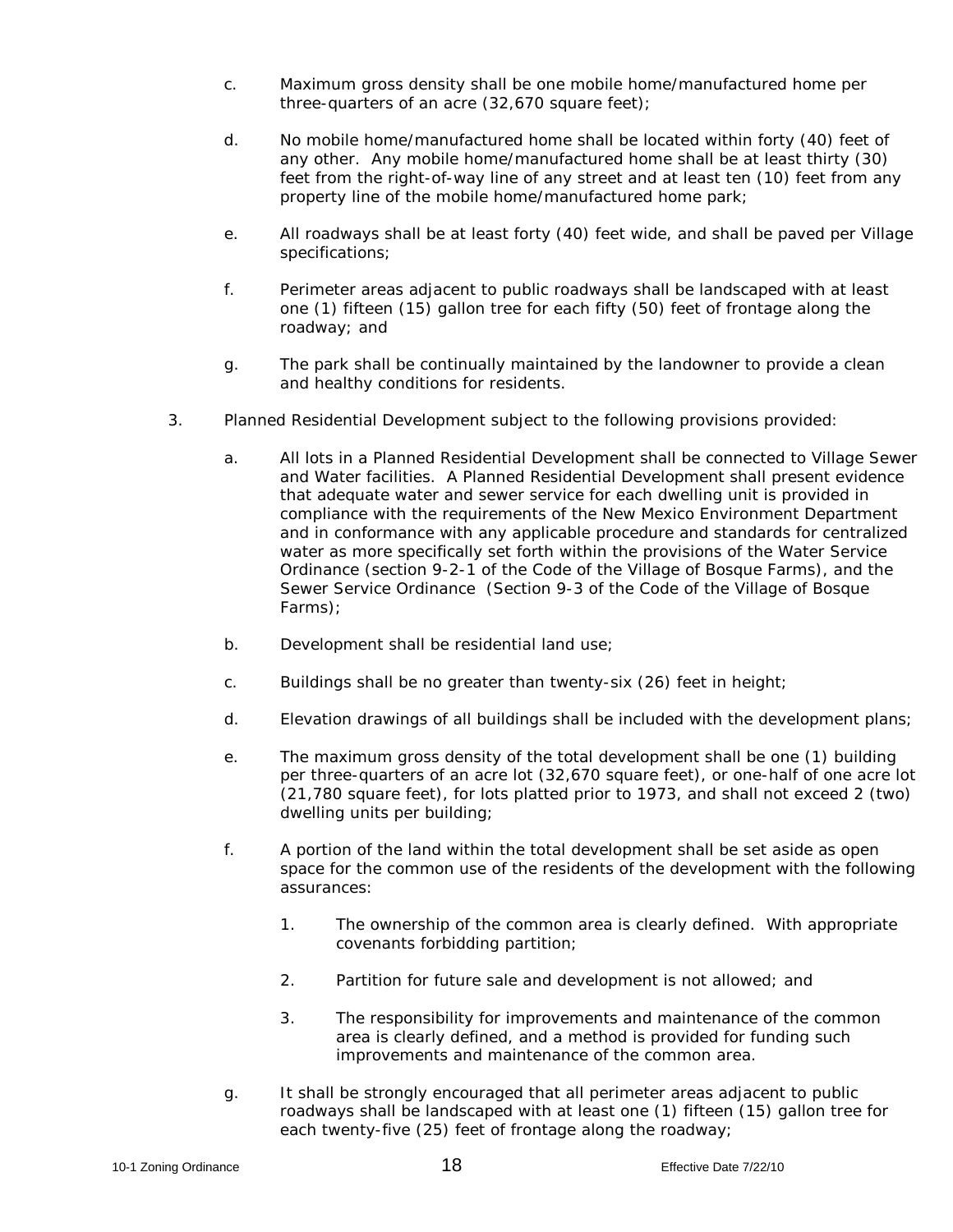- h. For those Planned Residential Developments that are nine (9) acres or larger, all common roadways into the total development shall be at least forty (40) feet in width, and shall be paved per Village specifications;
- i. The total development shall be graded to retain localized storm water on site; and
- j. There shall be at least twenty (20) feet separation between buildings.
- 4. Animal Sanctuary/Shelter in accordance with the following regulations:
	- a. Section 10-1-5.B. of this Ordinance (Agricultural Activities);
	- b. Section 10-1-5.E. of this Ordinance (Development and Permits);
	- c. Section 10-1-5.I. of this Ordinance (Hobby Kennels); and
	- d. Section 10-1-18 of this Ordinance (Development Review.
- 5. Residential Care/Assisted Living Facility.

### **E. Minimum Lot Size, Density and Open Space Requirements**

- 1. Residential Density shall not exceed one conventional dwelling unit per lot;
- 2. Minimum lots size shall be two (2) acres (87,120 square feet); and
- 3. All lots shall be a minimum of 60% (sixty percent) land open space and shall be in accordance with Section 10-1-5 regulations of this Ordinance.

### **10-1-9 R-1 CONVENTIONAL SINGLE-FAMILY RESIDENTIAL ZONE.**

- A. **Intent.** The purpose of this Zone District is to provide for the development of rural residential neighborhoods which are compatible to the rural residential character of the area.
- B. **Permissive Uses.** Any of the following permissive uses are allowed in this Zone District:
	- 1. Accessory Uses and structures;
	- *2.* Hobby Kennel in accordance with Section 10-1-5.I. of this Ordinance;
	- 3. One conventional dwelling unit per lot; and
	- 3.4. Agricultural activities, including the cultivation and harvesting of croplands, and the raising and management of livestock and fowl in accordance with Section 10-1-5.B. of this Ordinance.
- C. **Conditional Uses.** Conditional Uses shall be permanent or renewable as outlined in Section 10-1- 14 of this Ordinance. The following uses shall be allowed in this Zone District only upon permit granted by the Commission:
	- **1. Renewable Conditional Use Permits.**
		- a. Accessory Living Quarters.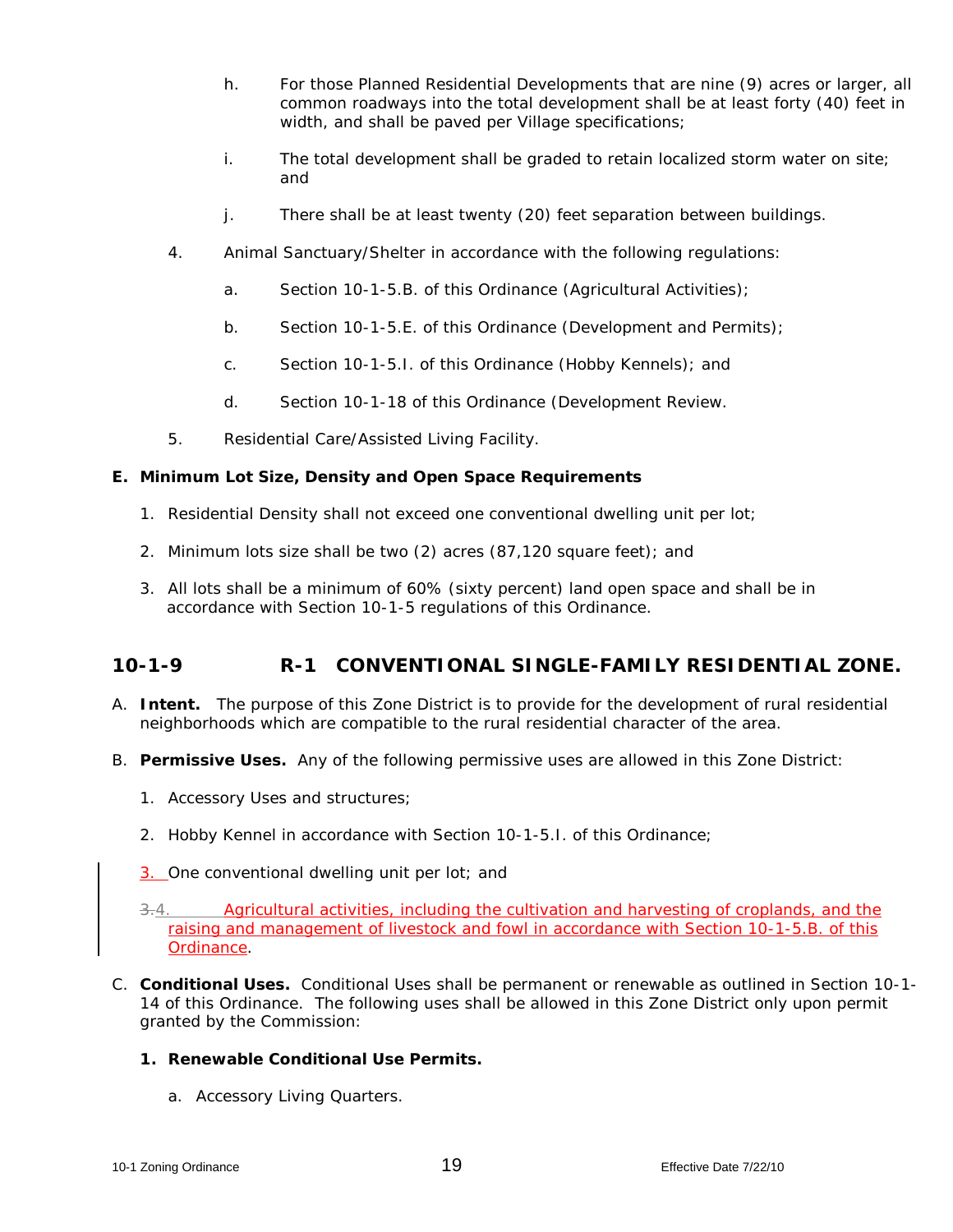- 1. Mobile Home/Manufactured Home, provided it meets current installation requirements, or recreational vehicle as a Conditional Use when used as temporary dwelling unit during construction of a standard site-built dwelling unit or on-site assembly of a modular dwelling unit, in accordance with Section 10-1- 5.K., 10-1-18.B. of this Ordinance; and
	- a. A Development Review/Building Permit shall be obtained within thirty (30) days following issuance of the Conditional Use Permit.
	- b. Active and continuous construction shall begin within ninety (90) days following issuance of the Conditional Use Permit.
	- c. The Mobile Home/Manufactured Home shall be removed at the expiration of the Conditional Use Permit.
	- d. The recreational vehicle shall no longer be used as a residence after expiration of the Conditional Use Permit.

#### 2. **Permanent Conditional Use Permits.**

- *a.* Bed and Breakfast Inn in accordance with Section 10-1-14.M. of this Ordinance;
- b. Commercial Riding Stable or Riding School provided the lot is a minimum of two (2) acres (87,120 square feet) in size.
- c. Family Day Care Home as regulated by the applicable New Mexico State Agency.
- *d.* Home Occupations in accordance with Section 10-1-14.L. of this Ordinance shall require approval from either the Planning & Zoning Administrator/Officer or the Commission;
- e. The processing, packaging, and sales of goods from agricultural products and/or agricultural by-products.
- **D. Special Use Permits.** A Special Use Permit shall be authorized and established as per Section 10-1-14 of this Ordinance only for the following uses as designated by the Governing Body:
	- 1. Wireless Cell Phone Tower as per Section 10-1-8.D.1. of this Ordinance.
	- 2. Mobile Home/Manufactured Home Park as per 10-1-8.D.2. of this Ordinance.
	- 3. Planned Residential Development as per Section 10-1-8.D.3. of this Ordinance.
	- 4. Animal Sanctuary/Shelter as per Section 10-1-8.D.4. of this Ordinance.
	- 5. Residential Care/Assisted Living Facility as per Section 10-1-8.D.5. of this Ordinance.

#### E. **Minimum Lot Sizes, Density and Open Space Requirements**

- 1. Density shall be limited to one conventional dwelling unit per lot;
- 2. Minimum lot size shall be three quarters of one acre (32,670 square feet); and
- *3.* All lots shall be a minimum of 60% (sixty percent) land open space and shall be in accordance with Section 10-1-5.J. regulations of this Ordinance;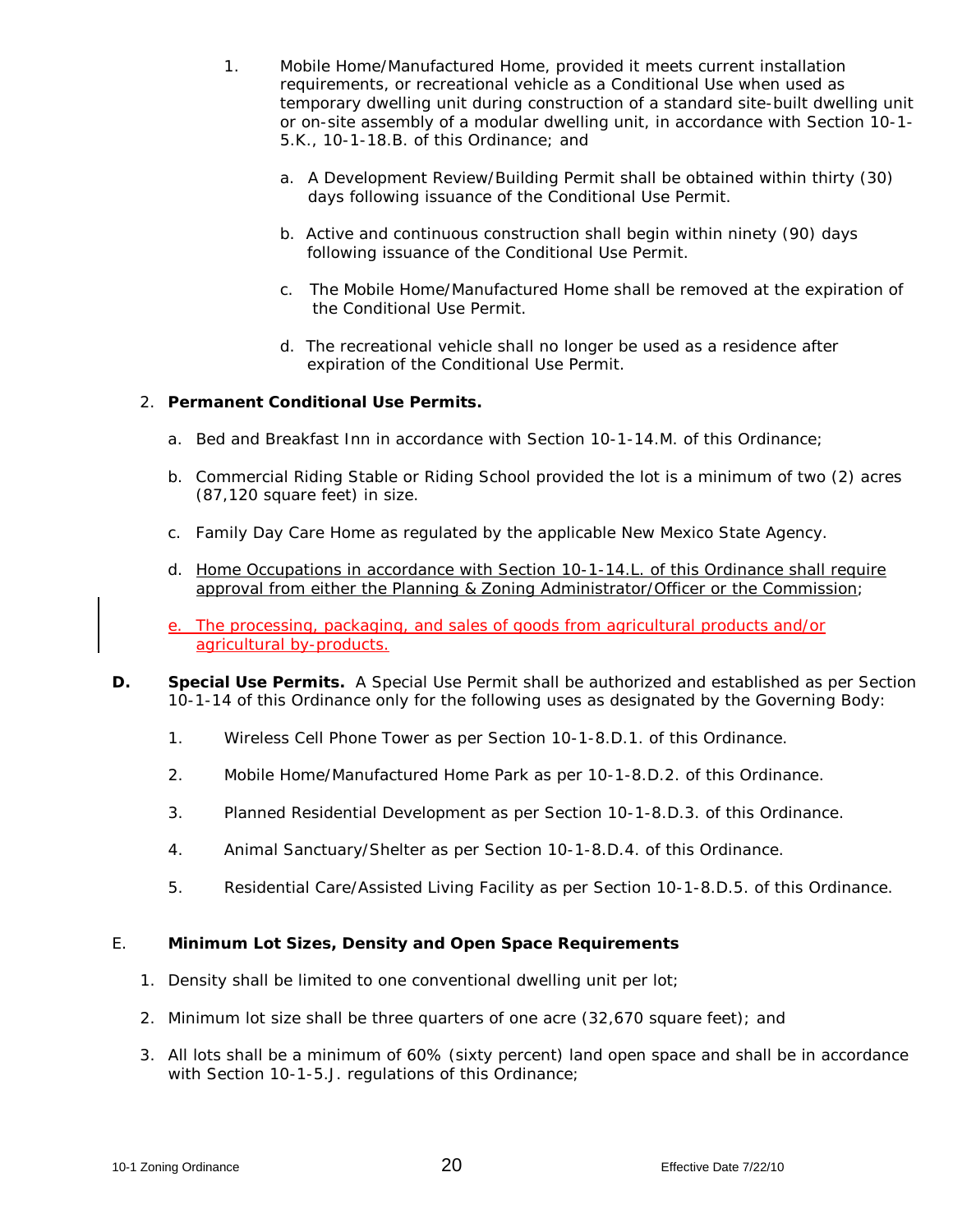### **10-1-10 R-1A MIXED SINGLE-FAMILY/MOBILE HOME RESIDENTIAL ZONE.**

- A. **Intent.** The purpose of this Zone District is to provide for the development of rural residential neighborhoods consisting of a mixture of detached dwelling units including conventional, modular, manufactured or mobile home dwelling units provided they are installed in accordance with Section 10-1-5.K of this Ordinance; and applicable flood plain ordinances.
- B. **Permissive Uses.** Any of the following permissive uses are allowed in this Zone District:
	- 1. All uses which are permissive in the R-1 Zone District; and
	- 2. One Mobile Home/Manufactured Home unit per lot, installed in accordance with Section 10-1- 5.K. of this Ordinance; Nothing in this subsection permits more than one (1) conventional dwelling unit per lot.
- C. **Conditional Uses.** Conditional Uses shall be permanent or renewable as outlined in Section 10-1- 14 of this Ordinance. The following uses shall be allowed in this Zone District only upon permit granted by the Commission:
	- 1. All uses which are conditional in the R-1 Zone District except Bed and Breakfast Inn.
- D. **Special Use Permits.** A Special Use Permit shall be authorized and established as per Section 10-1-14 of this Ordinance only for the following uses as designated by the Governing Body:
	- 1. Wireless Cell Phone Tower as per Section 10-1-8.D.1. of this Ordinance.
	- 2. Mobile Home/Manufactured Home Park as per 10-1-8.D.2. of this Ordinance.
	- 3. Planned Residential Development as per Section 10-1-8.D.3. of this Ordinance.
	- 4. Animal Sanctuary/Shelter as per Section 10-1-8.D.4. of this Ordinance.
	- 5. Residential Care/Assisted Living Facility as per Section 10-1-8.D.5. of this Ordinance.

#### E. **Minimum Lot Sizes, Density and Open Space Requirement.**

- 1. Density shall be limited to one detached single-family dwelling unit per lot;
- 2. Minimum lot size shall be three quarters of one acre (32,670 square feet); and

3. All lots shall be a minimum of 60% (sixty percent) land open space and shall be in accordance with Section 10-1-5.J. regulations of this Ordinance.

### **10-1-11 C-1 COMMERCIAL ZONE.**

A. **Purpose.** The purpose of this Zone District is to promote and enhance existing and new commercial development including retailing, financial, and personal services.

B. **Designation of Overlay Zone.** The designation of the Commercial Zone is hereby established under the following criteria:

1. A Commercial Zone shall be delineated as geographic area as per the Official Zoning Map of the Village of Bosque Farms dated August 28, 2006.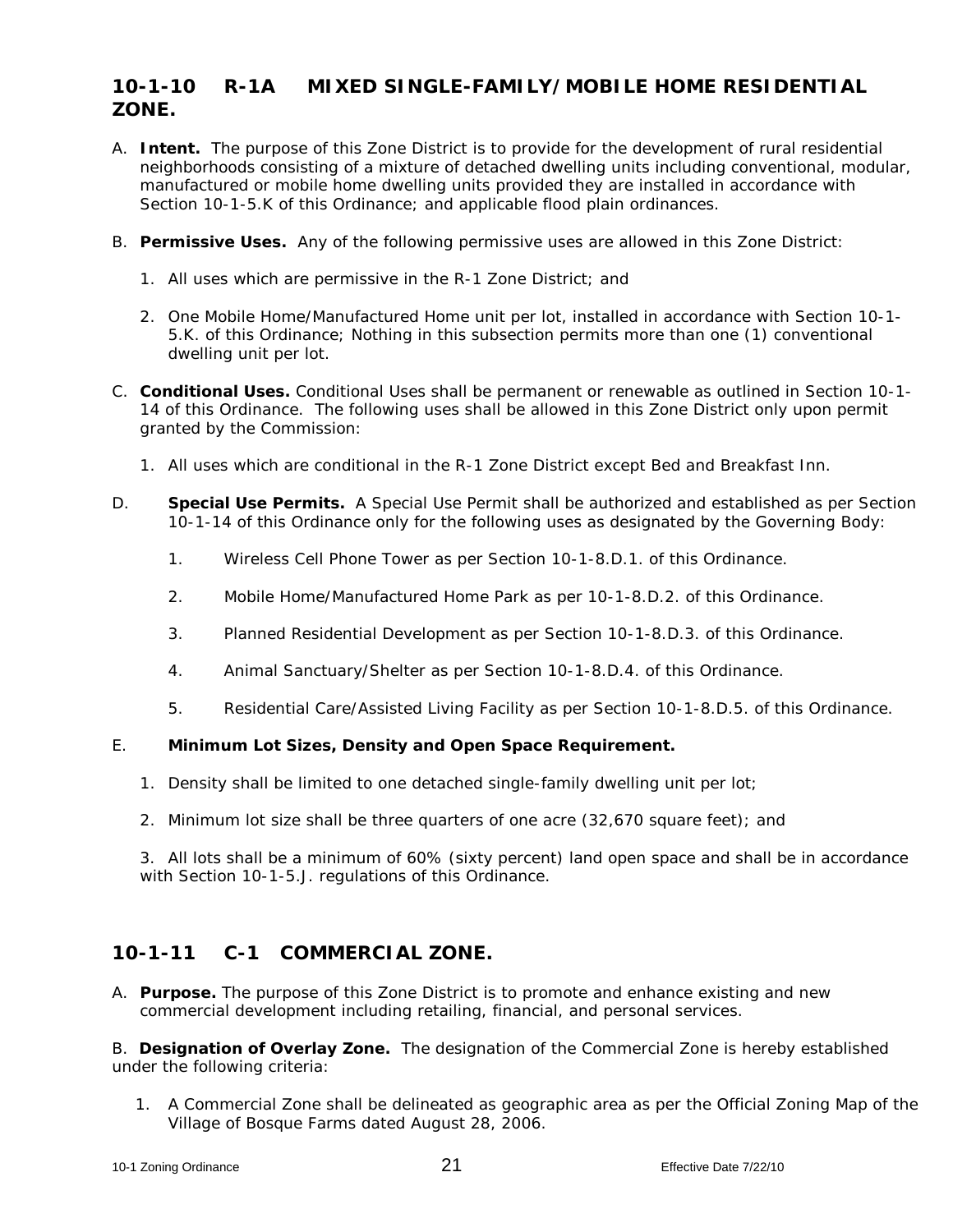- 2. The Governing Body shall make the final determination, upon recommendation by the Commission, interpretation regarding whether any particular property is within or outside of any Commercial Zone.
- 3. Commercial Zones shall be delineated on the Village Zone Map and shall be made available for public inspection at the Village Office.

#### **C. Application.**

- 1. A Site Development Plan (SDP) shall be required for all new or redeveloped land use in this Zone District. At a minimum, the SDP shall include the following:
	- a. A written statement explaining the purpose and intent of the development, and a development phase schedule, if appropriate;
	- b. Boundaries and topography of the property to be developed;
	- c. A site map, of sufficient size and scale, showing the proposed location, type use and size of all structures, setbacks, signs, lighting, on-site parking and loading areas, as required in Section 10-1-18 of this Ordinance, on-site storm water retention facilities, landscaping, fencing, driveways, traffic and pedestrian circulation routes, and emergency vehicle access. Other information to show compliance with Village Ordinances may be required;
	- d. Details of the engineering design of the on-site parking and on-site storm water retention facilities shall be included in the SDP;
	- e. Delineation of proposed dedications and easements for public right-of-way;
	- f. An area map showing the location, type, use and size of all structures on adjacent properties within two-hundred (200) feet of the proposed development;
	- g. Written documentation showing that the New Mexico Department of Transportation has been notified of the new use if accessing a New Mexico State Highway; and
	- h. Deviation or changes from the site plan shall be reviewed by the Planning & Zoning Administrator/Officer/ Officer for approval before the changes are implemented.
- **D. Permissive Uses.** Any of the following permissive uses are allowed in this Zone District:
	- 1. Banking and Financial Services.
	- 2. Business and Personal Services.
	- 3. Commercial Kennel, Veterinary Hospital, Animal Grooming Parlor, or Pet Sales Store provided that:
		- a. All animals shall be retained in a manner that prevents escape of enclosed animals or entry of other animals;
		- b. Animal quarters shall be designed to ensure safe, healthy, sanitary conditions for animals on premises;
		- c. Animal quarters shall be maintained to discourage concentration and breeding of insects and rodents;
		- d. Surface water discharge contamination shall be retained on site;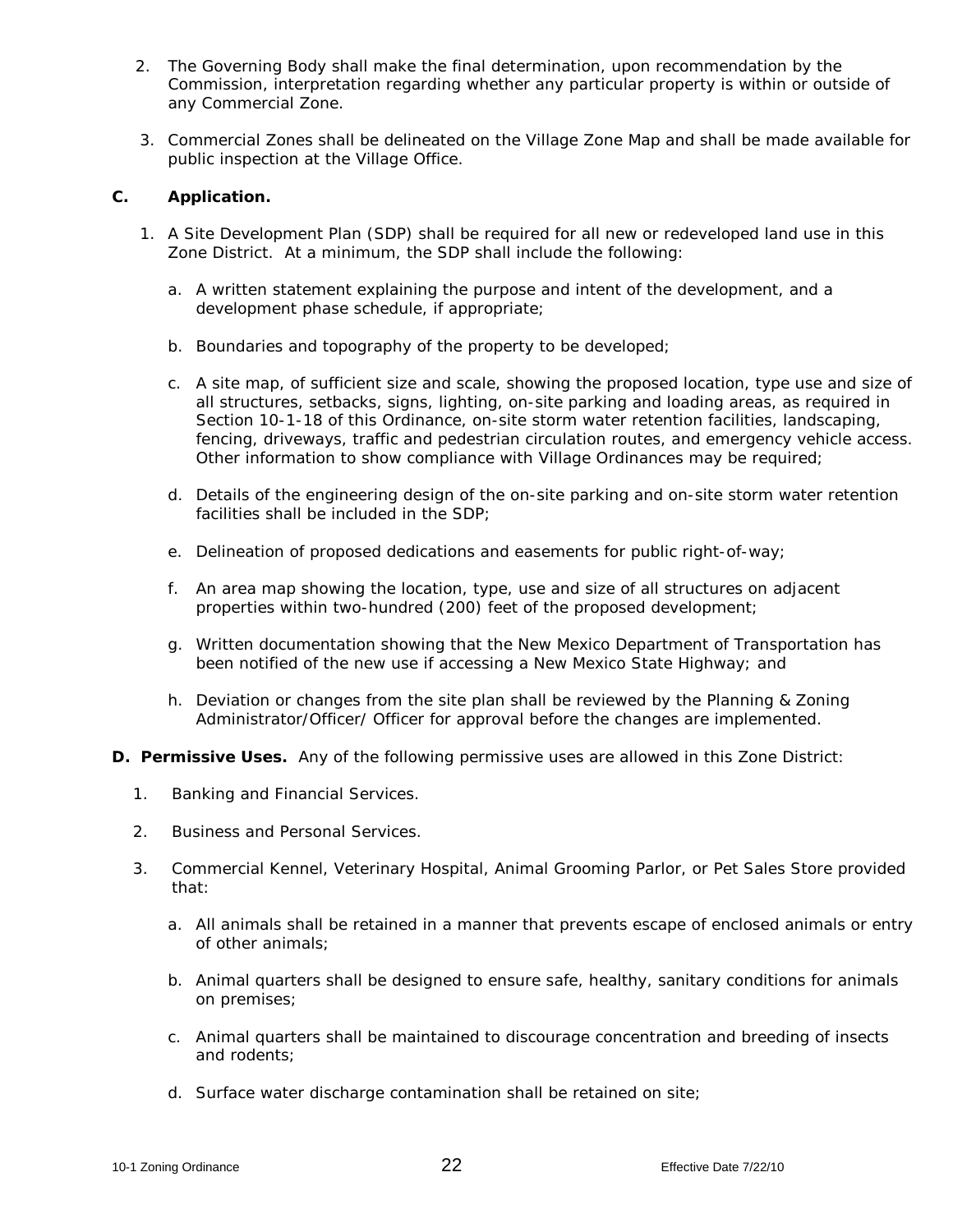- e. Animal waste shall not be allowed to accumulate in amounts that offend or cause a noxious odor, such material shall be removed within ten (10) days of Official Notification from the Village of Bosque Farms; and
- f. Temporary on site storage of animal waste shall be designed to prevent ground water or surface water contamination.
- *g.* A solid fence, as defined in Section 10-1-5.G. of this Ordinance to provide a visual barrier at least six (6) feet and no more than eight (8) feet high shall be erected and maintained between the activity and all contiguous residential Zone Districts.
- 4. Construction and Maintenance Contractors and Building Trades, including associated storage, equipment sales and services, provided that:
	- *a.* All outdoor storage is enclosed on all sides by a solid fence at least six (6) feet but not more than eight (8) feet high as defined in Section 10-1-5.G. of this Ordinance; and
	- b. A solid fence as defined in Section 10-1-5.G. of this Ordinance, to provide a visual barrier at least six (6) feet high shall be maintained between the activity and all contiguous residential Zone Districts.
- 5. Conventional Dwelling Unit provided that:
	- a. The minimum lot size shall be three-quarters of one acre (32,670 square feet);
	- b. Raising and management of livestock is excluded;
	- *c.* The dwelling set backs shall comply with the regulations as set forth in Section 10-1-5.D. of this Ordinance;
	- d. Nothing in this Section shall prohibit having both a dwelling and a business on the same lot, or both a business and a dwelling in the same building on the lot; and
	- e. Only one (1) dwelling unit is allowed per lot.
- 6. Eating and Drinking Establishments shall be located at least 100 (one-hundred) feet from existing pasture land.
- 7. Food Processing Activities, in an area under 3,600 (thirty-six hundred) square feet, not including slaughterhouse provided:
	- a. All state regulations and licensing information is provided to the Village of Bosque Farms Planning & Zoning Administrator/Officer;
- 8. Fireworks Sales allowable in accordance with Section 5-5, Fireworks Sales, Bosque Farms Code.
- 9. Galleries and Museums.
- 10. Gas Stations and other Retailers of Bulk Petroleum Products provided that:
	- a. Dry clean-up of spilled gas and other petroleum products; and
	- b. Spill Prevention Counter Measure Control Plan as regulated by EPA & NMED.
- 11. General and Professional Offices.
- 12. Indoor Amusement Facilities provided Village Ordinances for Off Street Parking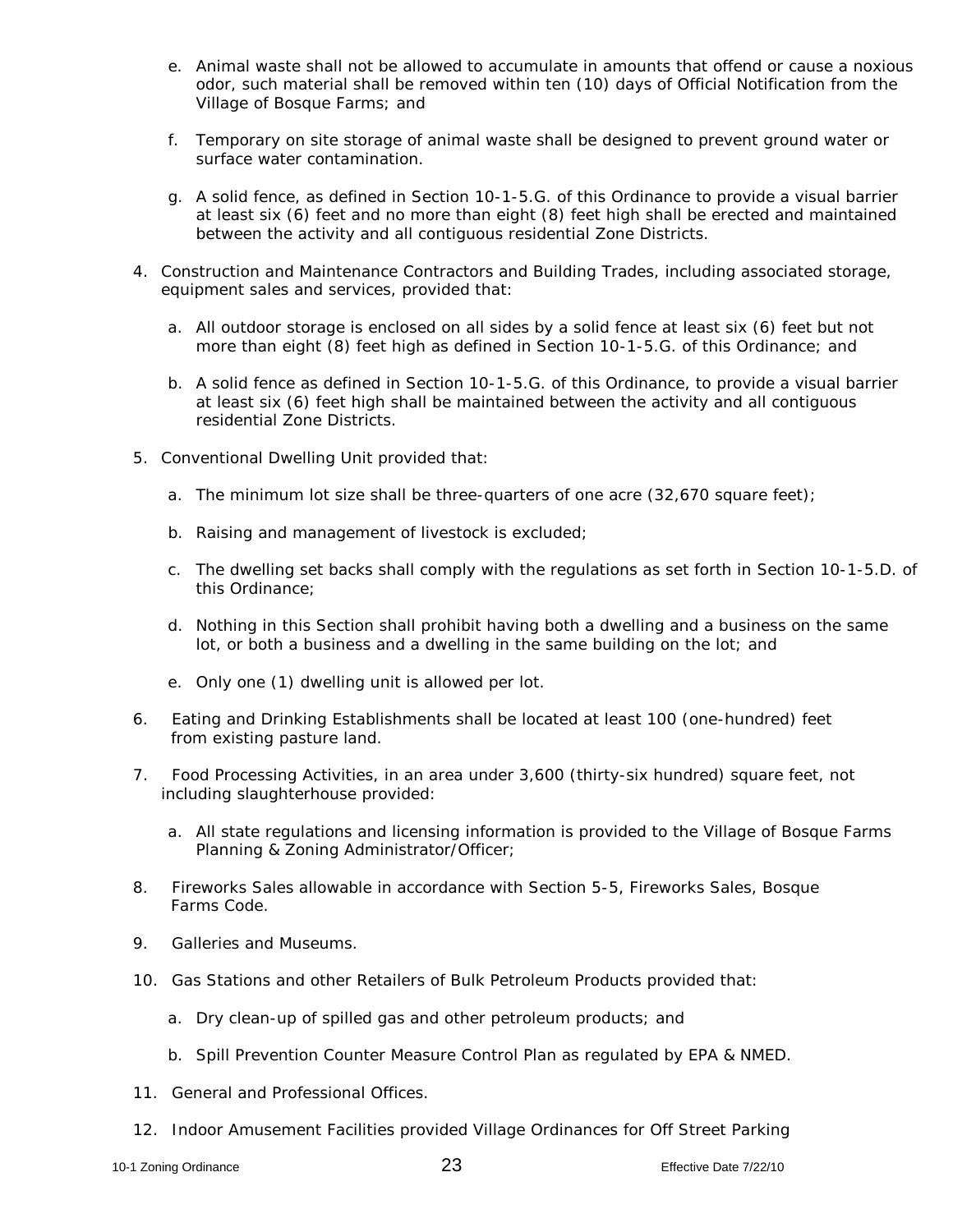and Noise regulations are followed.

- 13. Retail Business Establishment.
- 14. Self-Storage Mini-Warehouses provided that:
	- a. All storage is within completely enclosed within single-story structures not to exceed twelve (12) feet in height;
	- b. All stored items shall be enclosed within the structure;
	- c. A solid wall or fence to provide a visual barrier at least six (6) feet high but not more than eight (8) feet in height, as defined in Section 10-1-5.G. of this Ordinance, shall be erected and maintained between the activity and any contiguous residential Zone Districts; and
	- d. The site shall not exceed two (2) acres (87,120 square feet) in size.
- **E. Conditional Uses.** Conditional Uses shall be permanent or renewable as outlined in Section 10-1- 14 of this Ordinance. All permissive Commercial uses, as allowed under this Ordinance, shall also be permissible in conjunction with an approved Conditional Use, provided that such use is compliant with its specific applicable conditions and those uses. Additional reasonable conditions shall be required by the Commission as the situation warrants. The following uses shall be allowed in this Zone District only upon permit granted by the Commission:

#### **1. Renewable Conditional Use Permits.**

a. Amusement parks, carnival, or circus, as provided in Section 10-1-14 of this Ordinance.

b. Caretaker dwelling unit as provided in Section 10-1-14 of this Ordinance provided there is no other conventional dwelling unit on the property.

- c. Mobile Home/Manufactured Home provided it meets current installation requirements, or recreational vehicle as a Conditional Use when used as temporary dwelling unit during construction of a standard site-built dwelling unit or on-site assembly of a modular dwelling unit, in accordance with Section 10-1-5.K. and 10-1-14.H of this Ordinance and
	- 1. A Development Review/Building Permit shall be obtained within thirty (30) days following issuance of the Conditional Use Permit.
	- 2. Active and continuous construction shall begin within ninety (90) days following issuance of the Conditional Use Permit.
	- 3. The Mobile Home/Manufactured Home shall be removed at the expiration of the Conditional Use Permit.
	- 4. The recreational vehicle shall no longer be used as a residence after expiration of the Conditional Use Permit.

#### **2. Permanent Conditional Use Permits.**

a. Auction house or lot for the purpose of allowing regular public sales on a site designated for such use in which items of merchandise are sold to the highest bidder, excluding animals and/or livestock of any type or nature provided:

1. Storage and/or display areas. Storage and/or display areas shall not occupy more than 40% (forty percent) of the lot where the auctions are to take place;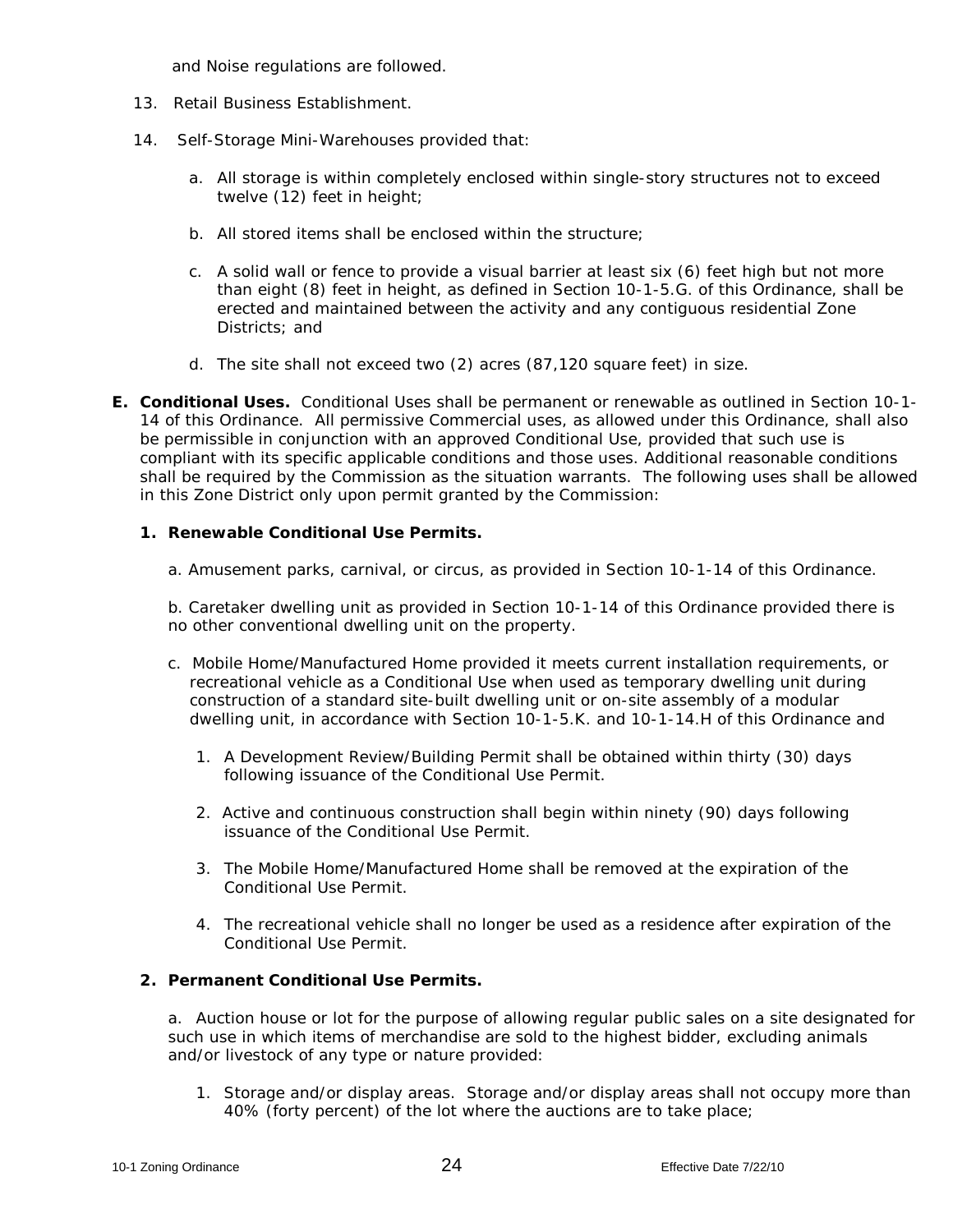- 2. Off-street Parking. There shall be at least one (1) off-street parking space per two hundred (200) square feet of sale/display and/or storage area on the lot. Off-street parking within a reasonable distance shall be permitted subject to approval of the Planning & Zoning Commission provided written guarantees are given that such offstreet parking shall continue to be available for the duration of the Conditional Use auction permit. Off-street parking and traffic areas shall be clearly designated and separated from the sales area so as not to create traffic or safety hazards as required by applicant's Safety Engineer or qualified expert and reviewed and approved by the Commission;
- 3. Ingress and Egress. Adequate and appropriate ingress and egress shall be provided from the lot and/or area where the auction is to take place; and
- 4. Storage, Display and Items to be Auctioned. The storage and/or display of items to be auctioned shall be kept in an enclosed building or in an outside area with the construction of a solid fence to provide a visual barrier at least six (6) feet but not more than eight (8) feet in height, as defined in Section 10-1-5.G. of this Ordinance The said structure shall be erected and maintained between such storage/display area and contiguous residential lots or residential Zone District, to be approved by the Commission.
- b. Flea markets, subject to the following regulations:
	- 1. There shall be at least two (2) off-street parking spaces per rental stall on the premises;
	- 2. The sale of animals is prohibited;
	- 3. No merchandise intended for sale shall be stored on site after closing hours;
	- 4. All tarps, tents, or sunshades shall be securely attached to prevent a safety hazard and shall be removed at daily closing time;
	- 5. A site plan designed in accordance with the above requirements shall be submitted as part of the approval process; and
	- 6. A solid fence to provide a visual barrier at least six (6) feet and no more than eight (8) feet high shall be erected and maintained between the activity and any contiguous residential Zone Districts as per Section 10-1-5.G. of this Ordinance.
- c. Mobile Home/Manufactured Home Sales Lots as provided:
	- 1. Separation requirements for display storage of mobile homes/manufactured homes shall be at least eight (8) feet from one another and at least ten (10) feet from all fencing to allow for safety access. There shall be no dead-end passageways and passageway will be a minimum twenty (20) feet width. Obstructions under any definition within passageways shall not be allowed (25-4.3.1 NFPA Special Provisions, 1994, Life Safety Code);
	- 2. Site Fencing. A solid fence at least six (6) feet but not more than eight (8) feet in height, as defined in Section 10-1-5.G. of this Ordinance, that forms a visual barrier shall be erected on all (residential) perimeters;
	- 3. Site Storage. A six (6) foot but not more than eight foot, solid fence, as defined in Section 10-1-5.G. of this Ordinance, that forms a visual barrier shall also encompass all business miscellany or site-deemed necessities; i.e., storage equipment, wheels, axles, tongues, tools, and any other miscellaneous articles or discard items;
	- 4. On site residential use is prohibited;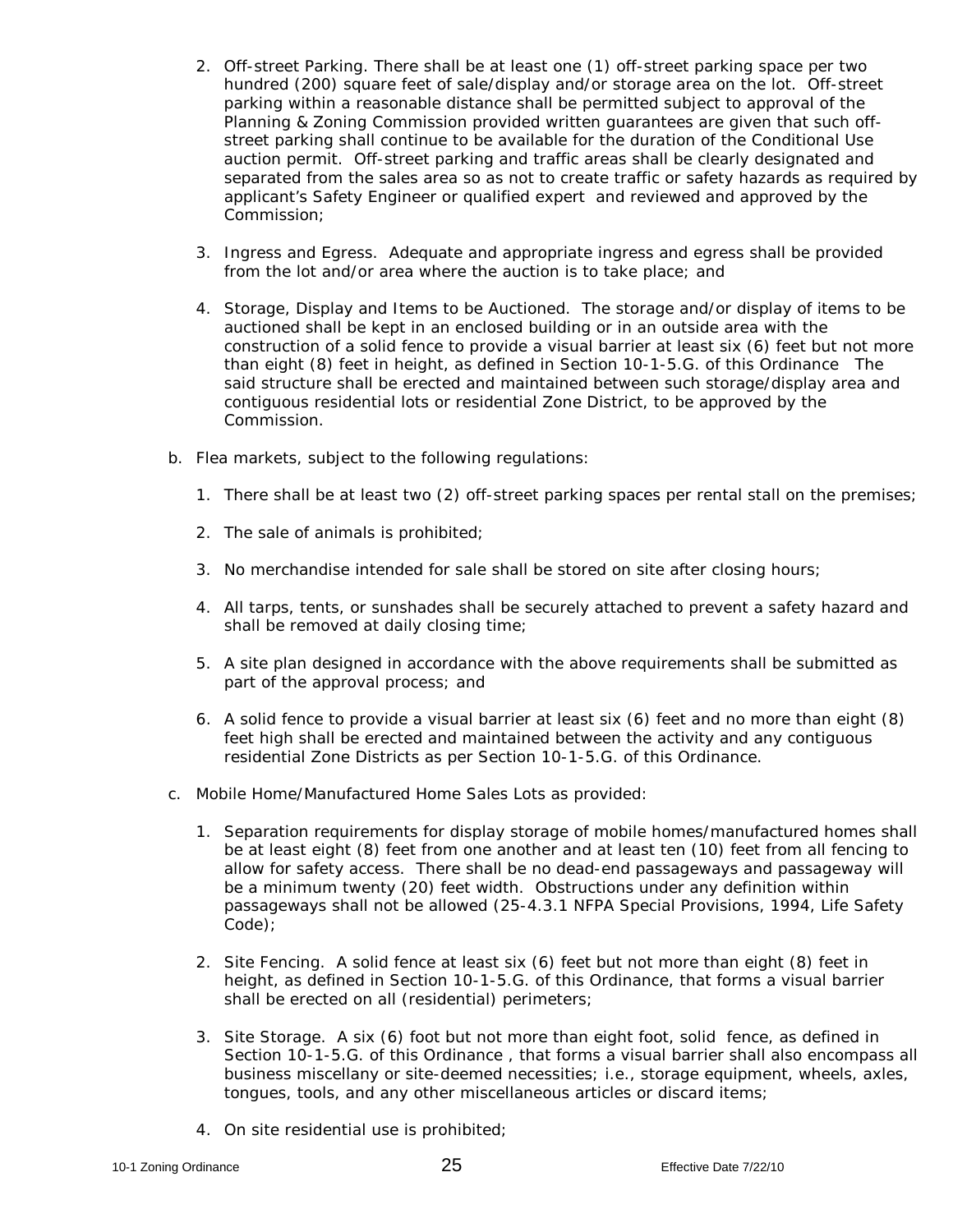- 5. On-site customer parking shall exist at a minimum of one (1) designated parking space per two six (6) mobile homes/manufactured homes available for sale;
- 6. Parking of semi-tractor trailer rigs used for moving or transporting mobile homes/manufactured homes shall be limited to two (2) units per mobile homes/manufactured homes sales lot;
- 7. Internal and external repair of mobile home/manufactured home units on site shall be limited to minor repair and no major structural repairs shall be allowed;
- 8. A mobile home/manufactured home may be used as an office provided that it meets the requirements as set forth in Section 10-1-14 of this Ordinance; and
- 9. The property shall be either paved or base coursed.
- d. Motor vehicle services and/or commercial garages, provided that:
	- 1. Any major repair work shall be conducted entirely within an enclosed building;
	- 2. A solid fence to provide a visual barrier at least six (6) feet but no more than eight (8) feet high as defined in Section 10-1-5.I. of this Ordinance, shall be erected and maintained between the activity and any contiguous residential Zone Districts;
	- 3. Outdoor storage of not more than three (3) motor vehicles per enclosed service bay awaiting repair and/or delivery shall be permitted if such storage is consistent with subsection 10-1-11 C.11 of this Ordinance; and
	- 4. Provisions are made to adequately handle, contain and control all hazardous waste and shall meet all EPA Requirements.
- e. Pasture Lands provided that:
	- 1. In accordance with Section 10-1-5 of this Ordinance; and
	- 2. It shall be incumbent on the food handling establishment to comply with the 100 (one hundred) foot requirement.
- f. Processing and manufacturing activities, fabrication and assembly activities provided that:
	- 1. Bulk storage of toxic substances or hazardous materials shall be above ground and contained in a manner approved by the Fire Department and current FEMA;
	- 2. All processing activities shall be carried out within a building and shall not produce off-site impacts, which would be disruptive to contiguous properties;
	- 3. No activity is conducted outside;
	- 4. Other conditions as may be required by the Commission; and
	- 5. No equipment or process shall be used which creates a nuisance such as noise, vibration, glare, fumes, odors, or electrical interference detectable to the normal senses, off the premises. In the case of electrical interference, no equipment or process shall be used which creates visual or audible interference in any radio or television receivers off the premises, or causes fluctuations in the line voltage off the premises.
- g. New/Used Motor Vehicle Car Lot provided that: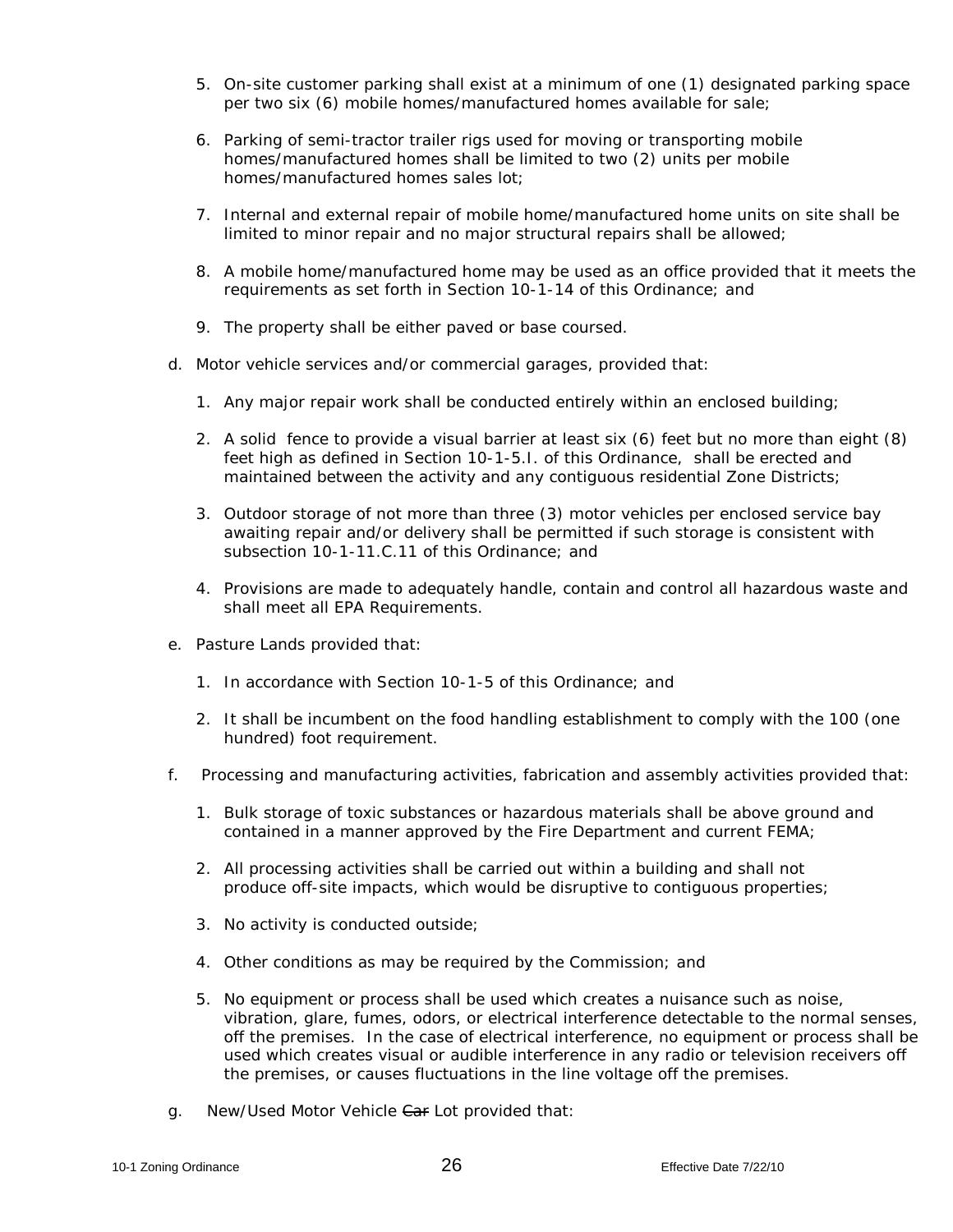1. The lot provides one (1) designated parking space per six (6) sales motor vehicles ears on the lot;

2. Solid fence, to provide a visual barrier at least six (6) but not more than eight (8) feet high, as defined in Section 10-1-5.G. of this Ordinance , shall be maintained between the activity and contiguous residential Zone Districts;

3. Internal and external repair of motor vehicles ears on site shall be limited to preventive maintenance.

Any other repairs shall be subject to the provisions of Section 10-1-11.C. of this Ordinance; and

- 4. Provided that such area be paved or surfaced with base course or gravel.
- h. Warehousing Operations provided the business is conducted entirely inside a building or within an area enclosed on all sides by a solid fence at least six (6) feet high but not more than eight (8) feet high as defined in Section 10-1-5.G. of this Ordinance as a permanent Conditional Use, provided:
	- 1. Bulk storage of toxic substances or hazardous materials shall be above ground and contained in a manner approved by the Fire Department and FEMA; and
	- 2. There shall be no off-site impacts that are disruptive to contiguous properties.
- **E. Special Use Permits.** A Special Use Permit shall be authorized and established as per Section 10-1-14 of this Ordinance only for the following uses as designated by the Governing Body:
	- 1. Wireless Cell Phone Tower as per Section 10-1-8.D.1. of this Ordinance.
	- 2. Mobile Home/Manufactured Home Park as per 10-1-8.D.2. of this Ordinance.
	- 3. Planned Residential Development as per Section 10-1-8.D.3. of this Ordinance.
	- 4. Animal Sanctuary/Shelter as per Section 10-1-8.D.4. of this Ordinance.
	- 5. Residential Care/Assisted Living Facility as per Section 10-1-8.D.5. of this Ordinance.
	- 6. "Adult Entertainment Establishment" is including but not limited to: adult bookstore, adult cabaret, adult photo amusement establishment, adult photo studio, adult theater, adult video arcade, and adult body oil or lotion demonstration parlors provided:
		- a. The use is located at least two-thousand (2,000) feet from another adult entertainment establishment;
		- b. The use is located at least one-thousand (1,000) feet from the nearest conforming residential use; and
		- c. The use is located at least two-thousand (2,000) feet from the nearest church or school.
	- 7. Fairgrounds, Baseball Park Complex, Stadium and Recreation Complex.
	- 8. Food Processing, except slaughter house which requires an area of more than 3,600 (thirty-six-hundred) square feet.
	- 9. Fuel Wholesalers and storage (gasoline, liquefied petroleum) provided that all facilities shall not be within four hundred (400) feet of any lot in residential use unless sufficient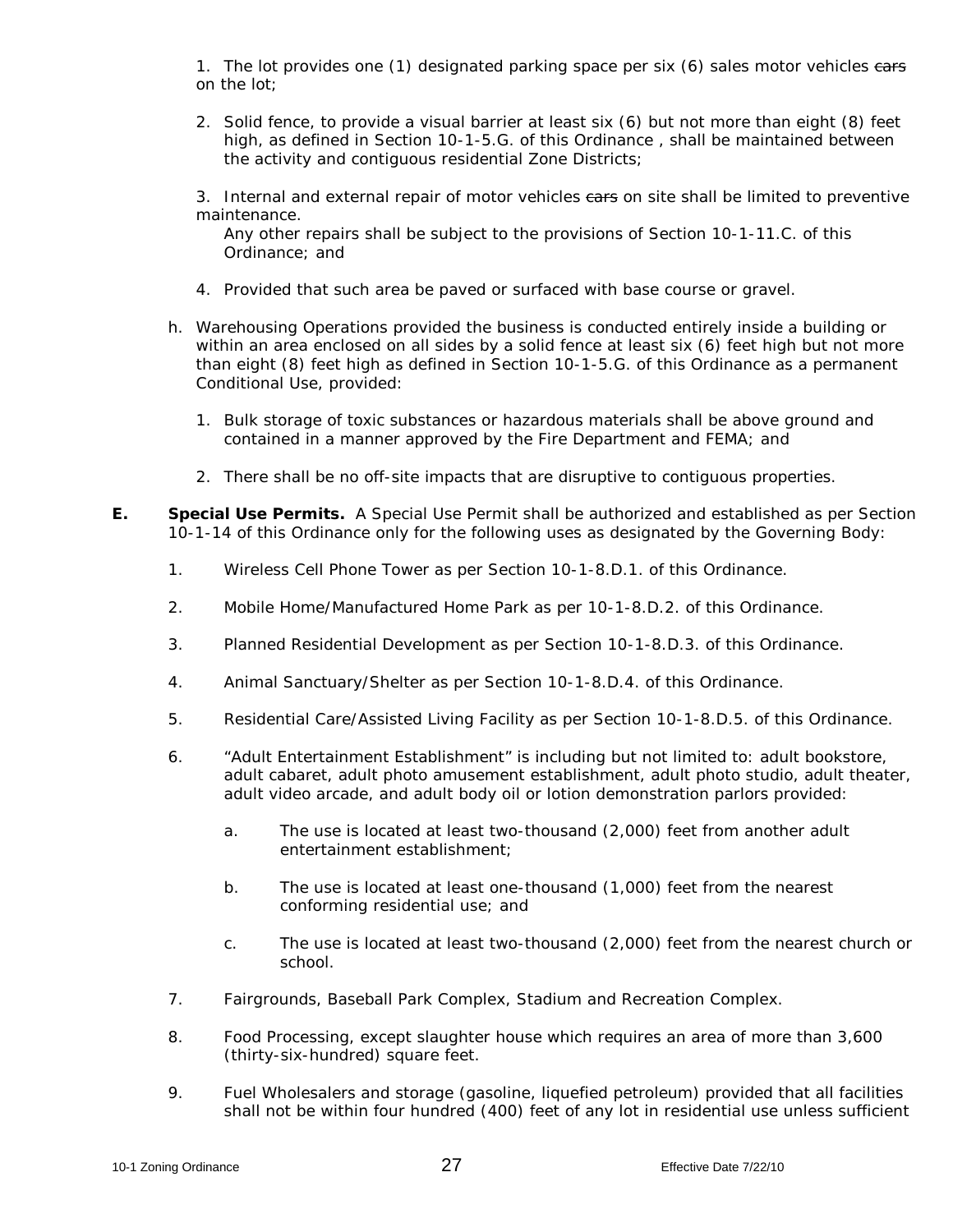blast, explosion, or fire confinement structures are installed according to the appropriate State regulatory agencies.

- 10. Hospital, Sanitarium, and Residential Treatment Centers.
- 11. Manufacturing, Compounding, Processing Activities that require any work conducted outside, assembling or treatment of products made from raw or processed materials provided:
	- a. Compliance with current environmental pollution standards;

b. Bulk storage of toxic substances or hazardous materials shall be above ground and contained in a manner approved by the Fire Department and FEMA;

c. There shall be no off-site impacts that are disruptive to contiguous properties;

d. Other conditions as may be required by the Commission and/or Governing Body; and

e. No equipment or process shall be used which creates a nuisance such as noise, vibration, glare, fumes, odors, or electrical interference detectable to the normal senses, off the premises. In the case of electrical interference, no equipment or process shall be used which creates visual or audible interference in any radio or television receivers off the premises, or causes fluctuations in the line voltage off the premises.

### **F. Special Provisions.** The following provisions shall also apply to this Zone District:

- 1. Any development plans with proposed infrastructure improvements such as streets, sidewalks, and water and sewer utilities shall be subject to the requirement for subdivision approval as set forth in the Village Land Subdivision Regulations, 10-2. In addition, any subdivision of land shall be subject to the provisions of 10-2 Village Land Subdivision Regulations.
- 2. Landscaping shall be strongly encouraged on all new and existing development in this Zone District. The following guidelines are provided for landscaping design:
	- a. Visually attractive trees and shrubs should be placed along Bosque Farms Boulevard (NMSH 47) to enhance and soften the streetscape;
	- b. Landscaping is encouraged to be placed as buffers along the perimeter of the C-1 Zone District and contiguous residential zones; and
	- c. Trees should be interspersed throughout off-street parking areas to provide shade for parked cars.
- 3. No development shall divert or channel storm water runoff to contiguous properties. To the extent possible, direct precipitation shall be retained on site. It shall be strongly encouraged that all storm water retention basins will be landscaped with appropriate plantings to withstand excess water and to aid in the filtration of polluted runoff.
- 4. Exterior lighting in this Zone District shall be controlled to avoid spillover of light and glare on operators of motor vehicles, pedestrians, and land uses in the proximity of the light source. Furthermore, in order to preserve and enhance the community's natural resource of dark skies, all outdoor night lighting fixtures shall be effectively shielded to prevent direct or reflected light into the sky.
- *5.* All outside storage shall be enclosed behind a solid fence of at least six (6) feet but not more than eight (8) feet high, as defined in Section 10-1-5.G. of this Ordinance.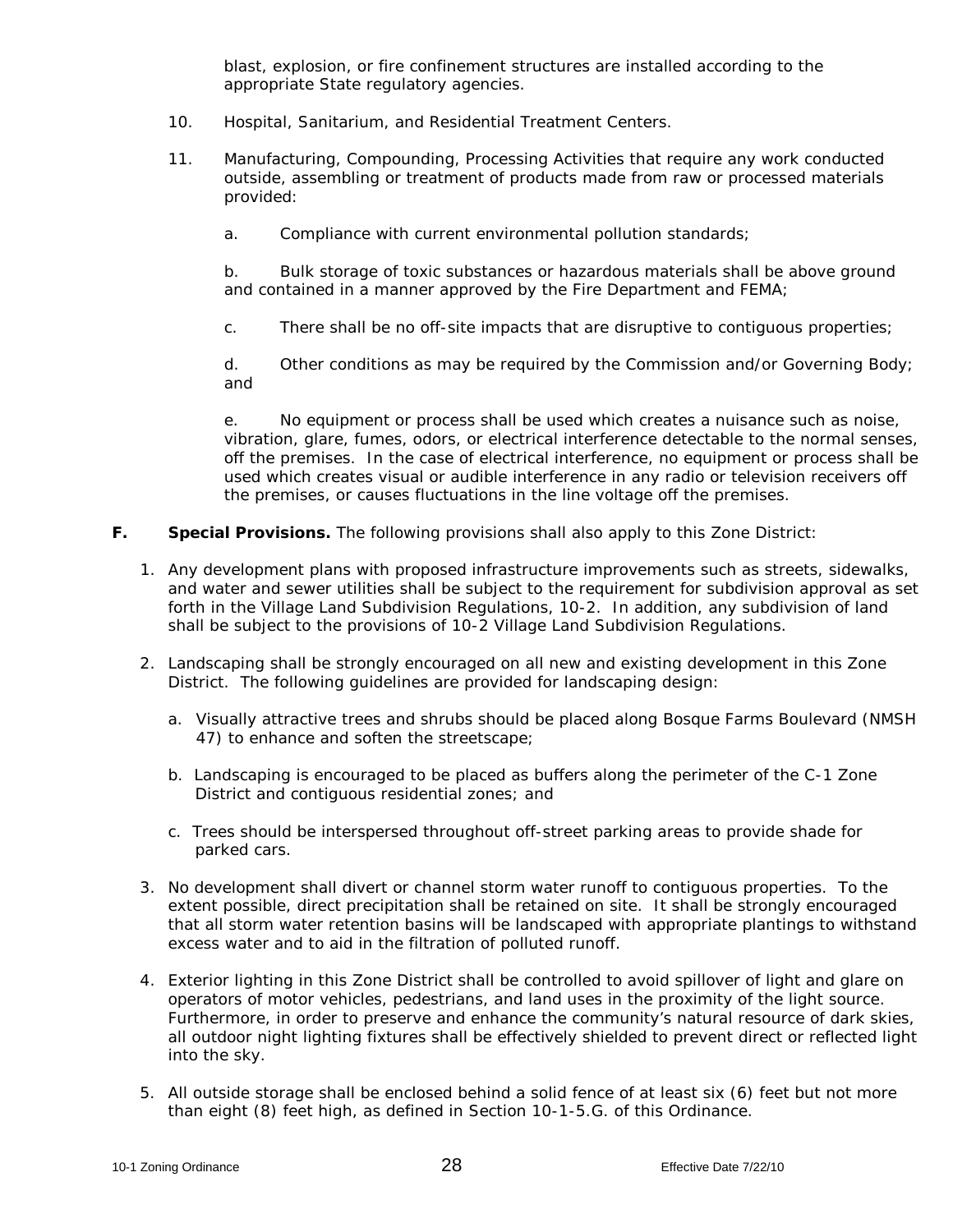- 6. Adequate refuse containers shall be provided to control litter.
- 7. Adequate sanitary facilities (restrooms) either portable or permanent shall be provided on site.
- 8. A list of hazardous materials or explosives that are stored in bulk on the property with such storage areas clearly marked on the map shall be provided to the Fire Chief and the Flood Plain Administrator.
- 9. No use will be allowed which will create dangerous, injurious, noxious, or other conditions that will pose a threat to public health, safety and welfare. No adverse impact on surrounding property will be allowed.
- 10. All businesses shall pay a business registration fee within ten (10) days following issuance of such permit; and shall maintain a current state taxation and revenue number and state licensing and certification if applicable to the type of business conducted.
- 11. There shall be adequate, legal access, which may require a New Mexico Department of Transportation access permit for development on New Mexico Highway 47.

### **G. Setbacks, Lot Size and Open Space.**

Minimum lot size for this Zone District shall be a minimum of one quarter of one acre (10,890 square feet) and shall meet the following requirements:

- 1. Development is connected to the Village water and wastewater systems;
- 2. There shall be adequate storm-water retention as specified in Section 10-1-5.N. of this Ordinance;
- 3. There shall be adequate off street parking as specified in Section 10-1-19 of this Ordinance;
- *4.* There shall be set backs as required in Section 10-1-5.D. of this Ordinance**.**
- 5. There shall be no adverse impact created upon contiguous properties;
- 6. In such cases where both water and wastewater system connections are not established, the minimum lot size shall be three-quarters of one (1) acre (32,670 square feet) with onsite storm-water retention; and
- 7. Site development plans are required for all new development in this Zone District.

## **10-1-12 WPOZ WELLHEAD PROTECTION OVERLAY ZONE.**

- A. **Intent.** This Section is intended to provide supplemental land use and development regulations in an area designated to protect the groundwater source of municipal water supply wells from contamination originating from human activities. Specifically, regulations shall be imposed on the surface and subsurface area surrounding a municipal water supply well, through which contaminants are likely to move toward and reach such water well.
- B. **Designation of Overlay Zone.** The designation of one or more Wellhead Protection Overlay Zones is hereby established under the following criteria:
	- 1. A Wellhead Protection Overlay Zone shall be delineated as a geographic area within a 1,000 (one thousand) foot radius around each municipal water supply wellhead, as recommended by the New Mexico Environment Department in the State Wellhead Protection Program.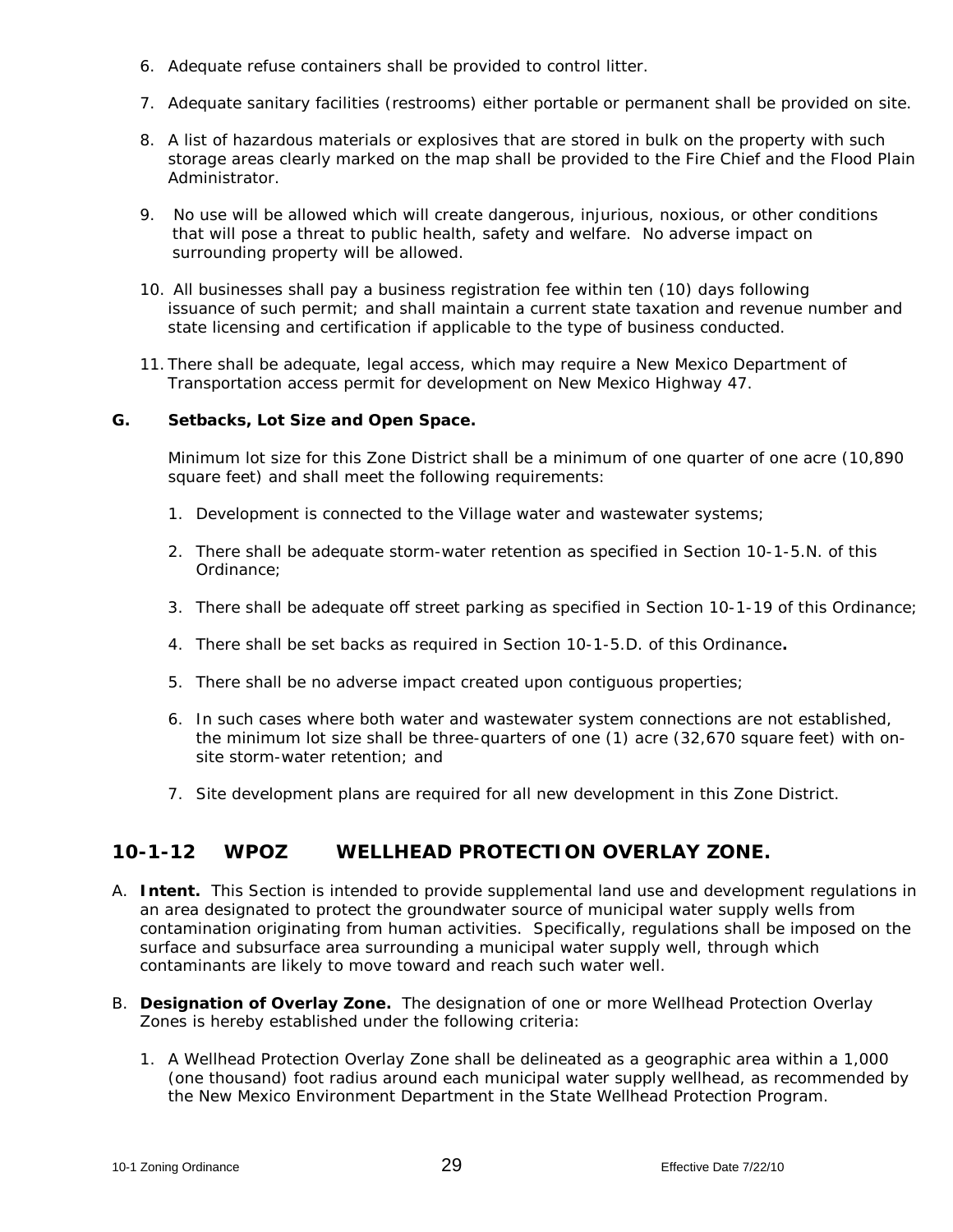- 2. An alternative delineation of the Wellhead Protection Overlay Zone may be used, provided it is based on an acceptable hydro geologic evaluation and a validated groundwater flow model.
- 3. The Governing Body shall determine interpretation regarding whether any particular property is within or outside of any Wellhead Protection Overlay Zone.
- 4. Wellhead Protection Overlay Zones shall be delineated on the Village Zone Map, and shall be available for public inspection at the Village Office.
- 5. In the event that a Wellhead Protection Overlay Zone lies partially or wholly outside the municipal corporate limits, extraterritorial jurisdiction shall be imposed as authorized by Section 3-27-3 NMSA 1978. Intergovernmental arrangements with another governmental entity, within whose jurisdiction lies within the Wellhead Protection Overlay Zone, may be executed through a Joint Powers Agreement as authorized by Sections 11-1-1 to 11-1-7 NMSA 1978, for the purposes of coordinated planning and administration of this Section.
- C. **Conditional Uses**. A Conditional Use Permit shall be granted by the Village of Bosque Farms and shall be either permanent or renewable, depending upon the requirements and procedures for Conditional Uses as specified by this Ordinance as follows:
	- 1. All non-residential land activities located within the Wellhead Protection Overlay Zone; and
	- 2. All residential land uses with on-site liquid waste disposal systems located within the Wellhead Protection Overlay Zone.
- D. **Prohibited Uses.** Businesses, materials and activities of the following types shall not be allowed within Wellhead Protection Overlay Zones:
	- 1. Solid Waste Disposal, including transfer stations.
	- 2. Underground Storage Tanks.
	- 3. Uncontained storage of road salt or other deicing materials.
	- 4. Industrial Uses which discharge contact-type process waters on-site.
	- 5. Commercial Animal Feedlots.
	- 6. Mining Activities, including sand and gravel excavation.
	- 7. Automotive Fueling, Maintenance, Repair, and Salvage Activities.
	- 8. Collection, Storage, processing, or Disposal of Hazardous Materials.
	- 9. Commercial Septage Disposal Sites.
	- 10. Liquid Petroleum Product Pipelines.
	- 11. Trucking and Bus Terminals.
	- 12. Dry Cleaning Business.
	- 13. Electrical, Electronic Manufacturing Facility.
	- 14. Metal Plating, Finishing, or Fabricating Facility.
	- 15. Chemical Processing or Storage Facility.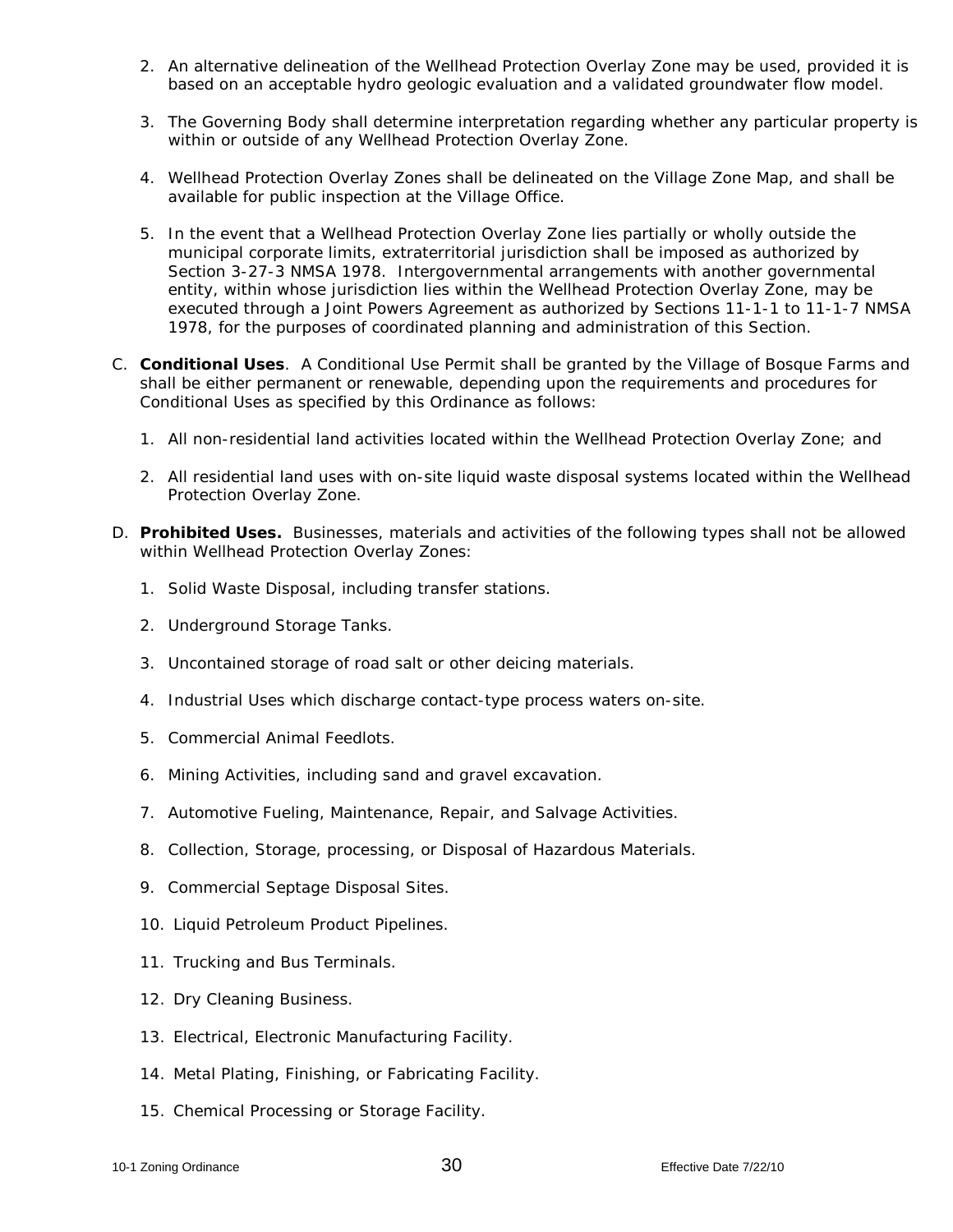- 16. Wood Preserving or Treating Facility.
- 17. Junk, Scrap, or Salvage Yard.
- 18. Irrigated Nursery or Greenhouse Stock.
- 19. Injection Wells, Dry Wells, or Sumps.
- E. **Special Conditions.** The following conditions apply to all uses within the Wellhead Protection Overlay Zone:
	- 1. In addition to the prohibitions set forth in this Section, any use involving a discharge to groundwater is not allowed in this Zone unless the discharge is demonstrated to cause no contamination of the receiving groundwater.
	- 2. On-site liquid waste disposal systems shall be subject to periodic inspection to determine compliance with the New Mexico Liquid Waste Disposal Regulations.
	- 3. Use of pesticides, herbicides, fertilizers, manures, and other potentially dangerous leachable substances shall be minimized, and bulk storage of these substances shall be prohibited.
	- 4. The minimum lot size for any use with an on-site liquid waste disposal system shall be one (1) acre.
	- 5. Proposals for nonresidential development in this Zone shall include a site plan indicating:
		- a. any subsurface disposal of waste material;
		- b. proposed earth moving operations which alter slope or composition of soil;
		- c. proposed methods of conveying water from paved surfaces; and
		- d. any proposed diversion of surface or groundwater.
	- 6. Every abandoned well shall be filled and plugged with such materials and in such manner to prevent contamination from entering the groundwater through the abandoned well according to state regulations.
	- 7. All facilities shall adhere to appropriate state and federal standards for storage, handling, and disposal of any hazardous waste material.
	- 8. An acceptable contingency plan for all facilities with hazardous materials onsite shall prepare an acceptable contingency plan preventing hazardous materials from contaminating the underlying aquifer should floods, fire, or other natural catastrophes, equipment failure or release occur.
	- 9. For fire control, plans shall include but not be limited to a safe fire fighting procedure, a fire retarding system, effective containment of any liquid runoff, and provide for dealing safely with any other health and technical hazards that may be encountered by disaster control personnel in combating fire. Hazards to be considered are pipes, liquids, chemicals, or open flames in the immediate vicinity.
	- 10. For any release occurring the owner and/or operator shall report all incidents involving liquid or chemical material to the Village Planning & Zoning Administrator/Officer.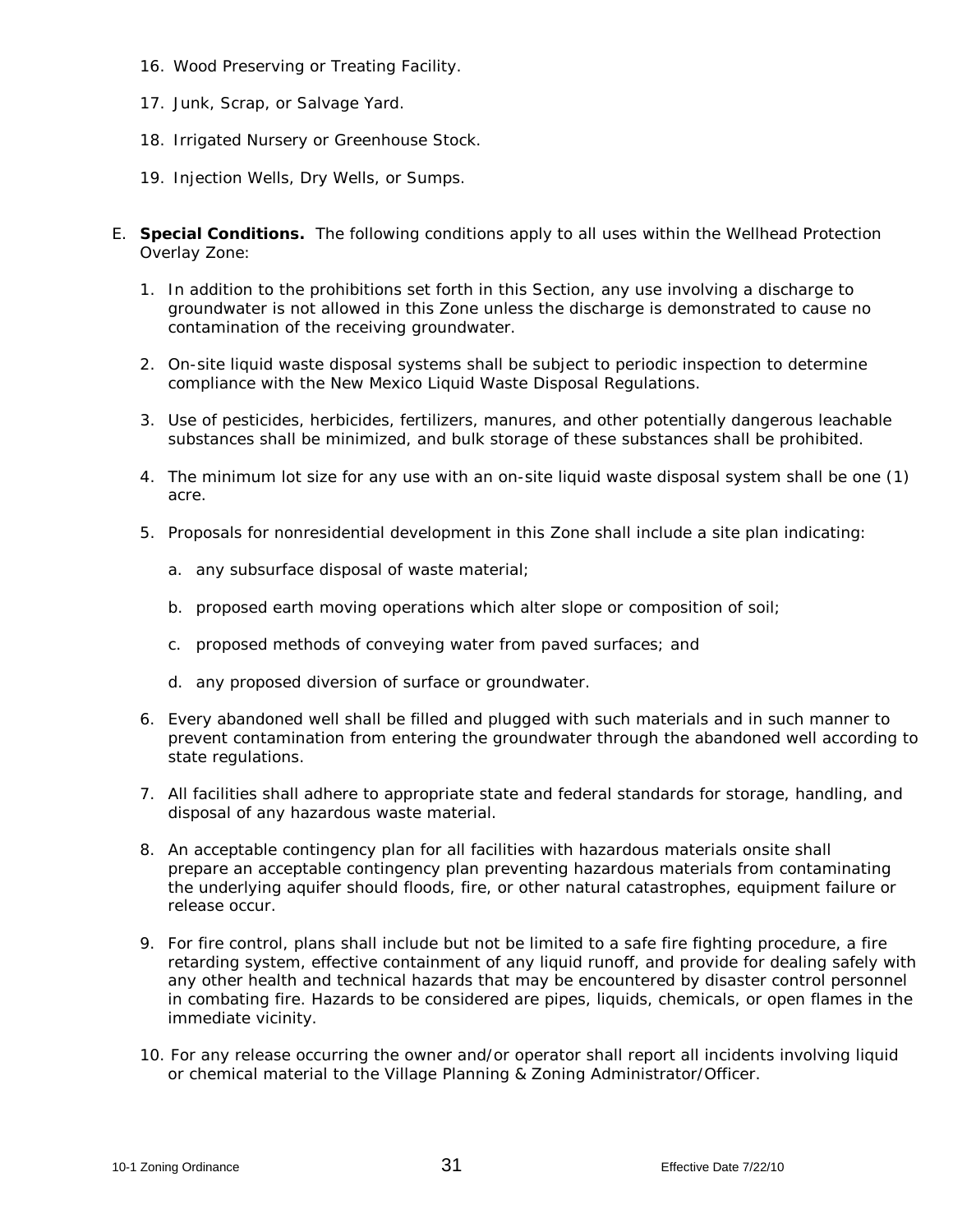### F. **Substantial Modification.**

- 1. Substantial modification shall be supported by scientifically based studies from a qualified source.
- 2. Any facility involving the collection handling, manufacture, use, storage, transfer or disposal of any hazardous solid or liquid material or wastes shall have a secondary containment system which is easily inspected and whose purpose is to intercept any leak or release from the primary containment vessel or structure.
- 3. Adherence to the Spill Prevention Countermeasure Control (SPCC) Regulations, where applicable, is required.
- 4. Underground tanks or buried pipes carrying hazardous materials shall have double walls and inspectable sumps.
- 5. Open liquid waste ponds containing hazardous materials shall not be permitted without a secondary containment system.
- 6. Storage of petroleum products in quantities exceeding one hundred (100) gallons at one locality in one tank or series of tanks shall be in elevated tanks, such tanks shall have a secondary containment system.

G. **Administration.** Primary responsibility for administering this Section shall be assigned to the Planning & Zoning Administrator/Officer and Public Utilities Director, who shall be assisted by other municipal employees as appropriate. The following duties shall be performed by the Planning & Zoning Administrator/Officer within the Wellhead Protection Overlay Zone:

- 1. Maintain a special file for those Conditional Uses within the Wellhead Protection Overlay Zone;
- 2. Maintain a map-based inventory of all land use activities including septic tanks, underground storage tanks, and all other water wells, public and private, active and abandoned, within the Wellhead Protection Overlay Zone;
- 3. Conduct on-site inspections as necessary to enforce the provisions of this Section;
- 4. Develop and maintain a contingency plan for the provision of alternate drinking water supplies in the event of contamination at a municipal water supply well: and
- 5. Prepare and present an annual report during the first quarter to the Governing Body for the purpose of summarizing the status of land use activities within the Wellhead Protection Overlay zone and any actions taken, or in the progress, by the Village of Bosque Farms carrying out the provisions of this Section. Following acceptance of such annual report by the Governing Body, a copy of such annual report shall be transmitted to the appropriate staff of the New Mexico Environment Department.

# **10-1- 13 CONDITIONAL USE PROCEDURES.**

A. **Permit Required.** No Conditional Use shall be established in any Zone District, except upon permit issued by the Commission, which shall be guided in making a decision by the criteria set forth in this Section. Any person seeking a Conditional Use Permit shall provide to the Commission such information as it may reasonably require determining whether the grant of the requested Conditional Use Permit is consistent with the intent and purpose of this Ordinance**.** Change of ownership shall not invalidate the terms and conditions of the Conditional Use Permit.Any change in the terms and/or conditions shall require re-application.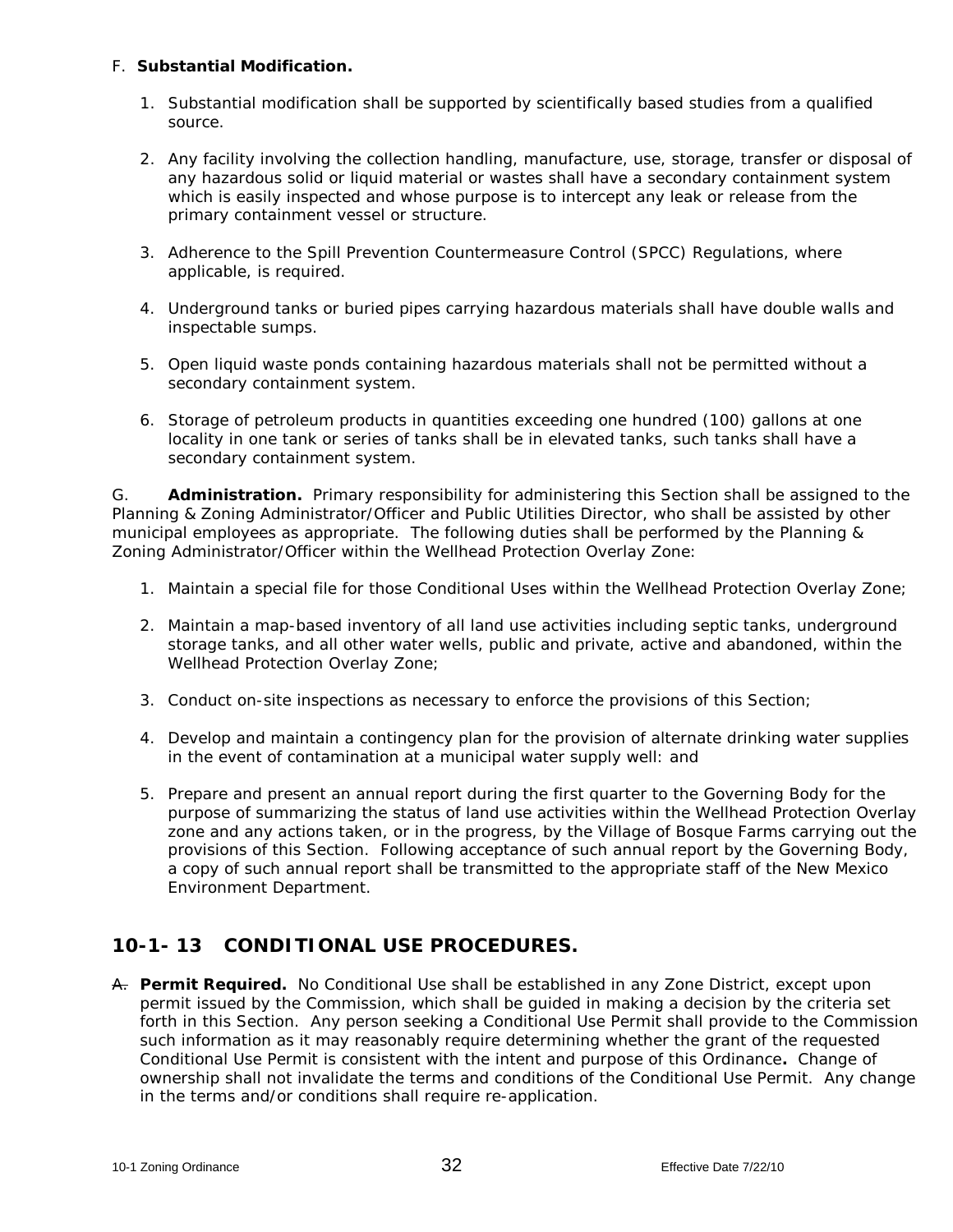- B. **Application.** Any request for Conditional Use Permit shall be submitted with filing fee obtainable at the Village offices. The Planning & Zoning Administrator/Officer shall transmit the application and any supplementary information to the Commission for review and consideration for the next regular Commission meeting scheduled at least twenty (20) days after the completed application is received by the Planning & Zoning Administrator/Officer.
- C. **Public Notification.** The applicant shall post and maintain one or more signs on the premises, as provided and where instructed by the Planning & Zoning Administrator/Officer, at least fifteen (15) days prior to the date of the Commission at which the application will be heard or fifteen (15) days prior to the Home Occupation Permit being approved by the Planning & Zoning Administrator/Officer.
- D. **Guidelines.** In considering an application for a Conditional Use Permit, the Commission shall not grant any Conditional Use Permit unless satisfactory provision and arrangement has been made concerning the following minimum guidelines, where applicable.
	- 1. Ingress and egress to property and proposed structures thereon with particular reference to automotive and pedestrian safety and convenience, traffic flow and control, and access in case of fire or catastrophe. Written documentation showing that the New Mexico Department of Transportation has been notified of the new use, if accessing Bosque Farms Boulevard (NMSA 47);
	- 2. Off-street parking and loading areas where required, with particular attention to refuse and service areas;
	- 3. Public and private utilities with reference to locations, availability, and compatibility;
	- 4. The noise, glare, odor**,** or economic effects of the Conditional Use on adjoining properties;
	- 5. General compatibility with adjacent properties and other property in the district; and
	- 6. All uses with a Conditional Use Permit shall comply with the regulations of the New Mexico Environment Department, if applicable.
- E. **Denial.** If any Conditional Use Permit is denied, the Commission shall state in writing the reason for denial.
	- 1. Any of the following reasons shall be cause for withdrawal by the Commission of a Conditional Use Permit (as applicable):
		- a. Misrepresentation of information stated on the permit application or presented before the Commission;
		- b. Violating any of the limits or restrictions stated on the permit application; and
		- c. Applicants who do not bring in the required documentation relating to any part of this Section within thirty (30) days.
- F. **Violation and/or Breach of the Conditional Use Permit**. Shall be heard by the commission at the next regularly scheduled meeting after the violation is made known to them. Violation and/or breach of any provision may result in termination of the Conditional Use Permit. Knowingly violating any of this subsection is punishable by a fine of up to \$500 (five hundred dollars) per day.
- **G. Re-evaluation.** Where there has been significant change in the physical extent, operations, or character of a permitted Conditional Use, the Commission may require a reevaluation of the Conditional Use Permit. Significant change shall be determined by the Commission, based on a review of the Conditional Use Permit.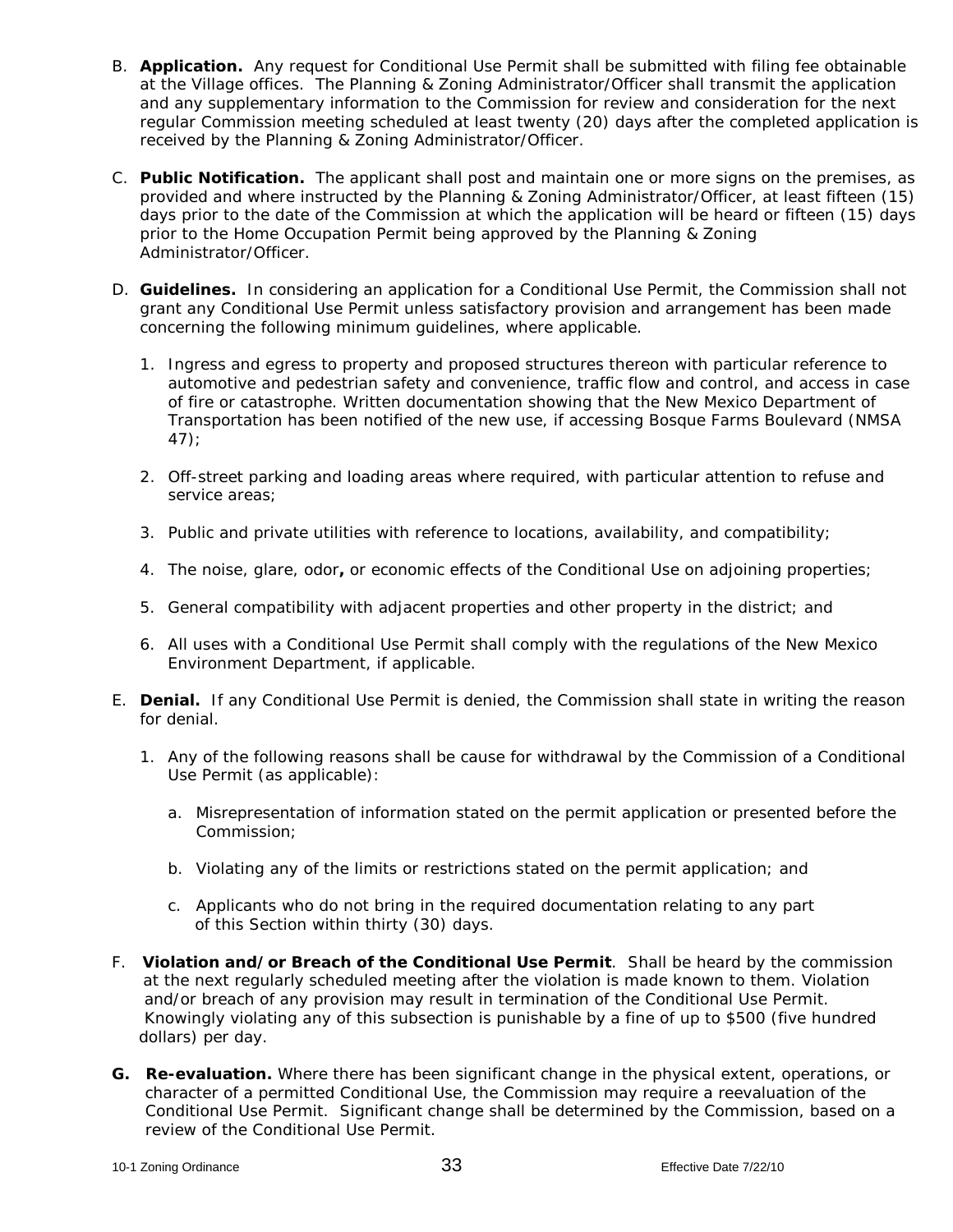- **H. Expiration.** Conditional Use Permits shall be either permanent or renewable.
	- 1. Permanent Conditional Uses shall not be subject to expiration and renewal provided all other conditions and requirements of this Ordinance are met.
	- 2. Renewable Conditional Uses shall be approved for a one (1) year period, and may be renewed upon application, unless otherwise specified in this Ordinance.
	- 3. If the rights and privileges granted under the Conditional Use Permit have not been used for a period of one year, OR, if after the Use has begun, it ceases for a period of one year, there shall be an automatic expiration of the Conditional Use Permit.
	- 4. Non-compliance with any special restriction or requirement after thirty (30) days following the date of the permit, or a stated effective date on the permit shall render the permit null and void.
- **I. Renewable Conditional Use.** Thirty (30) days prior to expiration, the permit shall be subject to review and possible extension by the Planning & Zoning Administrator/Officer, if no changes have been made to the original application or the currently approved Conditional Use Permit. If there are changes, the application shall be forwarded to the Commission and shall be processed in the same manner as the original application,
- **J. Special Requirements.** For any Conditional Use Permit, the Commission may establish special restrictions or requirements, and the reasons for such restrictions or requirements shall be clearly stated in writing on the Conditional Use Permit.
- **K. Additional Requirements.** All recipients of a Conditional Use Permit for a Business or Home Occupation shall pay a Business Registration Fee within ten (10) days following the issuance of such permit. All recipients of a Conditional Use Permit shall maintain a current State Taxation Revenue Number and State Licensing and Certification, if applicable to the type of business conducted.
- **L. Home Occupation Permit**. A Conditional Use Permit for a Home Occupation shall be either permanent or renewable and may be issued by the Planning & Zoning Administrator/Officer or Commission submit to the following requirements. If a Home Occupation Permit meets all the following requirements, it may be approved by the Planning & Zoning Administrator/Officer. Any deviations from the following requirements will require approval from the Planning & Zoning Commission. In either case, the posing of the sign will be required by the applicant as per Section 10-1-14.C. of this Ordinance.
	- 1. No person other than members of the family residing on the premises shall be engaged in a Home Occupation. Allowances shall be made for non-family employees not working on the premises of the Home Occupation to visit the premises provided such employees responsibilities are identified, and the frequency of daily trips made to the premises of the Home Occupation is stated. Non-family member employees shall not report for work at the Home Occupation premises;
	- 2. The use of the dwelling unit for a Home Occupation shall be clearly incidental and subordinate to its principal use for residential purposes by its occupants, and not more than twenty five percent (25%) of the floor area of such dwelling unit, or more than six-hundred (600) square feet of an accessory building, contiguous and partitioned, shall be used in the conduct of the Home Occupation, but not both;
	- 3. There shall be no change in the outside appearance of the building or premises, or other visible evidence of the conduct of a Home Occupation other than one sign, not to exceed five (5) square feet, as regulated by this Ordinance (Section 10-1-20.D.9.);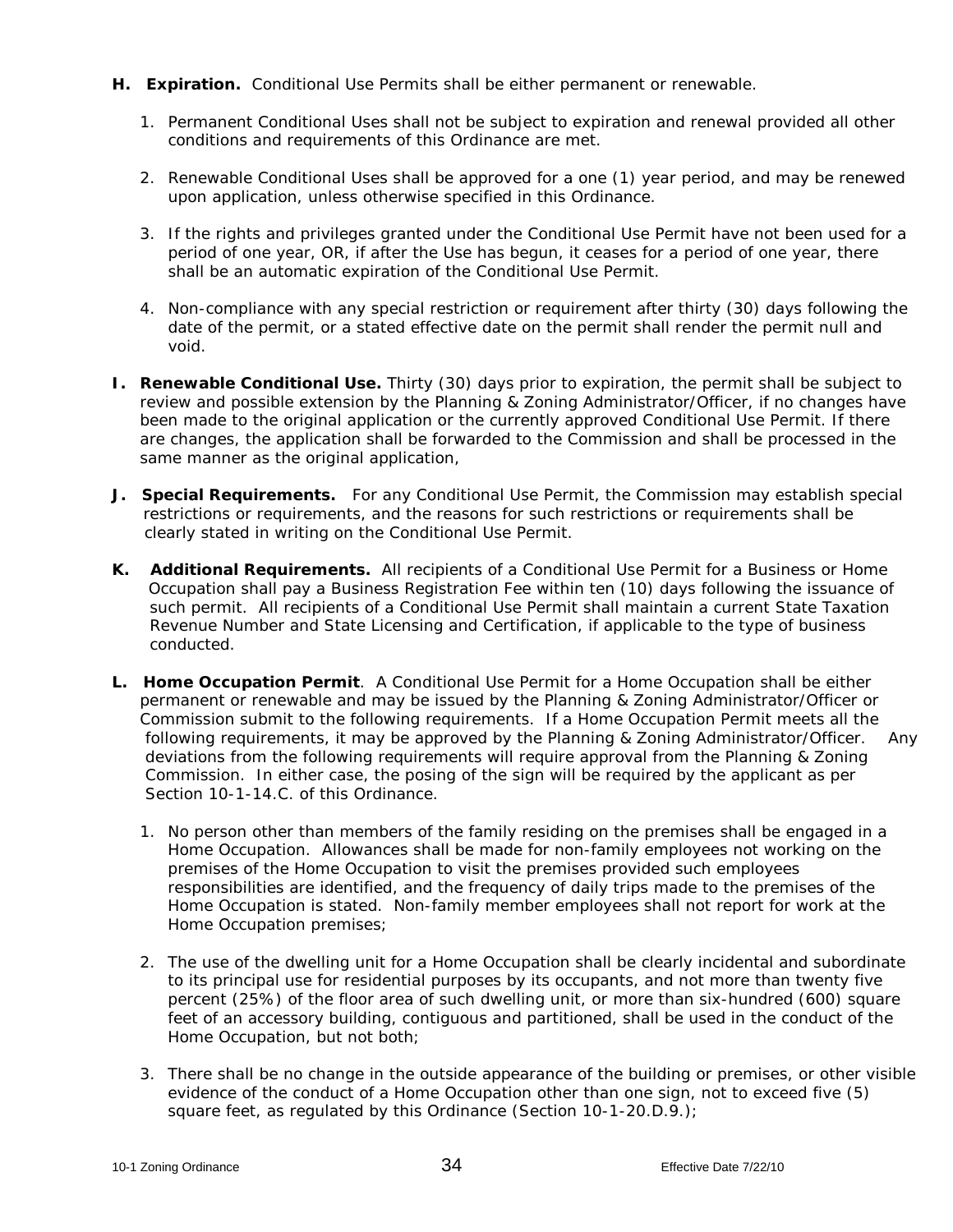- 4. There shall be no sales in connection with a Home Occupation that would disrupt the residential nature of the district;
- 5. No traffic shall be generated by a Home Occupation in greater volumes than would normally be expected in a residential neighborhood;
- 6. No equipment or process shall be used in a Home Occupation which creates a nuisance such as noise, vibration, glare, fumes, odors, or electrical interference detectable to the normal senses, off the premises. In the case of electrical interference, no equipment or process shall be used which creates visual or audible interference in any radio or television receivers off the premises, or causes fluctuations in the line voltage off the premises.
- 7. A maximum of two (2) service vehicles is allowed if one (1) is stored in an enclosed building.
- 8. Upon the approval of a Conditional Use Permit for a Home Occupation by the Commission, a copy of such permit, along with any supplemental documentation, shall be provided to the applicant. The Commission shall ascertain that all limits and restrictions are clear to the applicant at the time of permit approval;
- 9. A list of hazardous materials or explosives that are stored in bulk on the property which are used in the Home Occupation, shall have storage areas clearly marked on the map which shall be provided to the Fire Chief and the Flood Plain Administrator.; and
- 10. No use will be allowed which will create dangerous, injurious, noxious, or other conditions that will pose a threat to public health, safety and welfare. No adverse impact on surrounding property will be allowed.
- 11. Upon issuance of a Conditional Use Permit for a Home Occupation shall pay a Business Registration Fee within ten (10) days following the issuance of such permit.

#### **M. Bed and Breakfast**.

- **1. Zoning Requirements.** A bed and breakfast establishment is permitted (with a Conditional Use Permit) only in C-1, R-1 and AR zoning districts. Minimum lot size in the R-1 Zone District shall be three-quarters of one acre (32,670 square feet) and minimum lot size in the AR Zone District shall be 2 acres (87,120 square feet). Bed and breakfast establishments are prohibited in all other Zone Districts. A bed and breakfast will only be allowed on Village streets designated as "Collector" streets and on "Local streets if all property owners within one hundred (100) feet are in agreement.
- **2. Permits/Licenses Required.** No bed and breakfast use shall be lawfully established without first obtaining a Conditional Use Permit pursuant to the provisions of this Ordinance. Additionally, before issuance of a Conditional Use Permit, an applicant shall show satisfactory written proof that the property has been inspected and approved by the Planning & Zoning Administrator for compliance with these regulations, and the Health Department, and that all required licenses have been issued by the State of New Mexico. The facility shall comply with all applicable fire, health and safety codes.
- **3. Accessory Use.** A bed and breakfast facility shall be accessory to the use of a property as a single-family residential home. This means that the individual or family who operates the facility shall also occupy the house as their primary residence.
- **4. Maximum Size.** Bed and breakfast facilities are limited to a maximum of four (4) guest rooms available for rent to guests. The bed and breakfast room(s) shall occupy no more than a total of twenty-five percent (25%) of the dwelling unit floor area. All guest rooms shall be contained within the principal structure. No residence shall be utilized for a bed and breakfast operation unless there are at least two (2) exits to the outdoors from such premises. Rooms utilized for sleeping shall have a minimum size of one hundred (100) square feet for two (2)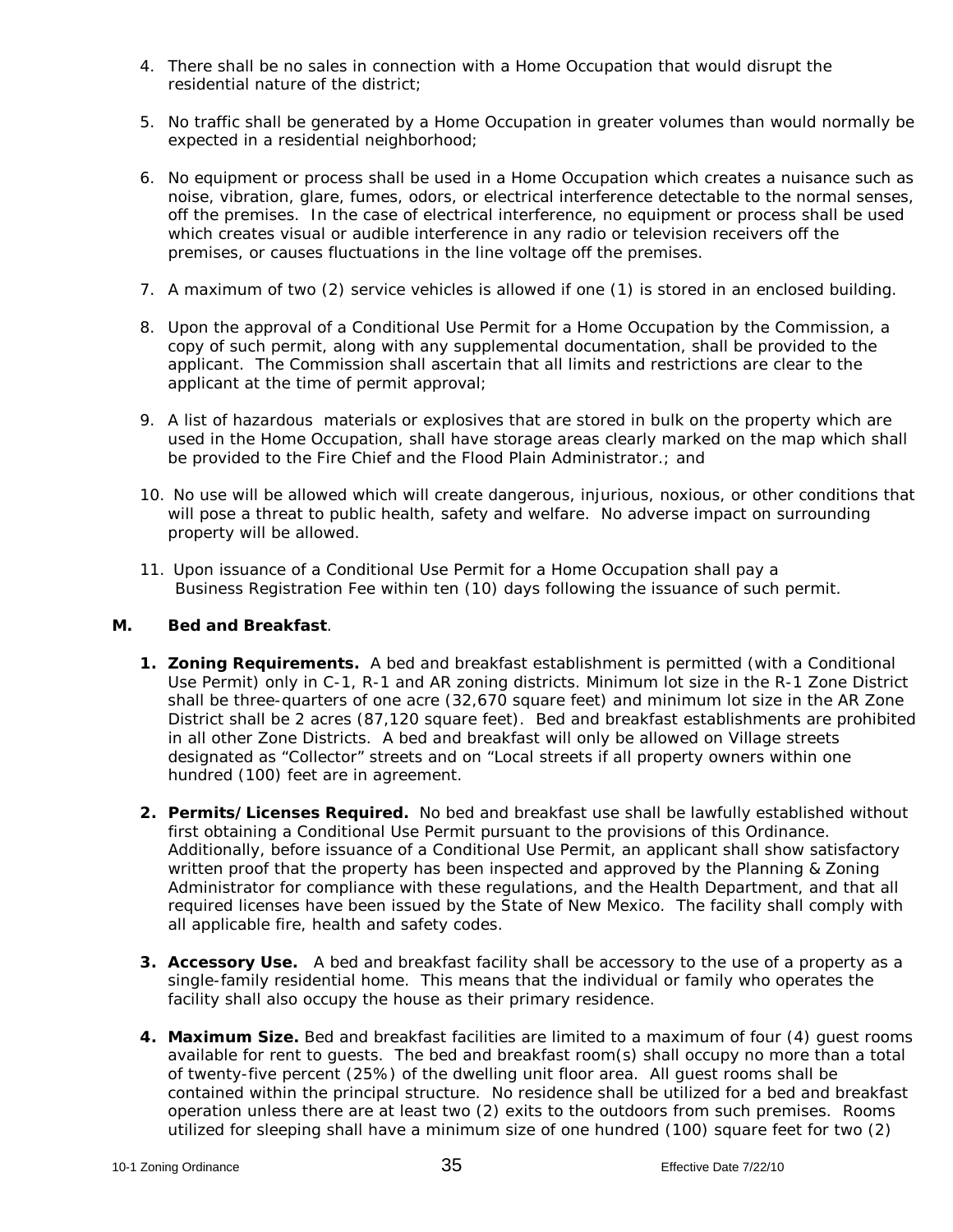occupants with an additional thirty (30) square feet for each additional occupant to a maximum of four (4) occupants per room.

- **5. Lighting.** Lighting shall be provided and shall be kept to a contiguous, compact and welldefined area between the residential structure and the parking area. Any additional exterior lighting for the bed and breakfast is prohibited.
- **6. Parking:** All parking, whether for guests, property owners, employee, or invitees, shall be on-site. No parking shall be allowed on any public streets or roads. One (1) off street parking space per room to be rented shall be provided, in addition to owners vehicles. Tandem parking is allowed; however, not more than two (2) cars per lane shall be allowed.
- **7. Signage.** Bed and breakfast establishments are allowed an identification sign not exceeding five (5) square feet in size. The signs shall be located on site as per Section 10-1-20.D. of this Ordinance.
- **8. Appearance.** Residential structures may be remodeled for the development of a bed and breakfast facility. However, structural alterations may not be made which prevent the structure from being used as a residence in the future. Internal or external changes which will make the dwelling appear less residential in nature or function are not allowed. Examples of such alterations include paving of required setbacks, and commercial-type exterior lighting. The kitchen shall not be remodeled into a commercial kitchen, however commercial grade appliances may be allowed as recommended by NMED.
- **9. Sewer and Water Hookup.** The residence shall be connected to the Village sewer and water systems.
- **10. Smoke Alarms.** Smoke alarms shall be hardwired (not battery operated), installed and maintained in each room designated for guest occupancy.
- **11. Fire Extinguisher.** A minimum 1A:10 BC portable fire extinguisher shall be provided in the kitchen of the bed and breakfast residence.
- 12. **Escape Window.** Each guest room in the bed and breakfast residence shall be provided with an escape window as defined in the state building code.
- 13. **Employees.** A bed and breakfast establishment shall have no employees.
- 14. **Length of Stay.** No guest shall stay in the facility for more than fourteen (14) days within any thirty (30) day period.
- 15. **Guest Log Book.** All bed and breakfast facilities shall maintain a guest log for all paying guests that shall include the names and home addresses of guests, guest licenses plate numbers if traveling by automobile, dates of stay, and the room number of each guest. It shall be unlawful for any person to make false statements in said register. No page of the register may be disposed of until three (3) years after the date of the most-recent entry recorded on it.
- 16. **Liquor Service.** No liquor is to be sold or served by the owner/manager to paying guests on the premises.
- 17. **Meals.** A morning meal shall be served on premises and included within the room charge for guests of the facility and shall be the only meal provided. The facility is not allowed to serve meals to non-resident guest for compensation. Additionally, there shall be no cooking in the guest rooms, other than microwave use.
- 18. **Other Uses.** The facility shall not be used for commercial receptions or other public gatherings.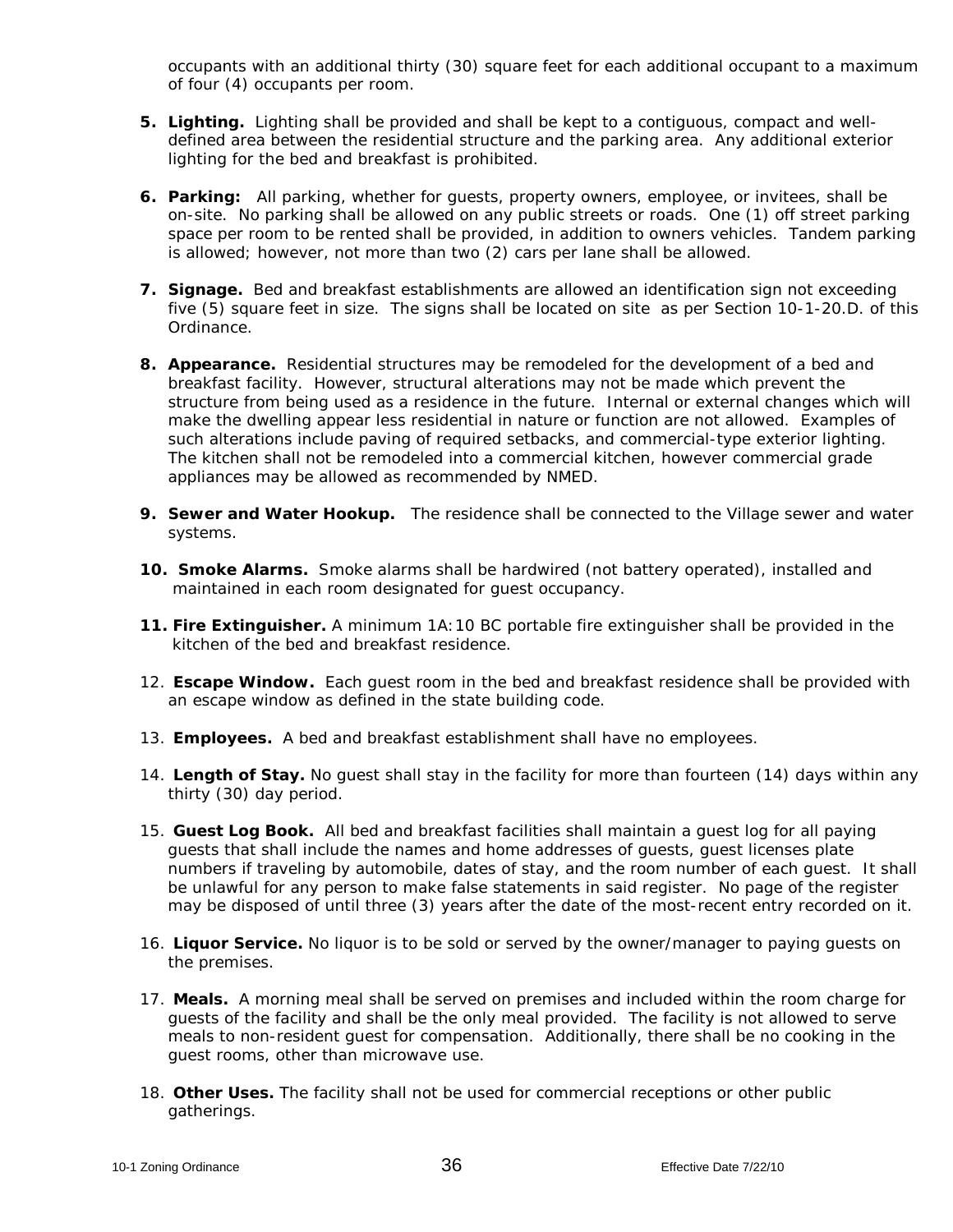19. **Public Hearing and Acceptance.** Whenever a bed and breakfast facility is proposed, the Planning and Zoning Administrator will contact by written notification, certified US mail and return receipt requested, all residential (property) home owners within one hundred (100) feet of the dwelling excluding public right-of-way, to determine if they accept the proposed change in use for the property. If more than two-thirds of the residents contacted within the one hundred (100) foot zone are against the bed and breakfast facility then that may serve as a basis for denial of the Conditional Use. Noncompliance with the provisions of this Ordinance, other Village Ordinances, and State Statutes is also grounds for denial.

### **10-1-14 SPECIAL USE PERMITS.**

**A. Intent.** This permit permits only those approved uses which require special consideration because of their unusual characteristics, dimensions, and frequency of occurrence, effect on surrounding property or other similar reason. This permit may be determined on a case by case by case basis following the procedures for a Zone Change as provided by this Ordinance. Any accessory uses shall be approved by the Governing Body. Any change in the terms and/or conditions shall require re-application. Supplementary regulations and special conditions may be imposed by the Governing Body upon recommendation by the Commission. The Governing Body shall not grant a Special Use Permit unless satisfactory provisions have been made"

1. To preserve the integrity, character and the value of the property in adjacent Zone Districts.

2. To assure that the Special Use Permit will not become detrimental to the public health, safety or general welfare of the Village;

3. To assure that the Special Use Permit will not pose a danger of explosion, toxic or noxious odors or otherwise endanger adjacent properties or the general public.

**B. Application.** Each application for a Special Use Permit shall declare the proposed use and shall be accompanied by development plans of sufficient size and scale and which shall include:

a. A Site Development Plan (SDP) shall be required for all new or redeveloped land use for this Special Use Permit. At a minimum, the SDP shall include the following:

- 1. A written statement explaining the purpose an intent of the development, and a development phase schedule, if appropriate:
- 2. Boundaries and topography of the property to be developed;
- 3. A site map, of sufficient size and scale, showing the proposed location, type use and size of all structures, setbacks, signs, lighting, on-site parking and loading areas, as required in Section 10-1-18 of this Ordinance, on-site storm water retention facilities, landscaping, fencing, driveways, traffic and pedestrian circulation routes, and emergency vehicle access. Other information to show compliance with Village Ordinances shall be required;
- 4. Details of the engineering design of the on-site parking and on-site storm water retention facilities shall be included in the SDP;
- 5. Delineation of proposed dedications and easements for public right-of-way;
- 6. An area map showing the location, type, use and size of all structures on adjacent properties within two-hundred (200) feet of the proposed development;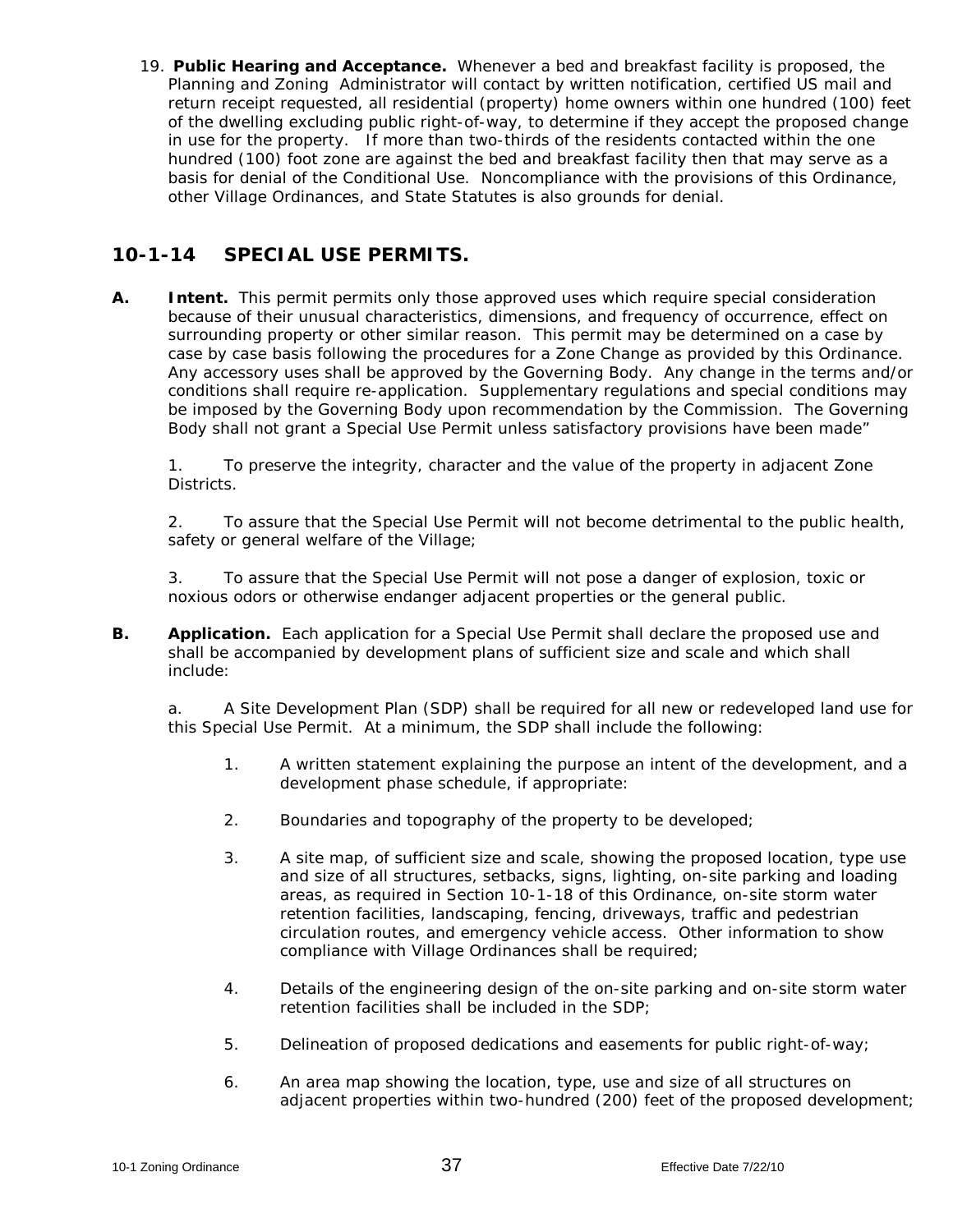- 7. Written documentation showing that the New Mexico Department of Transportation has been notified of the new use if accessing a New Mexico State Highway;
- 8. Deviation of changes from the site plan shall be reviewed by the Commission for approval before the changes are implemented; and
- 9. A Traffic Study may be required as per Ordinance 10-2-10.B. Land Use Subdivision Regulations.

#### **C. Special Provisions.**

- 1. Any development plans proposed infrastructure improvements such as streets, sidewalks, and water and sewer utilities shall be subject to the requirement for subdivision approval as set forth in the Village Land Subdivision Regulations 10-2, In addition, any subdivision of land shall be subject to the provisions of 10-2.
- 2. Landscaping shall be strongly encouraged on all new and existing development. The following guidelines are provided for landscaping design:
	- a. Visually attractive trees and shrubs should be placed along Bosque Farms Boulevard to enhance and soften the streetscape.
	- b. Landscaping is encouraged to be placed as buffers along the perimeter of the Special Use Permit property and contiguous properties.
	- c. Trees should be interspersed throughout off-street parking areas to provide shade for parked cars.
	- d. No development shall divert or channel storm water runoff to contiguous properties. To the extent possible, direct precipitation shall be retained on site. It shall strongly be encouraged that storm water retention basins may be landscaped with appropriate plantings to withstand excess water and to aid in the filtration of polluted runoff.
	- e. Exterior lighting in accordance with Section 10-1-5.F. of this Ordinance. All outside storage shall be enclosed behind a solid fence of at least six (6) feet but not more than eight (8) feet high as defined in Section 10-1-5.G. of this Ordinance.
	- f. Adequate refuse containers shall be provided to control litter.
	- g. Adequate sanitary facilities (restrooms) either portable or permanent shall be provided on site.
	- h. A list of hazardous chemicals or explosives that are stored in bulk on the property with such storage areas clearly marked on the map shall be provided to the Fire Chief and the Flood Plain Administrator;
	- i. No use will be allowed which will create dangerous, injurious, noxious, or other conditions that will pose a threat to public health, safety and welfare. No adverse impact on surrounding properties will be allowed.
	- j. All businesses shall pay a business registration fee within ten (10) days following approval of the Special Use Permit and shall maintain a current taxation and revenue number and state licensing and certification if applicable to the type of business conducted.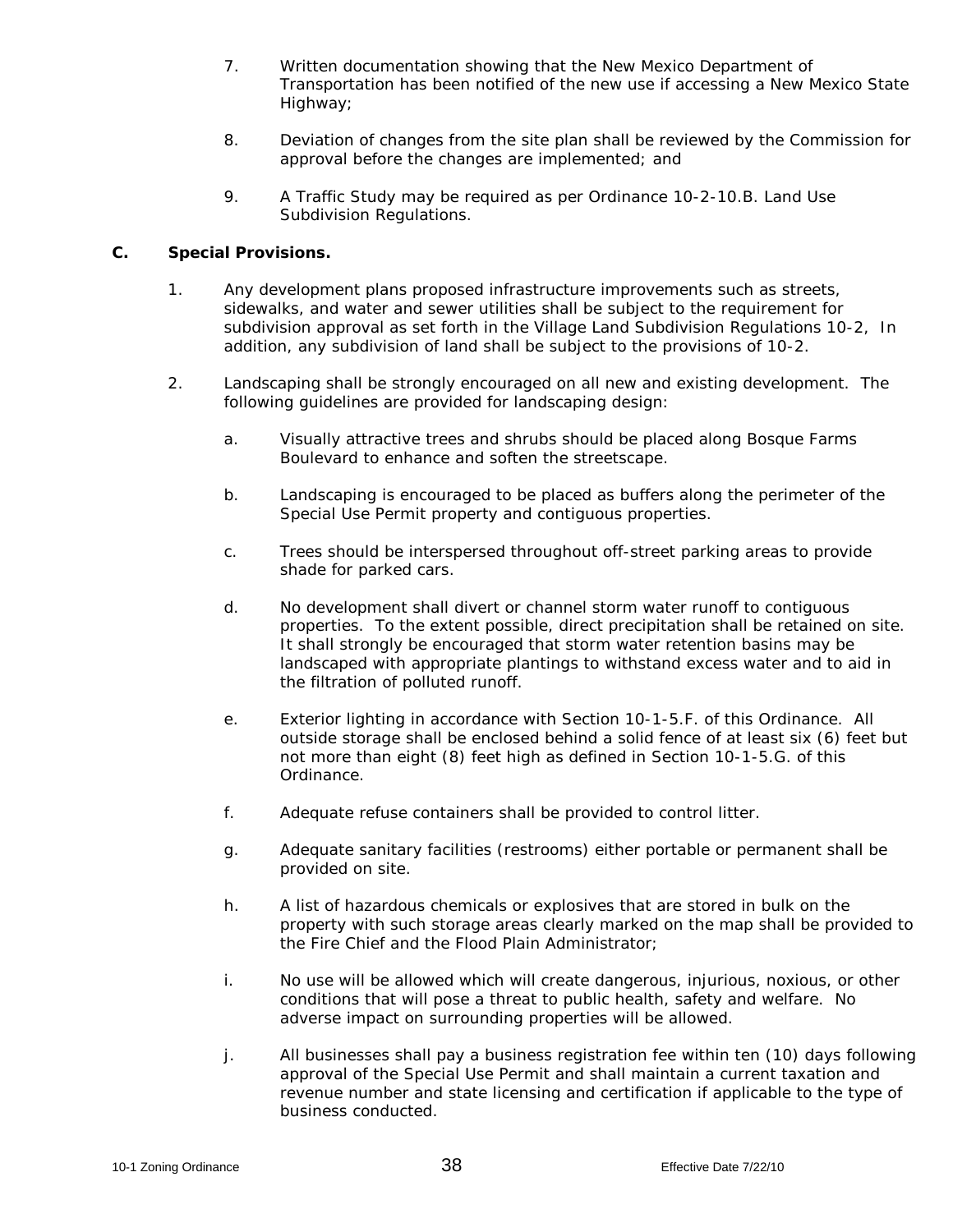- k. There shall be adequate, legal access, which may require a New Mexico State Transportation Department access permit for development on New Mexico Highway 47.
- m. If the owners of twenty percent (20%) or more of the area of the lots and the land included in the area proposed for a Special Use Permit or within one hundred (100) feet, excluding public right-of-way, of the area proposed protest in writing of the proposed change, the proposed change shall not become effective unless the change is approved by a majority vote of all the members of the Governing Body.
- **C. Termination of a Special Use Permit.** In the event that a use authorized as a Special Use Permit is discontinued for a period of thirty (30) days, such use shall not thereafter be reestablished unless there is reapplication for a Special Use Permit.
- **D. Special Provisions.** All businesses shall pay a business registration fee within ten (10) days following approval of the Special Use Permit and shall maintain a current state taxation and revenue number and state licensing and certification if applicable to the type of business conducted.
- **E. Revocation of Existing Special Use Zones and Issuance of a Special Use Permit.** That upon the enactment of this Ordinance any and all properties, which have an existing Special Use Zone, are hereby rescinded and deemed null and void. Such existing Special Use Zones will be issued a Special Use Permit within thirty (30) days of the enactment of this Ordinance. All such properties, which had been issued a Special Use Zone and issued a Special Use Permit, shall adhere to the provisions of this Ordinance. All Special Use Zoned effected by this Section are permitted to continue its respective Special Use Zone activity within the thirty (30) days as prescribed herein.

## **10-1-15 ZONE CHANGE AMENDMENT PROCEDURES.**

**Purpose:** The major focus of any recommendations for change or endorsement of plans as presented shall be to promote the educational, cultural, and economic welfare of the Village by preserving and protecting neighborhoods and a rural lifestyle and to strengthen the economy of the Village by stabilizing and improving the property values to help property owners to avoid any action which might tend to decrease property values.

### **A. Map Amendment Procedures.**

- 1. **Amendment.** Application for amendment to the Zone Map may be made by any landowner or his agent or by the Village of Bosque Farms or any official or body thereof.
- 2. **Application.** Amendments to the Zone Map shall be initiated by application to the Village of Bosque Farms on prescribed forms and upon payment of an administrative fee. The administrative fee will be waived if the proposed change is initiated by the Planning & Zoning Administrator/Officer/Officer. A completed signed and notarized application form shall be received by the Planning & Zoning Administrator/Officer/Officer at least twenty (20) days prior to the Commission meeting date when the application will be considered. Each application for an amendment to the Zone Map shall be accompanied by an accurate site plan, building plan, sketch, evidence of interest in property, and other related information as required by this Ordinance, the Commission or the Governing Body. Submission of inaccurate information with an application is grounds for denial.
- 3. **Preliminary Public Meeting.** The Commission shall hold a public meeting to evaluate proposed zone changes or amendments to this Ordinance and shall submit its recommendation in writing to the Governing Body. Notice of the public meeting shall be given in a newspaper of general circulation in the area at least fifteen (15) days prior to said meeting.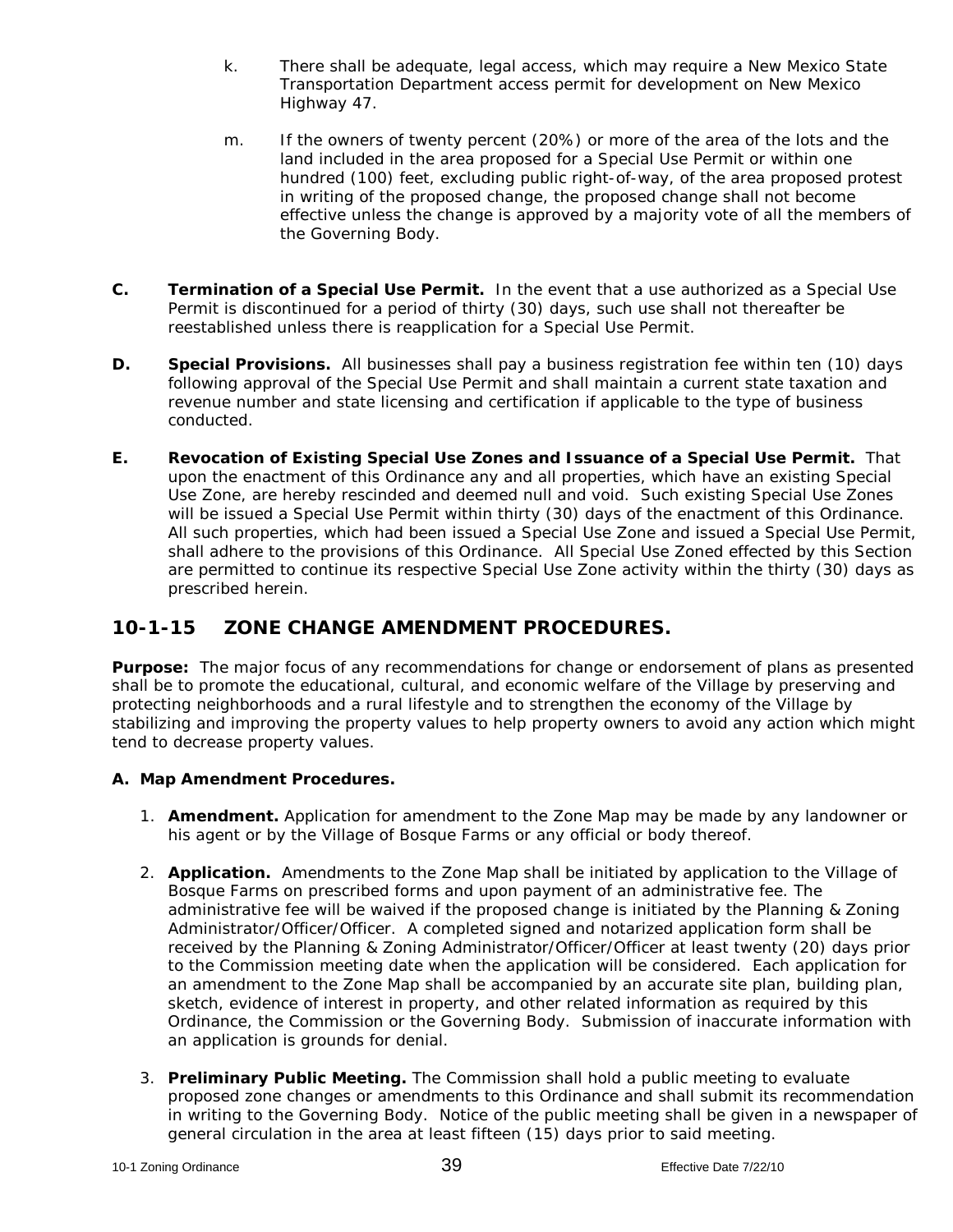- 4. **Posting.** Applicants requesting a zone change shall post a copy of the prescribed form on the property at the applicant's expense. Posting shall be in the form of a sign structure at least three (3) feet high and large enough to receive the form. The sign shall be placed in such a location that it can readily be viewed from the nearest roadway at least fifteen (15) days prior to preliminary public meeting.
- 5. **Spot Zoning.** Any request for a change of zoning for a relatively small area which would establish a Zone District that is inconsistent or incompatible with the surrounding area, and which might bring about a detriment to the surrounding area, shall be considered an inappropriate zone change and shall be given a negative recommendation from the Commission to the Governing Body, unless it is demonstrated that the public welfare will be served.
- 6. **Commission Recommendation.** All applications for an amendment to this Ordinance shall first be reviewed by the Commission who shall submit a written recommendation concerning the application to the Governing Body. If the Commission fails to make such a written recommendation to the Governing Body within forty-five (45) days after receipt thereof, then the Governing Body shall act upon said application without a recommendation by the Commission.
- 7. **Final Public Hearing.** The Governing Body shall conduct a public hearing at which all parties in interest and citizens shall have an opportunity to be heard. Notification of the time and place of the public hearing shall be published in a newspaper of general circulation in the area at least 15 (fifteen) days prior to the hearing. The notice of public meeting published fifteen (15) days before the Commission meeting shall be considered sufficient notice if it also has included the time and place of the public hearing to be held by the Governing Body. Whenever a change in a zoning district boundary is proposed, notice of the public hearing shall be mailed by certified mail, return receipt requested, to the owners of land within the area proposed to be changed by a zoning regulation and within one hundred (100) feet, excluding public right-ofway, of the area proposed to be changed by zoning regulation.
- 8. If the owners of twenty percent (20%) or more of the area of the lots and of land included in the area proposed to be changed by a zoning regulation or within one hundred (100) feet, excluding public right-of-way, of the area proposed to be changed by a zoning regulation, protest in writing of the proposed change in the zoning regulation, the proposed change in zoning shall not become effective unless the change is approved by a majority vote of all the members of the Governing Body.

#### **B. Ordinance Text Change Procedures.**

- 1. **Amendment.** Application for amendment to the text of this Ordinance may be made by any landowner or his agent or by the Village of Bosque Farms or any official or body thereof.
- 2. **Application.** Amendments to the text of this Ordinance shall be initiated by application to the Planning & Zoning Administrator/Officer/Officer on prescribed forms and upon payment of an administrative fee. The administrative fee will be waved if initiated by the Village of Bosque Farms. A completed signed and notarized application form shall be received by the Planning & Zoning Administrator/Officer/Officer at least twenty (20) days prior to the Commission meeting date when the application will be considered.
- 3. **Preliminary Public Meeting.** The Commission shall hold a public meeting to evaluate proposed zone changes or amendments to this Ordinance and shall submit its recommendation in writing to the Governing Body. Notice of the public meeting shall be given in a newspaper of general circulation in the area at least fifteen (15) days prior to said meeting.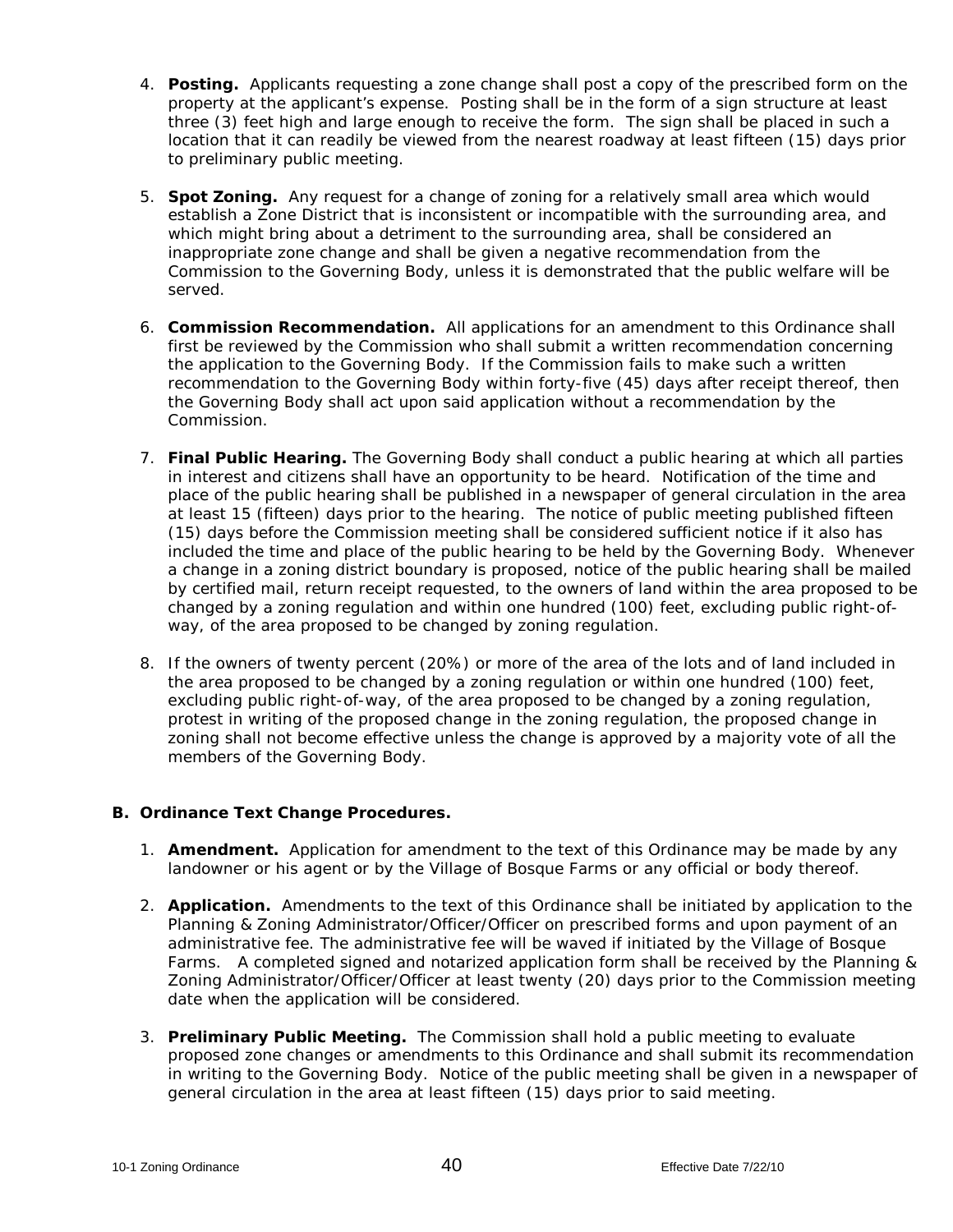- 4. **Commission Recommendation.** All applications for an amendment to this Ordinance shall first be reviewed by the Commission who shall submit a written recommendation concerning the application to the Governing Body. If the Commission fails to make such a written recommendation to the Governing Body within forty-five (45) days after receipt thereof, then the Governing Body shall act upon said application without a recommendation by the Commission.
- 5. **Final Public Hearing.** The Governing Body shall conduct a public hearing at which all parties in interest and citizens shall have an opportunity to be heard. Notification of the time and place of the public hearing shall be published in a newspaper of general circulation in the area at least fifteen (15) days prior to the hearing. The notice of public meeting published fifteen (15) days before the Commission meeting shall be considered sufficient notice if it also has included the time and place of the public hearing to be held by the Governing Body.

# **10-1-16 VARIANCE PROCEDURES.**

- A. **Definition.** The Village Governing Body may grant a variance from the strict application of area, height, dimension, distance, parking, loading, or setback requirements of this Ordinance in the case of exceptional physical conditions where the strict application of the requirements of this Ordinance would result in a practical difficulty or unnecessary hardship that would deprive the owner of the reasonable use of land or building only. Financial gain or loss shall not be a major determining factor in deciding a variance.
- B. **Application.** A request for a variance shall be submitted to the Planning & Zoning Administrator on prescribed application forms, and upon payment of an administrative fee. A completed, signed, and notarized application form shall be received by the Planning & Zoning Administrator/Officer at least twenty (20) days prior to the Commission meeting date when the application will be considered. Public notice shall be given in a newspaper of general circulation in the area at least fifteen (15) days prior to the date of said meeting. The Commission will then make their recommendations to the Governing Body, which at their regular meeting will either approve or disapprove the variance request.
- C. **Considerations:** A variance shall be considered if:
	- 1. The applicant complies strictly with the provisions of this Ordinance, he can make no reasonable use of his property;
	- 2. The hardship relates to the applicant's land, rather than personal circumstances;
	- 3. The hardship is unique, rather than one shared by many surrounding properties;
	- 4. The hardship is not the result of the applicant's own actions; and
	- 5. The variance will not impact surrounding properties in a negative way.
- D. **Posting Requirements.** The applicant shall post and maintain one or more signs on the premises, as provided and where instructed by the Planning & Zoning Administrator, at least fifteen (15) days prior to the date of the Commission meeting at which the application will be heard. The purpose of the sign or signs is to provide public notice of the application for a variance. Failure to properly post such signs is grounds for deferral or denial of the application. The applicant is responsible for removing such signs within five (5) days after a decision is made regarding the application.
- E. **Requirements.** The Governing Body shall impose any necessary requirements or conditions in approving a variance in order to assure that the requested variance:
	- 1. Will cause no significant hazard, annoyance, or inconvenience to the owners or occupants of nearby property;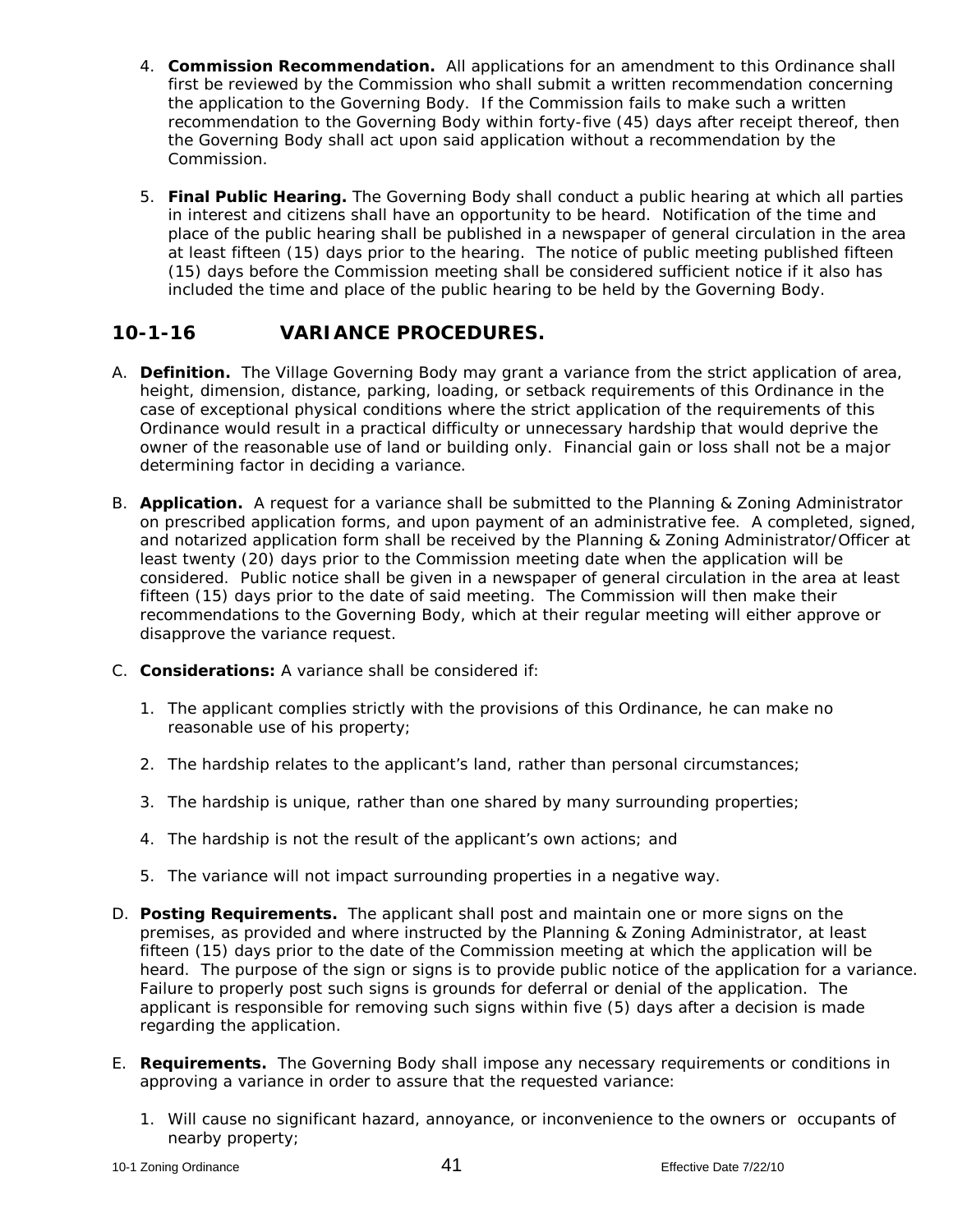- 2. Will not significantly change the character of the neighborhood or reduce the value of nearby property;
- 3. Will not impose any significant cost burden upon the Village, and
- 4. Will be in harmony with the general purpose and intent of this Ordinance.

### **10-1-17 NON-CONFORMITIES.**

- A. **Definition.** Within the Zone Districts established by this Ordinance, or amendments that shall be adopted, there exist: lots, structures, uses of land and structures, signs and characteristics of use which were lawful before this Ordinance was passed or amended, but which would be prohibited, regulated, or restricted under the terms of this Ordinance or future amendment. It is the intent of this Ordinance to allow these non-conformities to continue until they are removed, but not to encourage their survival.
- B. **Certificate of Non-Conformance.** All non-conformities within the jurisdiction of this Ordinance shall be issued Certificates of Non-Conformance upon determination of non-conformity by the Planning & Zoning Administrator or Commission. Failure to accept the Certificate of Non-Conformance under the provision of the Section shall be considered a violation of this Ordinance.
- C. **Expansion.** The addition of a lawful use to any portion of a non-conforming building, which existed prior to the enactment of this Ordinance, shall not be deemed an expansion of such nonconforming use.
- D. **Reconstruction.** A non-conforming building shall not be reconstructed or structurally altered during its life to an extent exceeding an aggregate cost of twenty-five percent (25%) of the assessed value of the building unless said building is changed to a conforming use. Any building damaged by fire or other causes to the extent of more than fifty percent (50%) of its assessed value shall only be restored or rebuilt after an application for such restoration or rebuilding has been approved by the Commission and shall comply with regulations in Section 11-1-5.A., Flood Hazard Prevention Ordinance.
- E. **Discontinuance.** Whenever a non-conforming use has been discontinued for a period of ninety (90) days, such use shall not thereafter be reestablished, and any future use shall conform to the provisions of this Ordinance.
- F. **Vested Rights**. Nothing in this Ordinance shall require any change in plans, construction, or designated use of a building for which a building permit has been issued prior to enactment of this Ordinance, or amendments thereto.
- G. **Non-conforming Lot Size.** Any lot of record existing prior to the effective date of this Ordinance which fails to meet the minimum area requirements shall be developed or improved provided that setbacks and any other requirements of the lot are in conformance with the provisions of this Ordinance. Unless specifically cited by the Commission, a Certificate of Non-Conformance will not be required for non-conforming lots.
- H. **Special Exemption.** The following land uses which existed prior to the effective date of this Ordinance, or amendments thereto, shall be allowed to continue and shall be exempt from all requirements of this Section (10-1-17):
	- 1. Farming, Ranching, and Dairying;
	- 2. Farm Supplies and Equipment Sales and Service;
	- 3. Dairy Products and Sales;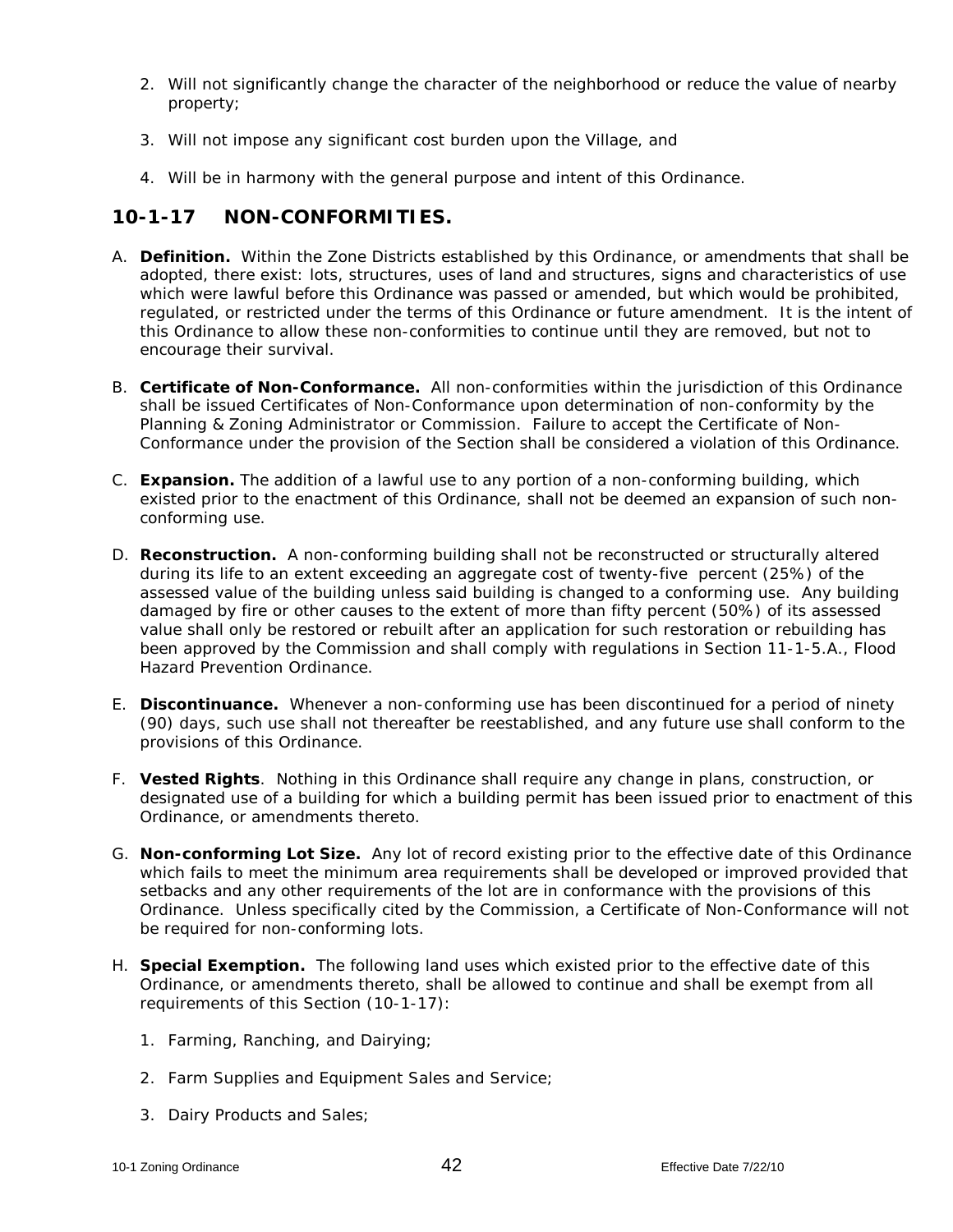- 4. Greenhouse or Nursery, Landscaper; and
- 5. Stable, Riding School (commercial).

Sections or Subsections of this Ordinance, which regulate the above-noted land uses in Zone Districts where they are allowable land uses, shall also regulate these exempted non-conforming land uses. The exemption as noted herein shall be allowed only as long as the land area devoted to the abovenoted land uses exceeds five (5) acres (two-hundred seventeen thousand, eight-hundred square feet) per lot.

### **10-1-18 DEVELOPMENT REVIEW/FLOOD HAZARD PROTECTION.**

A. **Review Required.** For the purpose of this Ordinance, no building or structure or ribbed metal panel shall be erected or substantial improvements constructed upon any lot within the Village of Bosque Farms without first being reviewed by the Planning & Zoning Administrator/Officer. Development Review Permit applications and building plans shall be submitted to the Planning & Zoning Administrator/Officer for review and signature before applying for a Building Permit with the Valencia County Building Inspectors**.** 

B. **Mobile Home/Manufactured Housing Installation Permits.** Installation permits shall be reported to the Planning & Zoning Administrator/Officer upon issuance.

C. **On-Site Liquid Waste Disposal Permits**. Permits from the New Mexico Environment Department for installation of on-site liquid waste disposal systems shall be shown to the Planning & Zoning Administrator/Officer upon receipt.

D. **Review Process and Fee**. An administrative fee shall be paid at the Village Office prior to any consideration in the development review. The Planning & Zoning Administrator/Officer/Officer shall determine if a variance, zone change, Conditional Use, floodplain development permit as directed in Section 11-1-3.C. of the Flood Hazard Prevention Ordinance, or other permit is required, and if so, shall notify and advise the appropriate person of subsequent procedures as required by this Ordinance. A building permit application shall be returned, within three (3) working days after receipt by the Planning & Zoning Administrator/Officer/Officer.

## **10-1-19 OFF-STREET PARKING AND LOADING REQUIREMENTS.**

- A. **Parking and Loading Space Required.** There shall be provided on site, when any new building or structure is erected, off-street parking and loading spaces as set forth herein. Existing buildings or structures need supply such parking and loading space only to the extent ground space is available. Such spaces may be located on any portion of the lot but shall not obstruct public rightof-way.
- B. **Number of Parking Spaces.** The minimum number of designated parking spaces to be provided shall be as follows:
	- 1. Banks, offices, service establishments, retail businesses, and public buildings: one (1) space per three-hundred (300) square feet of floor area.
	- 2. Bed and Breakfast Establishments: as per Section 10-1-14.M. of this Ordinance.
	- 3. Bowling alleys: four (4) spaces per alley.
	- 4. Club, lodge, or fraternal organizations: one (1) space per two-hundred (200) square feet of floor area.
	- 5. Commercial Garage: one (1) space per service bay.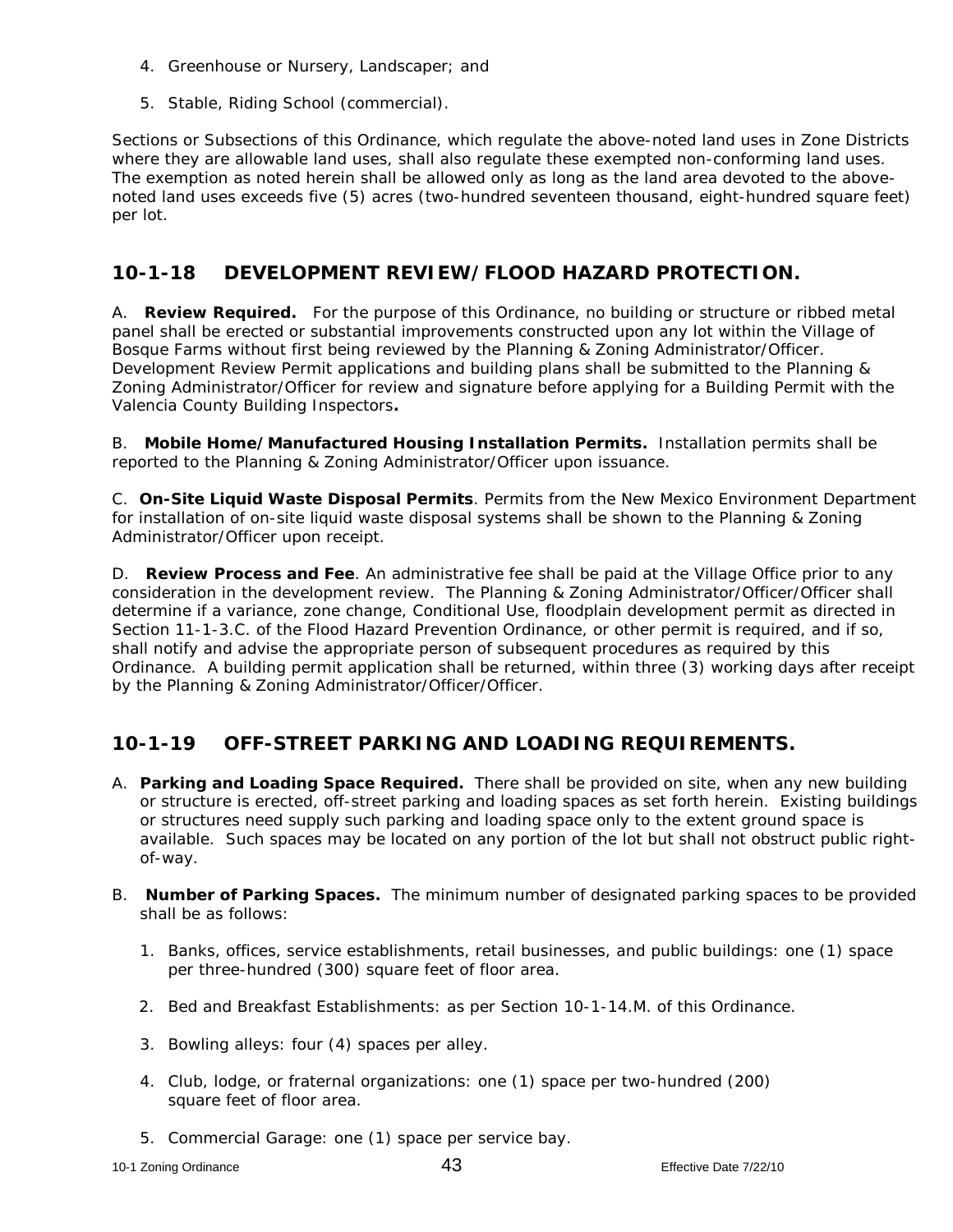- 6. Dwelling units: two (2) spaces per dwelling unit.
- 7. Flea Market: at least two (2) spaces per rental stall on the lot.
- 8. Hospitals, clinics, and convalescent or nursing homes: one (1) space per bed and one (1) space per staff doctor.
- 9. Industrial, manufacturing, and wholesaling establishments: one (1) space per two (2) employees on largest shift.
- 10. Laundromats: one (1) space per three (3) washing machines.
- 11. Medical and dental offices: five (5) spaces per doctor.
- 12. Mobile Home Sales Lots: one (1) space per six (6) mobile homes for sale.
- 13. Motor Vehicle Sales lots: one (1) space per six (6) sales vehicles on the lot.
- 14. Places of public assembly, including churches, community centers, auditoriums, theaters, gymnasiums, and arenas: one (1) space per four (4) seats.
- 15. Restaurants, bars: one (1) space per four (4) seats plus one (1) space per two (2) employees on largest shift.
- 16. Shopping center developments: five (5) spaces per 1000 square feet of floor area.
- C. **Parking Design Standards.** The following standards shall be applied to off-street parking areas:
	- 1. All parking facilities shall provide adequate ingress and egress to a roadway or public right-ofway;
	- 2. All driveways shall be of sufficient width to permit access into parking area but in no circumstance shall be less than twenty (20) feet wide except in residential use;
	- 3. Each parking space shall consist of an area not less than nine (9) feet in width by twenty (20) feet in length, exclusive of driveway area, except those in residential use; and
	- 4. On any lot in residential use, the off-street parking area shall be consolidated to the extent possible and shall not exceed twenty (20) percent of the total lot area.
- D. **Development/Building Permit Review.** An applicant for a Development Review /Building Permit shall submit plans showing the off-street parking required by this Ordinance. These plans shall show location, arrangement, dimensions of the off-street parking, turning spaces, drives, aisles, and ingress and egress in a manner satisfactory to the Planning & Zoning Administrator/Officer.
- E. **Off-Street Loading Requirements.** Off-Street loading space shall be provided for all structures which receive or distribute bulk materials by motor vehicle. The following standards shall apply:
	- 1. Required off-street loading space shall not be located on designated off-street parking space or public right-of-way;
	- 2. Individual off-street loading spaces shall be at least fifty (50) feet by twelve (12) feet; and
	- 3. All buildings used for commercial or industrial purposes shall be provided with off-street loading space.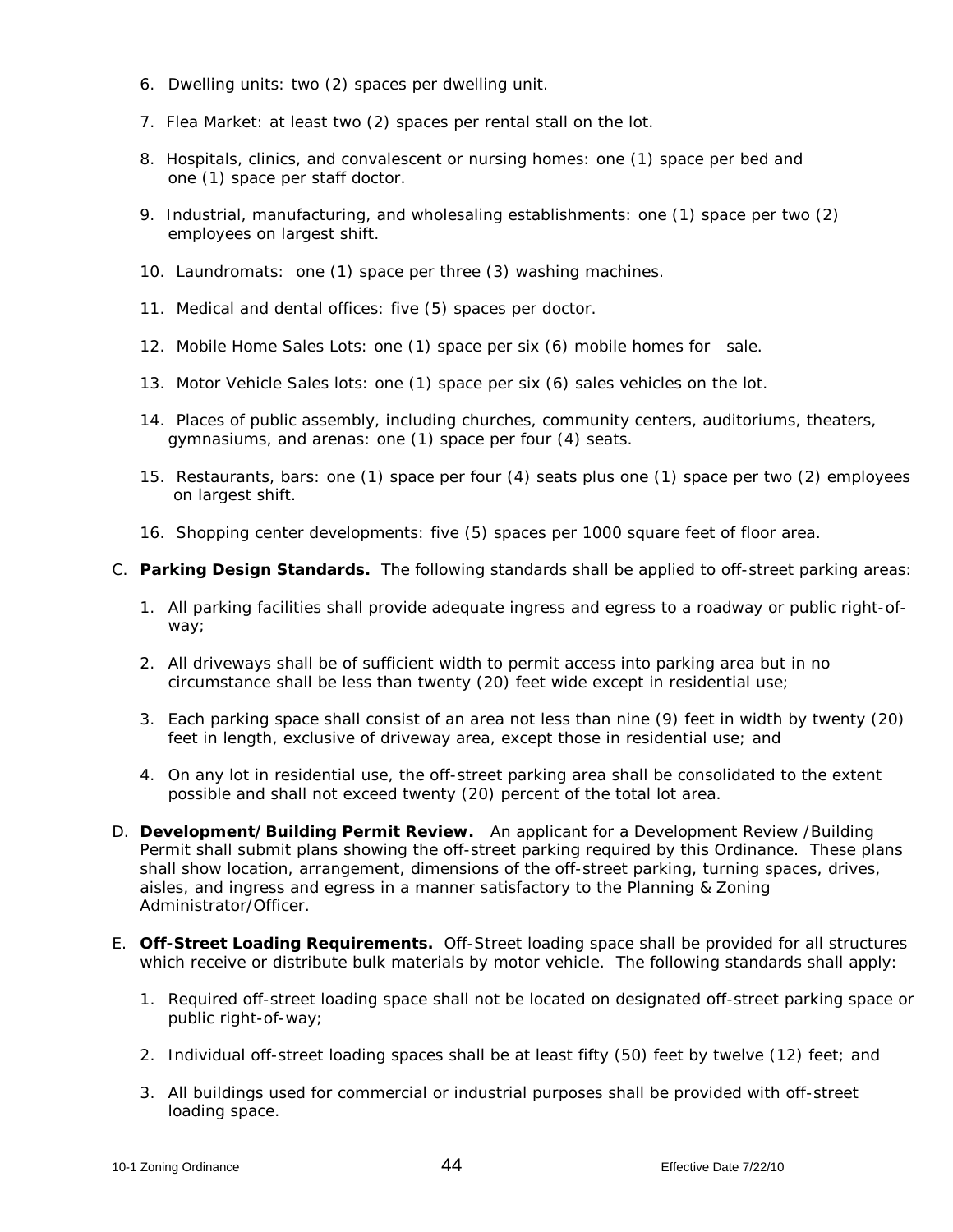### **10-1-20 SIGNS AND OUTDOOR ADVERTISING DEVICES.**

- A. **Special Definitions.** For the purpose of this Section the following definitions shall apply:
	- 1. **"Sign"** means any display to public view of letters, words, numerals, figures, statues, devices, emblems, logos, pictures, or any parts or combinations thereof designed to inform or advertise or promote merchandise, services, or activities except for the following which shall not be included in the application of regulations herein:
		- a. National, State, or locally recognized commemorative symbols, flags, plaques, or Historical markers (Note: The use of the flag of the United States of America is regulated under federal law, specifically the Flag Code, Public Law 94-344, which limits the use of the flag and does not allow it to be used for advertising);
		- b. Signs or official notices required by law or signs of a duly constituted governmental body or agency;
		- c. Merchandise and pictures or other devices describing products or services when incorporated in a window display; and
		- d. Signs placed by a public utility for the health, safety, welfare, or convenience of the public.
	- 2. **"Animated Sign"** means any sign that uses movement of light, or change in the lighting to depict action or create a special effect or scene, within the sign face.
	- 3. **"Auxiliary Sign"** means a sign which provides specific information such as direction, price, sales information, hours of operation, or warning and does not include information regarding product lines or services. Examples of such signs include the following:
		- a. Signs identifying building contractor or future tenant of a building under construction;
		- b. Real estate sale or lease signs and real estate directional signs;
		- c. Signs used by gasoline retailers to display prices of gasoline as required by law;
		- d. Signs which direct but do not obstruct the flow of traffic in or out of drives, parking areas and buildings; and
		- e. Signs which advertise an approved subdivision, its buildings, or individual parcels for sale.
	- 4. **"Banner"** means any sign printed or displayed upon cloth or other flexible material, with or without frames.
	- 5. **"Building-Mounted Sign"** means a sign entirely supported by a building in the following manner: a wall sign, which is applied or mounted flush to any exterior surface of a building; and signs affixed to a marquee, awning, or canopy of a building. A building-mounted sign shall not project beyond the overall silhouette of the building.
	- 6. **"Directional Sign"** means any sign limited to directional messages such as "enter", "exit". Logos and business names are permitted as needed to complete the directional message.
	- 7. **"Freestanding Sign"** means a sign attached to an independent supporting structure, which is not an integral part of a building.
	- 8. **"Illuminated Sign"** means any non-moving, non-flashing sign which has characters, letters, figures, designs or outlines illuminated by an artificial light source.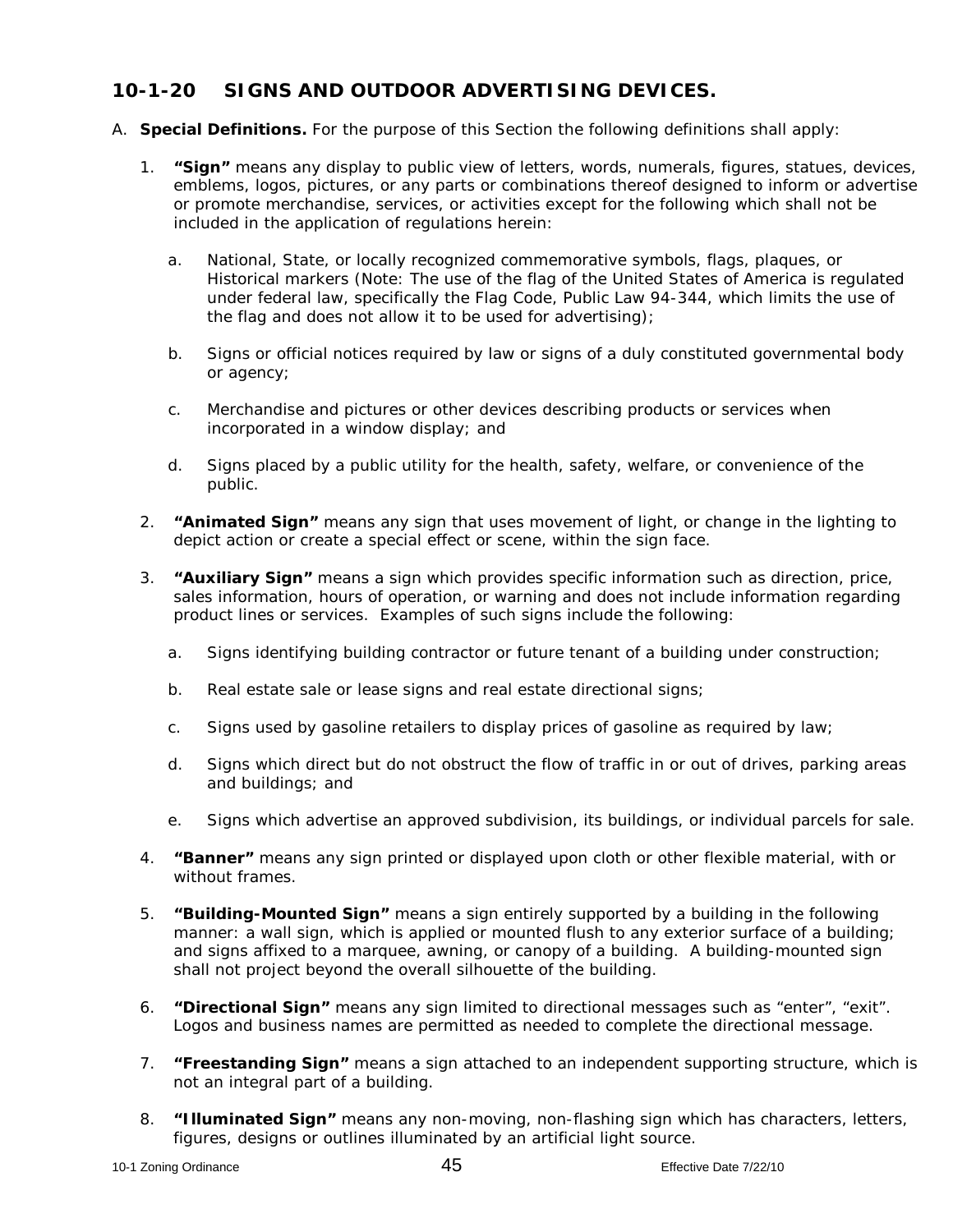- 9. **"Indirect Light Source"** means a light that does not proceed straight to any object.
- 10. **"Informational Sign"** means any sign of identification or of informational nature bearing no advertising.
- 11. **"Off-Premise Sign"** means any sign that is not physically located on the premises to which the sign refers.
- 12. **"On-Premise Sign"** means any sign that is physically located on the premises to which the sign refers.
- 13. **"Pennant"** means any lightweight plastic fabric, or other material, including balloons, whether or not containing a message of any kind, suspended from a rope, wire or string, usually in series, designed to move in the wind.
- 14. **"Portable Sign"** means any sign, which is mounted or transported on a trailer or similar structure, with or without wheels, and not permanently attached to the ground or any structure.
- 15. **"Reader Board"** means a sign that is designed so that characters, letters, or illustrations can be changed or rearranged without altering the face or the surface of the sign. A reader board shall be a building-mounted, freestanding, or portable sign; and can include electronically changing text messages.
- 16. **"Sign Face"** means the net geometric area enclosed by the display surface of the sign and which encompasses the outer extremities of all letters, characters and delineation's of the sign. On any two-sided sign, only one sign face is counted in computing the sign's area.
- 17. **"Spot Light"** means a strong beam of light that illuminates only a small area, used especially to center attention on an object.
- 18. **"Street Banner"** means a sign intended to be stretched across and hung over a public roadway.
- 19. **"Temporary Sign"** means a sign, which is designed to attract attention or announce a public event, community activity, civic or religious event, political campaign, business promotional events or other such signs which are erected for a limited time period.
- B. **Sign Permits.** The following provisions apply to all Zone Districts within the Village of Bosque Farms:
	- 1. No person shall erect a sign within Bosque Farms without first applying for a sign permit on a prescribed application form available from the Planning & Zoning Administrator/Officer. A permit will not be required for the following exceptions:
		- a. All signs or devices exempted by definition in this Section (refer to A.1.);
		- b. Professional name plates erected flush to building walls with a sign face not exceeding four (4) square feet;
		- c. Signs upon a motorized vehicle, provided that any such vehicle with a sign face over ten (10) square feet is not used in a manner to avoid the provisions of this Ordinance; nothing herein prevents such a vehicle from being used for a bona fide delivery and other vehicular purposes;
		- d. Temporary holiday decorations, except temporary street banners;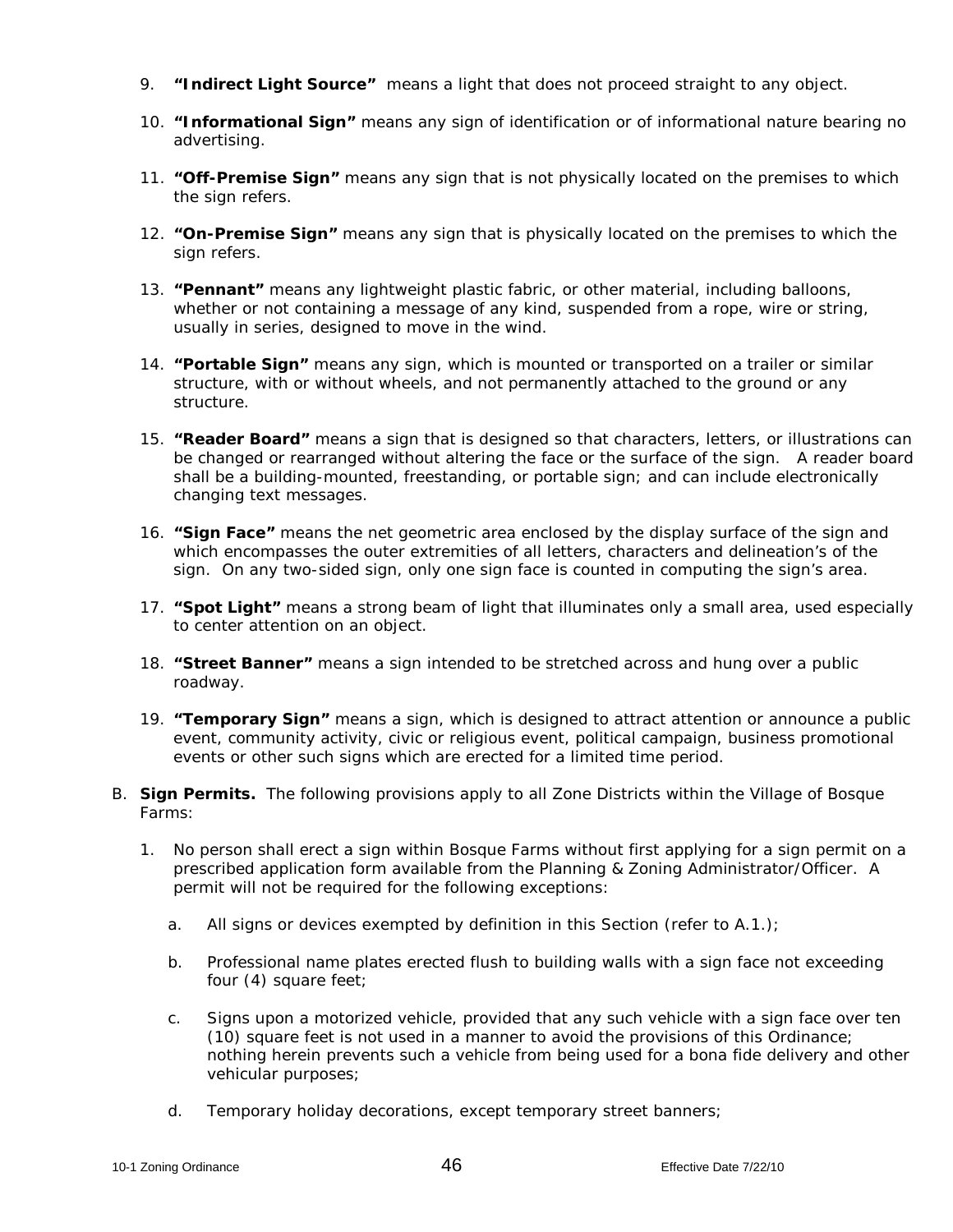- e. On-premises real estate signs with a sign face not exceeding ten (10) square feet;
- f. Any renovation or content changes to the sign face, but not changes in dimension, location, or height;
- g. Political Signs not to exceed 32 (thirty-two) square feet;
- h. Signs which only display local time and temperature, not exceeding thirty-six (36) square feet;
- i. Signs painted on the exterior surface of a building or structure. Wall signs shall not exceed one hundred (100) square feet or exceed thirty percent (30%) of the wall space, which ever is greater, in which the business or activity is housed. Wall signs shall be limited to advertise the business within the building or retail space, and products produced or sold by that business; and
- j. Signs used by local, registered Non- Profit organizations at Village recreational facilities for advertising businesses supporting the organizations, not exceeding thirty-six (36) square feet per sign, will be the responsibility of the respective non-profit organization.
- 2. Applications for a sign permit shall be accompanied by an administrative fee and shall include the following information:
	- a. Name and address of the sign owner or sign lessee (if any);
	- b. Name and address of owner (or agent if applicable) of building or premise to which sign refers;
	- c. A drawing showing the design, dimensions, and construction of the proposed sign or signs along with a site plan and/or building elevation drawing showing the location or placement of the sign or signs;
	- d. Signature of applicant for sign permit; and
	- e. Signature and written permission of landowner for off-premise signs.
- 3. If the Planning & Zoning Administrator determines that any sign permit which has been issued does not comply with the information supplied on the permit application form, or that the permitted sign is in violation with any other provisions of this Ordinance, then the Planning & Zoning Administrator/Officer shall notify the sign or building owner of such violation. Written notice shall be sent to the applicant of the sign permit, sign owner, and building owner by certified mail, return receipt requested. If the violation is not corrected within thirty (30) days following the date of such written notice, then the permit shall be terminated. Thereafter, a new permit application and fee shall be required in order to reinstate the permit. If no application is made to reinstate the terminated permit, the Planning & Zoning Administrator is authorized to remove or cause removal of such sign or signs in violation of this Ordinance, and any cost incidental thereto shall be assessed and paid by the sign owner or owner of the building or structure; and
- 4. Any sign existing prior to the effective date of this Ordinance, and which is not in violation with any pre-existing Village sign regulations, and which also possesses a sign permit issued by the Village, shall be allowed to remain under this Ordinance.
- C. **General Provisions.** The following general provisions apply to all signs within the Village of Bosque Farms:
	- 1. No sign shall exceed twenty (20) feet in height, as measured from the grade to the highest part of the sign or its supporting structure;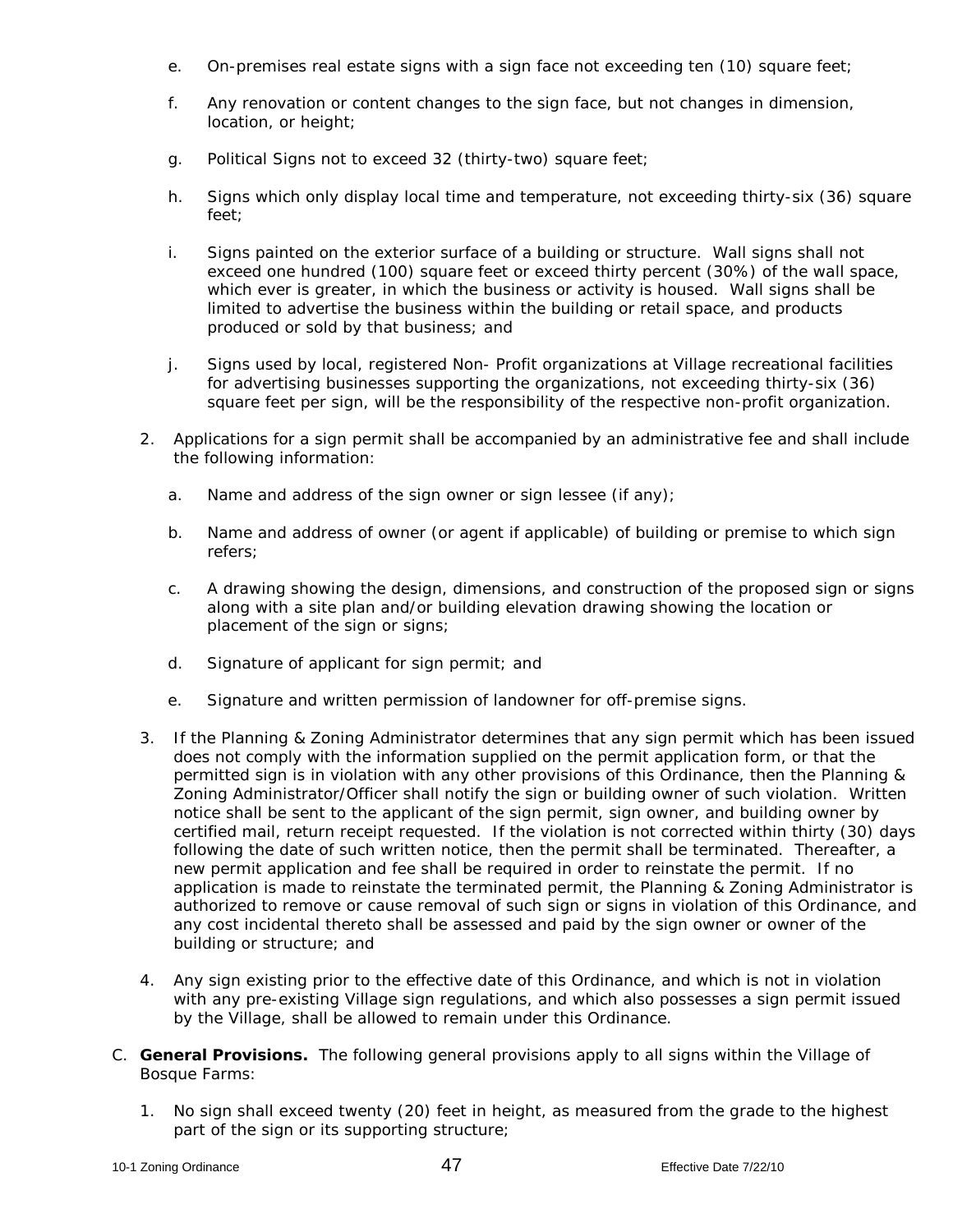- 2. Any sign located at a roadway intersection shall comply with the restrictions stated in this Ordinance regarding the vision clearance necessary within the designated triangular space on a corner lot (Section refer to 10-1-5.O. of this Ordinance);
- 3. No sign or portion thereof shall be placed within a dedicated public right-of-way or a private roadway;
- 4. All signs shall be repaired and maintained in an appropriate and safe manner. Any sign deemed to be in disrepair by the Planning & Zoning Administrator shall be considered to be in violation of this Ordinance; and
- 5. The following types of signs or advertising devices shall be prohibited within the Village of Bosque Farms:
	- a. Spotlights or beacons which do not illuminate a sign or which do not illuminate a building or parking lot for security purposes, provided such illumination does not adversely affect adjoining properties or roadways;
	- b. Portable swinger "A-frame" or sandwich board signs;
	- c. Signs attached to, or painted on any tree, rock or other natural object, utility pole, standpipe, fire escape, or any other man-made object not intended to support a sign;
	- d. Sign structure with three (3) or more sides containing sign faces; and
	- e. Signs which are or may become a physical hazard to the public.
- D. **Regulations for Business Signs.** The following regulations shall apply to all businesses, commercial activities, and services throughout the Village of Bosque Farms. Nothing under this Section shall inhibit the use of miscellaneous design features incorporated in the architectural scheme of a building.
	- 1. No more than two (2) permanent, on-premise signs shall be allowed to advertise each business, commercial, or service activity;
	- 2. Solely on Bosque Farms Boulevard (NMSH 47), no more than one (1) off-premise sign shall be allowed to advertise each business, commercial or service activity, provided the following conditions are met:
		- a. Such signs may be either a permanent or a portable sign; and
		- b. Such signs shall not exceed eight (8) feet above ground level.
	- 3. One (1) additional, portable sign shall be allowed on any lot;
	- 4. No sign face shall exceed thirty-six (36) square feet;
	- 5. Signs may be illuminated and/or animated, but shall not move, or emit sounds;
	- 6. One of the two permanent signs allowed for each business may be a freestanding sign, provided that only one such freestanding sign structure shall be allowed on any lot;
	- 7. One of the two permanent signs allowed for each business may be a reader board, provided the following conditions are met:
		- a. The sign face shall not exceed thirty-six (36) square feet in size;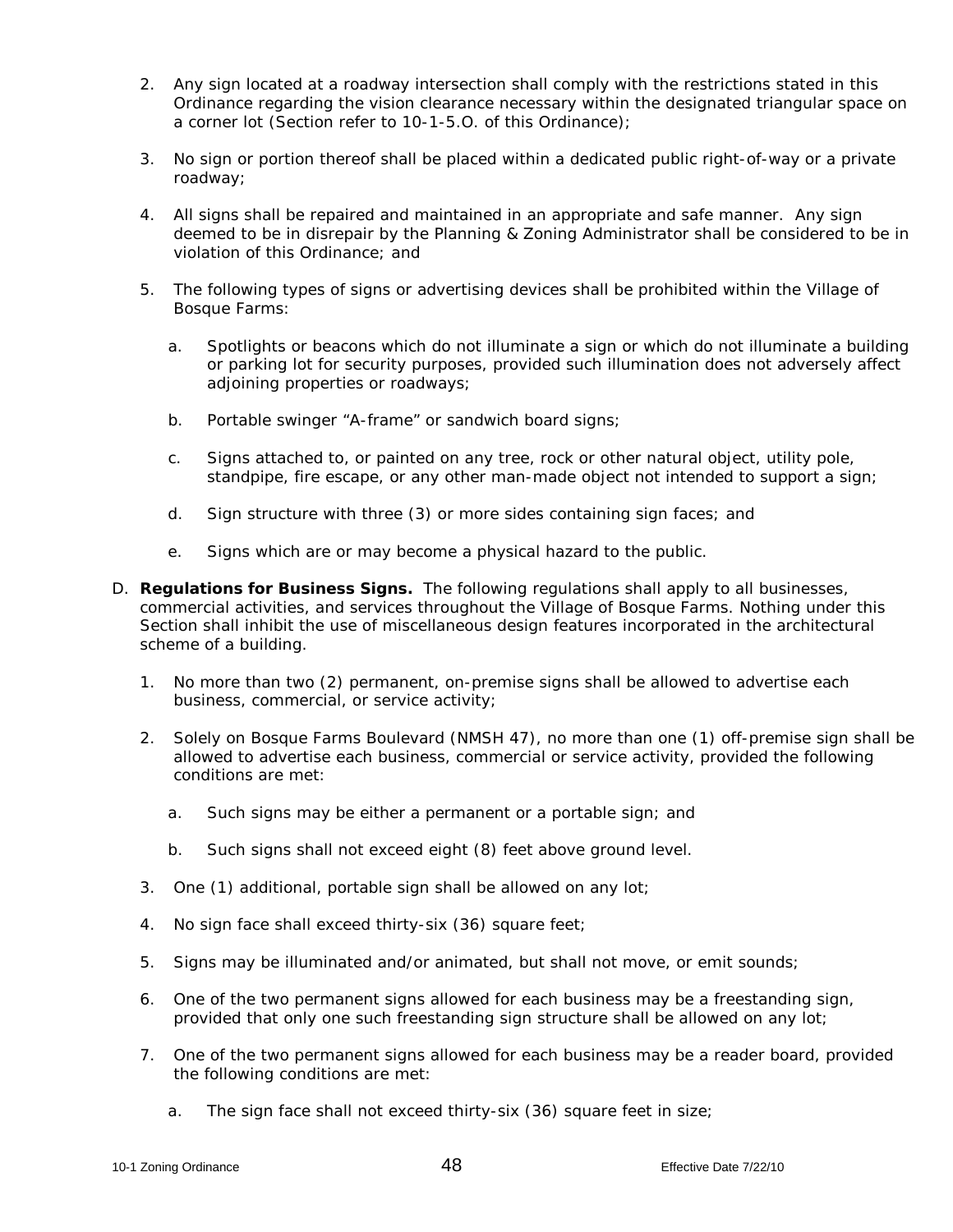- b. Such sign shall be on-premise; and
- c. Such sign may be illuminated by indirect source only, no spot lights shall be allowed.
- 8. One of the two permanent signs allowed for each business may be an animated sign not to exceed thirty-six (36) square feet in size;
- 9. One non-illuminated sign is permitted for each Home Occupation, approved by the Village provided that no such sign face shall exceed five (5) square feet;
- 10. Buildings with multiple tenants, such as shopping centers, are allowed to have one freestanding sign and tenants shall share space on the freestanding sign. The total combined sign face for buildings with multiple tenants shall not exceed ninety-six (96) square feet, or sixteen (16) square feet per business, whichever is larger. The freestanding sign for multiple tenant shopping centers shall not count toward the two (2) allowable signs for each of the tenants in the shopping center.
- E. **Regulations for Auxiliary Signs.** The following regulations for auxiliary signs shall apply to all Zone Districts, unless otherwise specified, within the Village of Bosque Farms:
	- 1. Signs related to the sale, lease, or development of real estate shall comply with the following regulations:
		- a. One on-premise sign per lot frontage is permitted, provided that each sign face shall not exceed ten (10) square feet;
		- b. Off-premise signs directing or leading prospective buyers to real estate for sale or lease shall be limited to no more than six (6) signs for each property, provided that no such sign face shall exceed five (5) square feet;
		- c. Signs promoting or advertising subdivisions for sale shall not have a sign face greater than thirty-six (36) square feet; and
		- d. All real estate signs shall be removed within thirty (30) days after the property is sold or the project is completed.
	- 2. One price sign per gasoline retailer is permitted, provided that no such sign face shall exceed thirty-six (36) square feet;
	- 3. Any private signs which direct traffic shall not contain a sign face greater than five (5) square feet; and
	- 4. Informational signs relating to business, commercial or service activities shall be on-premise signs, each limited to a sign face no greater than five (5) square feet.
- F. **Regulations for Temporary Signs**. The following regulations for temporary signs shall apply to all Zone Districts within the Village of Bosque Farms:
	- 1. Signs related to a political campaign prior to an election shall be permitted on any lot provided the following conditions are met:
		- a. Such signs shall not be placed more than thirty (30) days prior to the election and shall be removed within three (3) days following the election;
		- b. The height of such signs shall not exceed eight (8) feet above grade; and
		- c. Written permission of landowner shall be provided to the Planning & Zoning Administrator/Officer before placing a sign on vacant or unoccupied property.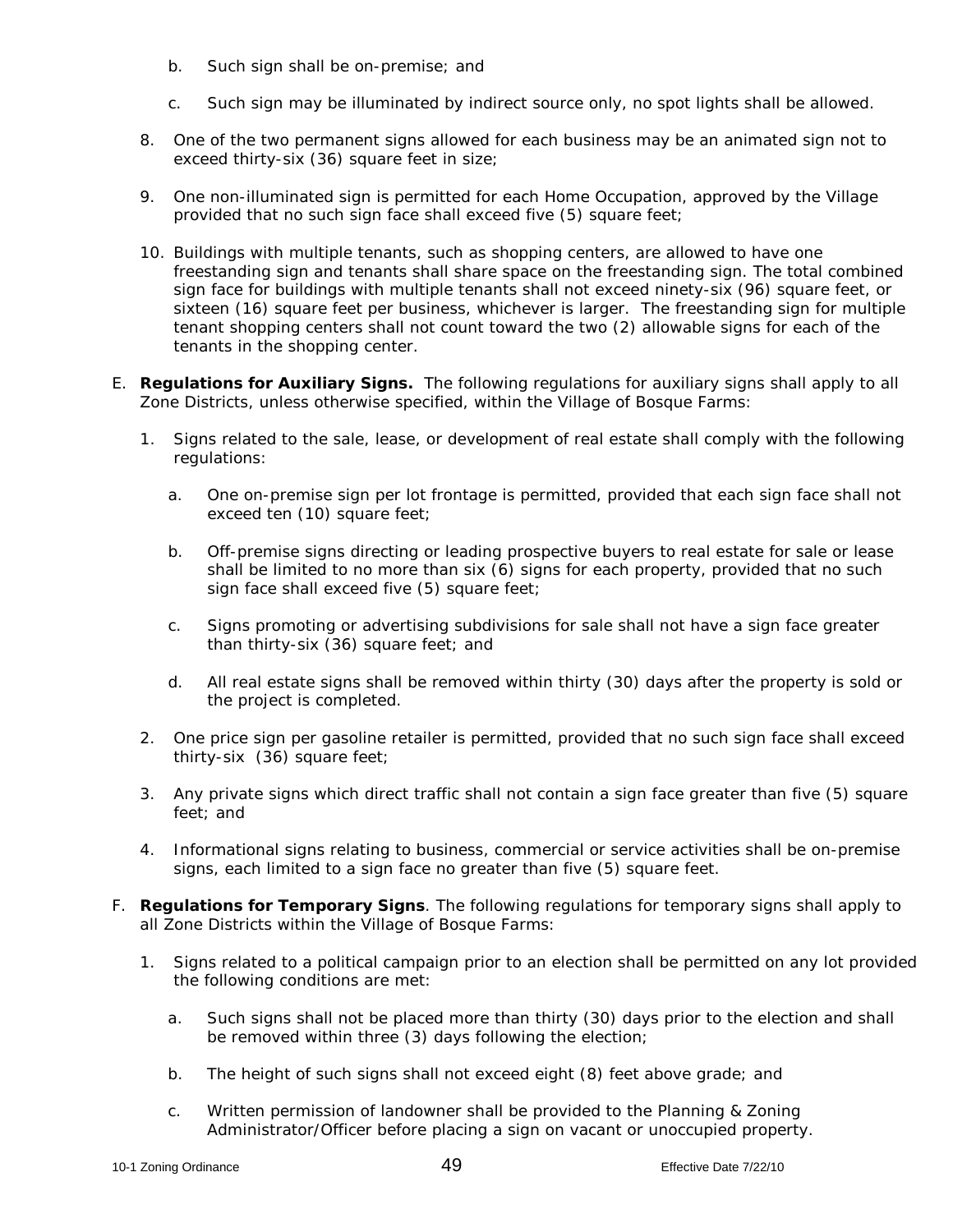- 2. All other temporary signs, including pennants and balloons, which are not related to a political campaign will be permitted on any lot provided that such signs shall not be displayed more than thirty (30) consecutive days for each announced event. A sign permit, purchased on an annual basis to run from January 1 to December 31, is required and shall be approved for use of no more than four (4) non-consecutive times within that year. Dates to be displayed shall be submitted at the time of application; and
- 3. Street banner signs shall receive prior written approval from the New Mexico Department of Transportation Traffic Engineer and the Village showing documentation that all requirements have been satisfied is required. These documents shall be submitted with a sign permit application to the Planning & Zoning Administrator/Officer for any street banner that is to be erected on Bosque Farms Boulevard (NMSH 47). The Village of Bosque Farms shall erect all street banner signs.
- G. **Abandonment and Removal**. Any sign will be subject to removal or alteration by the business and/or property owner if one or more of the following conditions exist:
	- 1. The sign does not contain legibly printed matter on the display surface; or
	- 2. The sign is unsafe; or
	- 3. The sign is not secure; or
	- 4. The sign is a menace to the public; or
	- 5. The sign has been erected in violation of this Ordinance; or
	- 6. The sign, by its nature, has become obsolete for a period of ninety (90) days and therefore deemed to have been abandoned by the owner thereof.

## **10-1-21 FEES.**

- A. **Applications and Permits**. All applications and permits required by this Ordinance shall not be processed without payment of an administrative fee as specified herein. Such fees shall not be required where the Village of Bosque Farms or any official thereof is the moving party.
- B. **Fees.** Administrative fees will be charged as follows:

| 1. Amendment (Special Use Permit):                        | \$300.00                        |  |
|-----------------------------------------------------------|---------------------------------|--|
| 2. Amendment (Text change):                               | \$300.00                        |  |
| 3. Amendment (Zone boundary change):                      | \$300.00                        |  |
| 4. Appeal:                                                | 75% of Original application fee |  |
| 5. Business Registration Annually (as per Ordinance 5-4): | \$35.00                         |  |
| a. Business Registration Late Fee:                        | \$10.00                         |  |
| 6. Conditional Use Permit (Commercial):                   | \$150.00                        |  |
| Conditional Use Permit (Home Occupation)                  | \$50.00                         |  |
|                                                           |                                 |  |

7. Renewals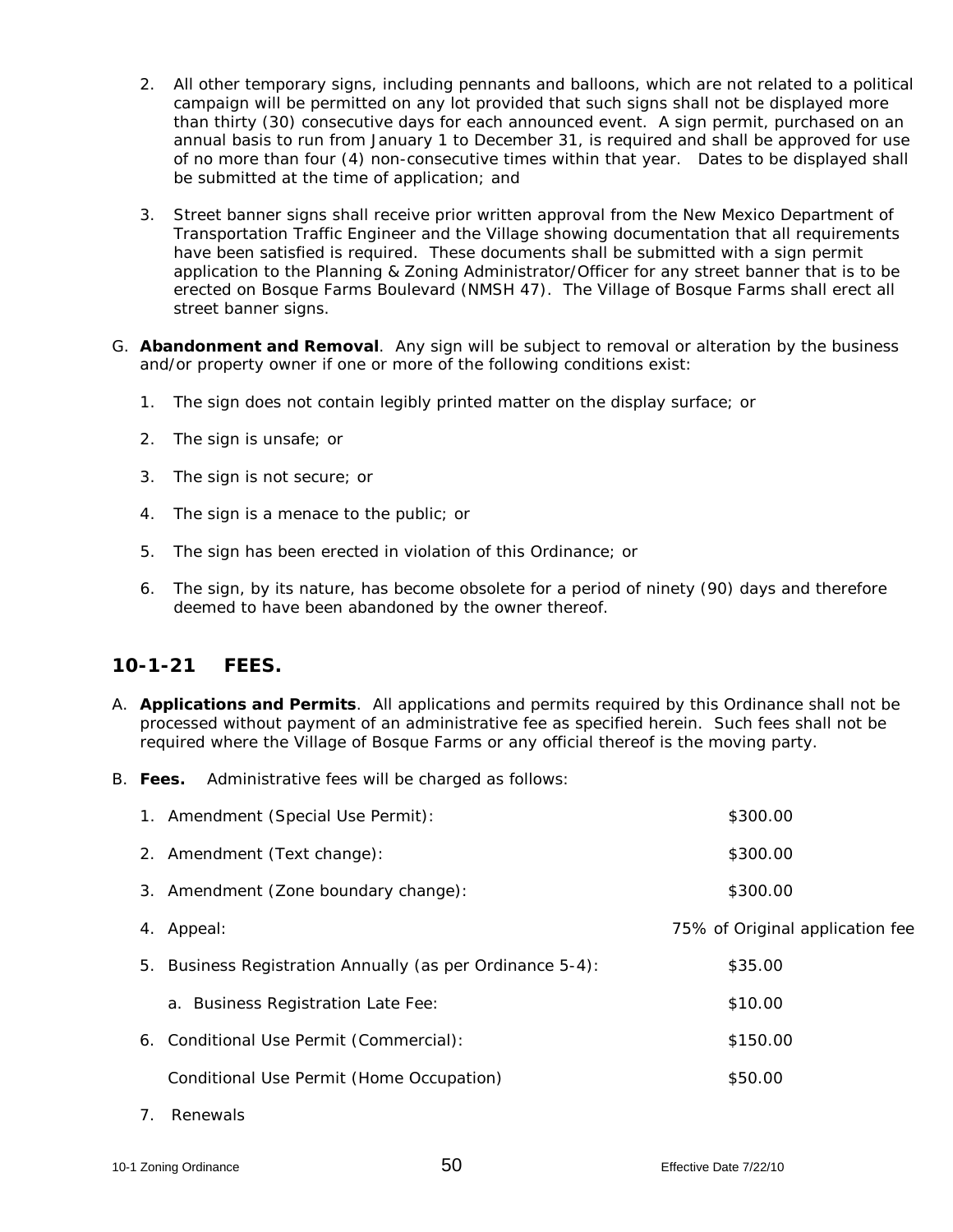| a. Conditional Use Permit (Home Occupation)                                                                                                                | \$50.00                                      |
|------------------------------------------------------------------------------------------------------------------------------------------------------------|----------------------------------------------|
| b. Conditional Use Permit (Commercial)                                                                                                                     | \$75.00                                      |
| c. Renewal Authorized by the Planning and<br>Zoning Administrator                                                                                          | \$25.00                                      |
| 8. Development / Flood Hazard Prevention Review:<br>A new structure on a vacant lot shall include an additional \$30.00 for entering into the GIS<br>Layer | \$35.00                                      |
| 9. Sign Permit:                                                                                                                                            | $$25.00 + $1.00$ per<br>square foot per sign |
| 10. Street Banner Signs:                                                                                                                                   | \$500.00                                     |
| 11. Mobile Home Permit Fee (Includes Development /<br>Flood Hazard Prevention Development Review)                                                          | \$75.00                                      |
| 12. Variance                                                                                                                                               | \$100.00                                     |
| 13. Appeal of a Decision of the Planning & Zoning Officer                                                                                                  | \$50.00                                      |
| 14. Appeal of a Decision of the Planning & Zoning Commission                                                                                               | \$50.00                                      |

## **10-1-22 APPEALS.**

### **A. Right of Appeal.**

- 1. Any person aggrieved by an interpretation, decision, or action of the Planning & Zoning Administrator/Officer/Officer in carrying out the provisions of this Ordinance may appeal such interpretation, decision, or action to the Commission.
- 2. Any person aggrieved by an interpretation, decision, or action of the Planning and Zoning Commission in carrying out the provisions of this Ordinance may appeal to the Governing Body. Such appeal shall set forth specifically wherein it is claimed there was an error or an abuse of discretion, or where the interpretation, decision, or action was not supported by evidence in the matter.
- 3. If the Governing Body's decision is adverse to the appellant, the appellant may appeal to District Court.

#### **B. Application.**

- 1. Any appeal to the Commission following an interpretation, decision, or action of the Planning & Zoning Administrator/Officer/Officer shall be made in writing to the Village Clerk/Administrator on prescribed forms and upon payment of an administrative fee.
- 2. An appeal to the Governing Body following an interpretation, decision, or action of the Commission shall be made in writing to the Village Clerk/Administrator on prescribed forms and upon payment of an administrative fee.
- 3. Any appeal not submitted within thirty (30) days after the interpretation, decision, or action, which is the subject of the appeal, shall not be considered.
- C. **Public Hearing**. The decision on an appeal shall be made by the Commission or Governing Body following a public hearing. Notification of the time and place of the public hearing shall be published in a newspaper of general circulation in the area at least fifteen (15) days prior to the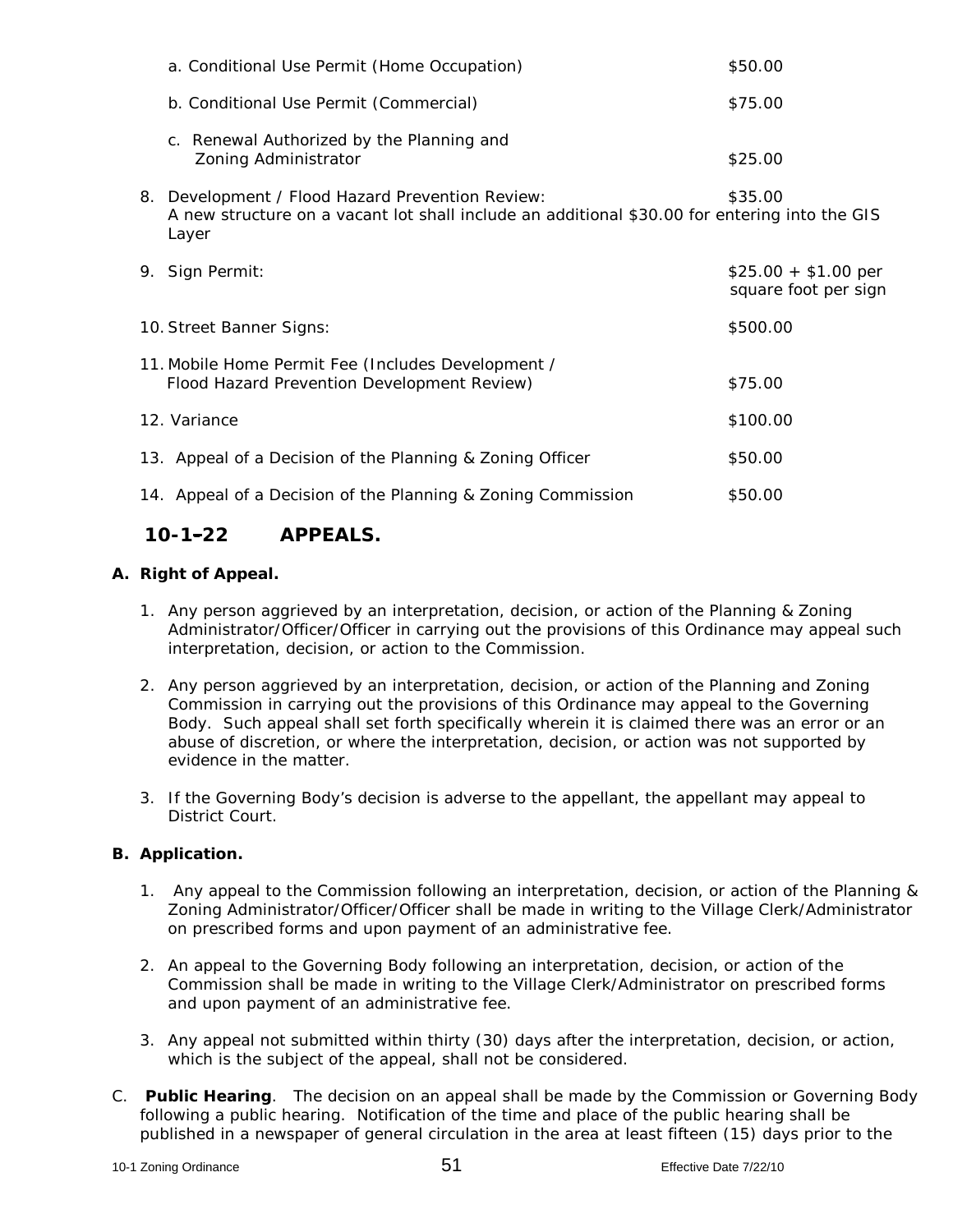hearing. The Planning & Zoning Administrator/Officer shall notify the applicant, members of the Commission or Governing Body, and a representative of the opponents, if any, of the hearing date.

D. **Stay of Proceedings.** An appeal shall stay all proceedings in the action unless the Village Clerk/Administrator certifies that a stay will cause imminent peril to life or property. Upon such certification, the proceedings shall not be stayed except by order of district court.

### **E. Decision.**

- **1.** An appeal shall be decided within three (3) months of the date of application of the appeal.
- 2. A majority vote of the members of the Commission is required to reverse, change or affirm an interpretation, decision, or action made by the Planning & Zoning Administrator/Officer.
- 3. A majority vote of the members of the Governing Body is required to reverse, change or affirm an interpretation, decision, or action made by the Commission.
- **4.** The Governing Body shall state in writing the final decision and the reasons for their decision, both for the applicant and to enter as a part of the permanent record.
- F. If the Governing Body reverses an appeal from the action or decision made by the Commission, the appellant's fee shall be returned.

G.

# **10-1-23 ADMINISTRATION AND ENFORCEMENT.**

- A. **Administrative Official.** A Planning & Zoning Administrator/Officer shall be appointed by the Mayor, subject to the approval of a majority of all members of the Governing Body, to administer the provisions of this Ordinance. The Planning & Zoning Administrator/Officer may also serve in some other capacity as an employee or appointed official of the Village of Bosque Farms. The Planning & Zoning Administrator/Officer shall have all the administrative powers in connection herewith which are not specifically assigned to some other officer or body. The Planning & Zoning Administrator/Officer shall have no power to vary or waive requirements of this Ordinance. The Planning & Zoning Administrator/Officer may delegate the authority to a Zoning Officer to administer and enforce the regulations of this Ordinance.
- B. **Inspection**. The Planning & Zoning Administrator/Officer/Officer has the authority to conduct inspection of buildings, structures, and the use of land to determine compliance with this Ordinance. This provision does not grant right-of-entry without due process if necessary. The Planning & Zoning Administrator/Officer/Officer shall provide for on-site inspections and other relevant information, which may be requested by the Governing Body or Commission, as necessary, to carry out the purpose of this Ordinance.
- C. **Information and Records.** The Planning & Zoning Administrator/Officer/Officer shall: make available to the public the information contained in this Ordinance, maintains the official Zone Map in a current manner, and make available to the public the records and forms and any other documents deemed relevant to this Ordinance.

#### D. **Violations: Complaints and Notification.**

- 1. The Planning & Zoning Administrator/Officer/Officer may institute any appropriate actions or proceedings whenever there is probable cause to believe there is a violation of this Ordinance.
- 2. Any person aggrieved by an apparent violation of this Ordinance may file a written complaint with the Planning & Zoning Administrator/Officer who shall investigate such complaint in a timely manner to determine if a violation of this Ordinance is found to exist.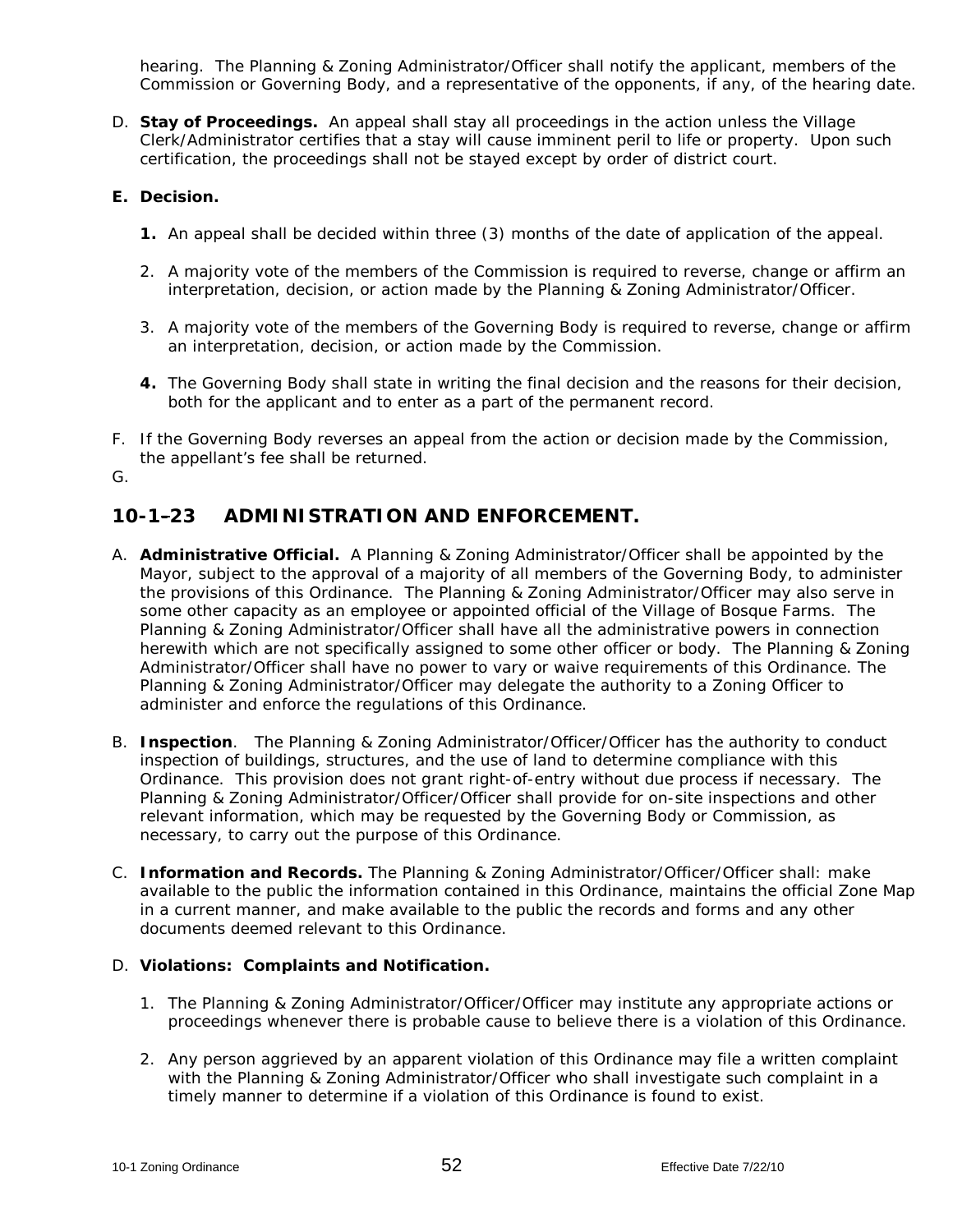- 3. Whenever the Planning & Zoning Administrator/Officer/Officer finds probable cause to believe a violation of this Ordinance exists, whether acting on independent initiative or in response to a complaint, the Planning & Zoning Administrator/Officer/Officer shall notify the person responsible for the alleged violation in writing.
- 4. Such notification shall order the necessary correction to be made within thirty (30) days and ten (10) days in cases of violations constituting a health hazard as determined by days following the date of notification.
- 5. Any person who fails to comply with the notification order shall be subject to penalties as stated in this Ordinance.

# **10-1- 24 PENALTIES.**

Any person violating any of the provisions of this Ordinance shall, upon conviction, be subject to a fine not exceeding \$500.00 (five hundred dollars) or imprisonment for a period not exceeding ninety (90) days, or both such fine and imprisonment. Violations continued for a period of fifteen (15) days after conviction shall be prosecuted and treated as a separate offense.

## **10-1- 25 INTERPRETATION AND CONFLICT.**

- A. The provisions of this Ordinance are held to be minimum requirements to carry out the purpose of this Ordinance and are not intended to interfere with, abrogate, or annul any easement, covenant, or other valid Ordinance. Where this Ordinance imposes a greater restriction than is required by existing regulations, easements, covenants, agreements, or Ordinances, the provisions of this Ordinance shall control. Regardless of any other provision of this Ordinance, no land shall be used and no structure erected or maintained in violation of any State or Federal pollution control or environmental protection law or regulation.
- B. When the proposed correction is consist with the Village of Bosque Farms Comprehensive Plan, the Governing Body shall, by Ordinance, correct the Zone Map mistakes upon the determination that the mistake occurred due to clerical or mapping errors.

# **10-1- 26 APPEARANCE.**

Any applicants or their agents submitting a Conditional Use, Variance, Zone Change, Zone Text Amendment, or Appeal request shall appear in person at any meeting or hearing scheduled to consider the respective applications. If the applicant is not the property owner, the property owner shall submit a notarized letter authorizing a designated agent to appear at the public meeting. The property owner or his designated agent shall be present at the public meeting. If any applicants or their agents do not appear in person at the respective meeting, the application will be denied and any fees paid will be forfeited to the Village of Bosque Farms.

## **10-1-27 SEVERABILITY.**

The provisions of this Ordinance shall be deemed to be severable, and should any Section, paragraph, or provisions hereof declared by the courts to be unconstitutional or invalid such holdings shall not affect the validity of this Ordinance as a whole or any part thereof, other than the part so declared to be unconstitutional or invalid.

## **10-1-28 REPEAL.**

Sections 10-1-1 through 10-1-29 are herby repealed. The adoption of this Ordinance, however, , shall not affect nor prevent any pending or future prosecution of, or action to abate, any existing violation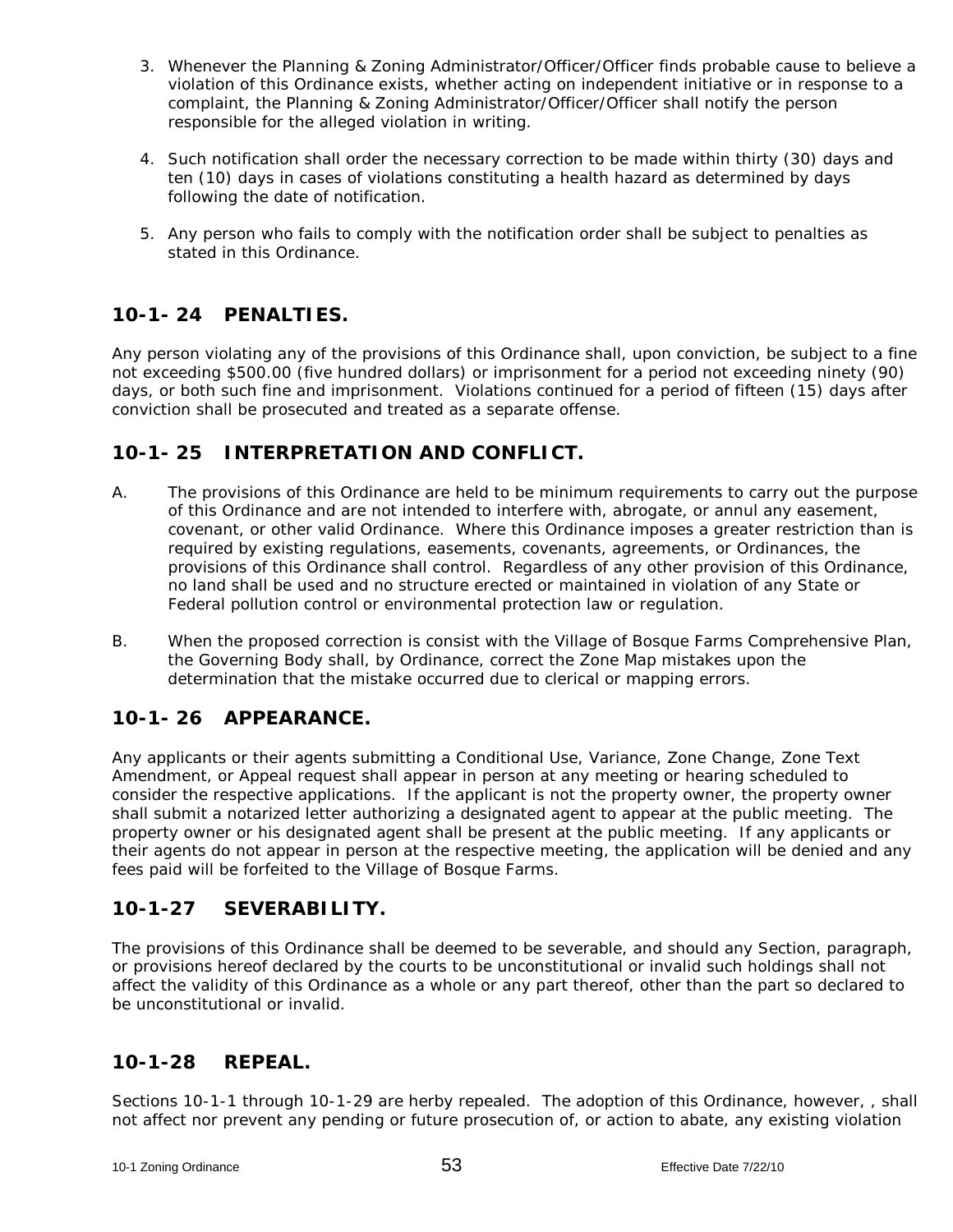of said Sections 10-1-1 though 10-1-29 if the violation is also a violation of the provisions of this Ordinance.

# **10-1-29 EFFECTIVE DATE.**

This Ordinance shall become effective five (5) days after its Adoption, Approval and Publication as provided by law.

PASSED, APPROVED AND ADOPTED THIS 15th DAY OF APRIL, 2010.

> \_\_\_\_\_\_\_\_\_\_\_\_\_\_\_\_\_\_ Wayne Ake, Mayor Village of Bosque Farms

ATTEST:

Gayle Jones, Administrator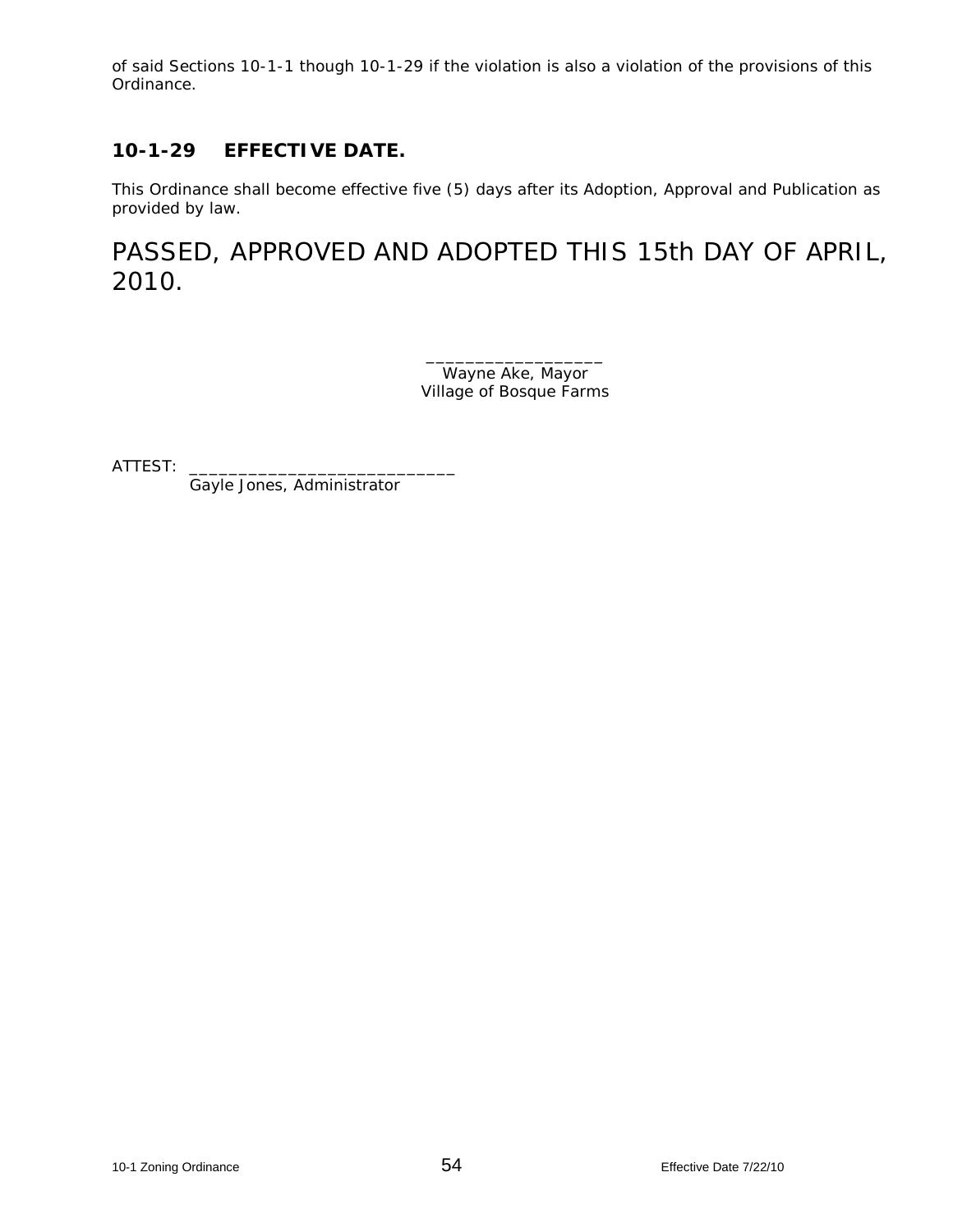### **Ordinance 2006-01 Approved April 20, 2006 Effective Date May 1, 2006**

10-1-5.J.A. "Lost size shall be a minimum of three quarter one quarter of one acre (32,670 10,890 square feet) and shall meet the following requirements"

10-1-11.G.1. "Minimum lot size for this Zone District shall be a minimum of three one quarter of one acre (32,670 10,890 square feet) and shall meet the following requirements."

#### **Ordinance 2006-04 Effective Date 10/2/06 Approved September 21, 2006 Effective Date October 2, 2006**

Delete Section 10-1-4.F. "Antique and Classic Vehicles"

Delete Section 10-1-4.H. "Collector"

Delete Section 10-1-4.MM. "Motor Vehicle"

Delete Section 10-1-4.TT. "Parts Car"

Change Section 10-1-11.E.1. "i" to "a"

Change Section 10-1-11.E.1. "j' to "b"

Change Section 10-1-12.D.2.B. "The use is located at least one two thousand (2,000) feet from the nearest conforming residential use;"

Add Section 10-1-21.12. Variance \$100.00

Delete in Section 10-1-5.G.2. "metal such as pro panel"

Add in Section 10-1-5.F.3. "to a height not exceeding six (6) feet"

Add Section 10-1-5.F.4. "Ribbed metal panels are allowed within the Village with a Development Review Permit approval (as per Section 10-1-18.A.) from the Planning & Zoning Officer/Administrator with the following conditions:

- a. As fencing material if classified as ribbed type with a minimum thickness of 26 (twenty-six) gauge and a factory applied coating.
- b. Metal panels are allowed provided that the panels meet the following criteria:
	- 1. "Ribbed" means a raised line in the flat portion of a metal panel that fives added strength and minimizes that appearance of oil canning.
	- 2. Panels as noted above shall not exceed six (6) feet in height within the rear or side setback of a lot.
	- 3. Panels shall not be allowed within the front setback of a lot.
	- 4. Panels shall meet the vision clearance requirements of Section 10-1-5.O.
- c. Galvanized Steel Panel Fences are not allowed. "Galvanized Steel" means a metal panel coated with zinc for corrosion resistance."

Add to Section 10-1-18.A. "…no building or structure ADD or ribbed metal panel…"

#### **Ordinance 2007-01**

| $10-1-4.0$ .   | Change "Planned Unit Development" TO "Planned Residential Development"                                                         |
|----------------|--------------------------------------------------------------------------------------------------------------------------------|
| $10-1-4.$ P.2. | "at least 36 ADD (thirty-six)"                                                                                                 |
| $10 - 1 - 4$ . | REPLACE "Sometimes referred to as a wall or privacy fence." TO "This includes a<br>masonry fence or wall and a privacy fence." |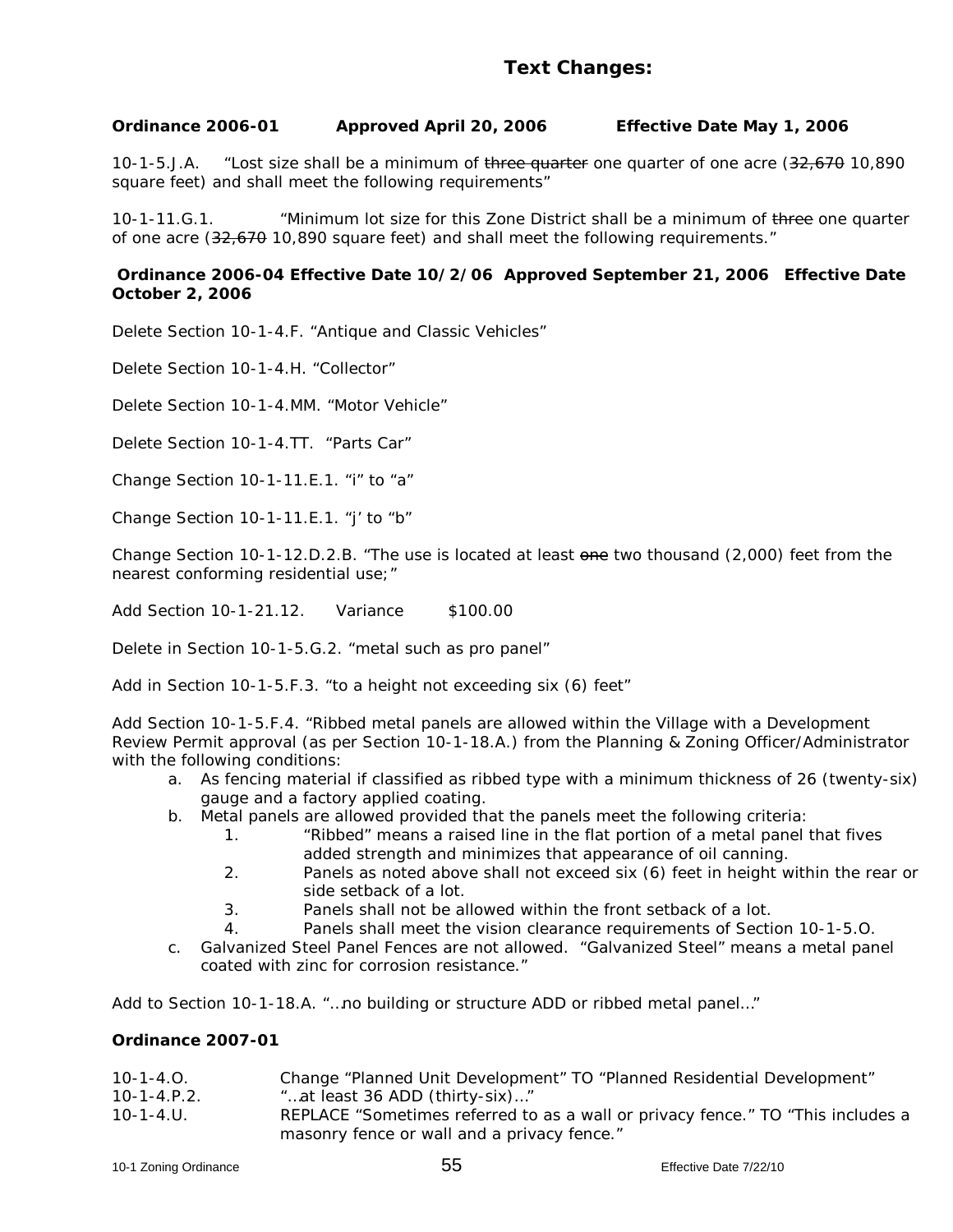| $10-1.4$ . DD.          | "by this Ordinance (ADD Section"                                                  |
|-------------------------|-----------------------------------------------------------------------------------|
| 10-1-4.EEE.             | "with this Ordinance (ADD Section"                                                |
| $10-1-4.111.$           | "(10-1-16 ADD of this Ordinance)."                                                |
| 10-1-4.000.             | ADD "Planned Residential Development (PRD)" is a development approach that        |
|                         | creates open space in residential developments and encourages imaginative site    |
|                         | building and design by permitting greater flexibility in zoning requirements than |
|                         | is permitted by other Sections of this Ordinance."                                |
| $10-1-5.D.5.$           | "as per ADD "Section" 10-1-5.0. ADD "of this Ordinance"                           |
| $10-1-5.E.$             | "11-1-14.C. ADD of the Flood Hazard Prevention Ordinance."                        |
| $10-1-5.G.3.$           | TO READ "The height of a fence shall be measured from the natural ground level    |
|                         | or the base of the fence, whichever is appropriate."                              |
| $10-1-5.G.4.$           | CHANGE TO "No fence shall exceed six (6) feet in the front setback."              |
| $10-1-5.G.4.$           |                                                                                   |
|                         | Existing 10-1-5.G.4. to 10-1-5.G.5.                                               |
| $10-1-5.$ J. $4.b.$     | "specified in ADD Section"                                                        |
|                         | "10-1-5.N ADD of this Ordinance."                                                 |
| $10-1-5.$ J.4.c.        | "specified in ADD Section"                                                        |
|                         | "10-1-19 ADD of this Ordinance."                                                  |
| $10-1-5.K.3.c.$         | " Administrator ADD / Officer"                                                    |
| $10-1-5.K.3.d.$         | " Administrator ADD / Officer"                                                    |
| $10-1-5.K.5.$           | " Administrator ADD / Officer"                                                    |
| $10-1-5.L.6.$           | DELETE "in accordance with"                                                       |
| $10-1-5.Q.$             | " Village ADD Flood Damage Prevention "                                           |
|                         | "Ordinance ADD Section"                                                           |
| $10-1-8.B.2.$           | "accordance with ADD Section"                                                     |
|                         | "10-1-5.B. ADD of this Ordinance."                                                |
| $10-1-8.B.3.$           | "accordance with ADD Section"                                                     |
|                         | "10-1-5 ADD of this Ordinance."                                                   |
| $10-1-8.C.2.$           | "accordance with ADD Section"                                                     |
|                         | "10-1-5.K. ADD of this Ordinance"                                                 |
| $10-1-8.E.2.$           | "accordance with ADD Section"                                                     |
|                         | "10-1-14.M. ADD of this Ordinance"                                                |
| $10-1-8.F.3.$           | " regulations ADD of this Ordinance"                                              |
| $10-1-9.B.2.$           | "with ADD Section"                                                                |
|                         | "10-1-5.I. ADD of this Ordinance"                                                 |
| $10-1-9.B.4.$           | " accordance with ADD Section"                                                    |
|                         | "10-1-5.B. ADD of this Ordinance"                                                 |
| $10-1-9.C.1.a.1.$       | "accordance with ADD Section"                                                     |
|                         | "10-1-18.B. ADD of this Ordinance"                                                |
| $10-1-9.C.2.a.$         | "accordance with ADD Section"                                                     |
|                         | "10-1-14.M. ADD of this Ordinance"                                                |
| $10-1-9.C.2.d.$         | "accordance with ADD Section"                                                     |
| $10-1-9.C.$             | ADD "e. The processing, packaging, and sales of agricultural products and/or      |
|                         | agricultural by-products."                                                        |
|                         | "10-1-14.I. ADD of this Ordinance"                                                |
| $10-1-9.D.3.$           | "accordance with ADD Section"                                                     |
|                         | "10-1-5 ADD regulations of this Ordinance"                                        |
| $10-1-10.A.$            | "in accordance with ADD Section"                                                  |
|                         | "10-1-5.K. ADD of this Ordinance"                                                 |
| $10-1-10-.B.2.$         | "in accordance with ADD Section"                                                  |
|                         | "10-1-5.K. ADD of this Ordinance"                                                 |
|                         | "than one ADD (1)"                                                                |
| $10-1-10.D.3.$          | " regulations ADD of this Ordinance"                                              |
| $10-1-11.B.1.$          | REPLACE "October 10, 2000" with "August 28, 2006"                                 |
|                         | "10-1-5.G. ADD of this Ordinance"                                                 |
| $10 - 1 - 11. D. 3. g.$ |                                                                                   |
| 10-1-11.D.4.a.          | "10-1-5.G. ADD of this Ordinance"                                                 |
| $10-1-11.D.4.b.$        | "10-1-5.G. ADD of this Ordinance"                                                 |
| 10-1-11.D.5.c.          | "forth in ADD Section"                                                            |
| 10-1-11.D.5.c.          | "10-1-5 ADD of this Ordinance"                                                    |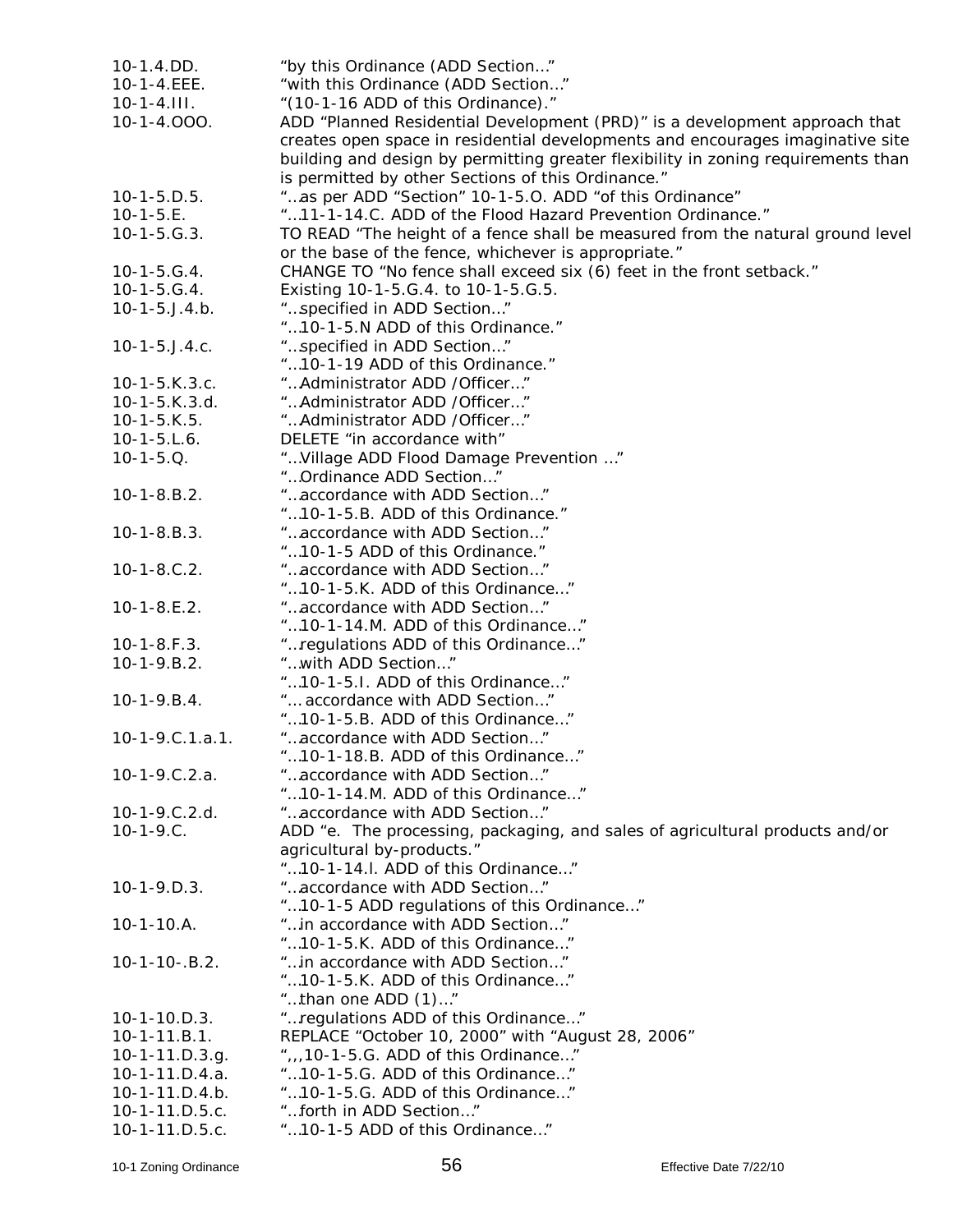| $10-1-11.D.7.$     | " Activities, ADD in an area under 3,600 (thirty-six hundred) square feet"   |
|--------------------|------------------------------------------------------------------------------|
|                    |                                                                              |
| 10-1-11.D.7.a.     | "Zoning Administrator ADD / Officer"                                         |
|                    | "/Officer ADD in an area under 3600 (thirty-six hundred)"                    |
| $10-1-11.D.14.c.$  | "10-1-5.G. ADD of this Ordinance"                                            |
| 10-1-11.E.1.a.     | "in ADD Section"                                                             |
|                    | "10-1-14 ADD of this Ordinance"                                              |
| $10-1-11.E.1.b.$   | "provided in ADD Section"                                                    |
|                    | "10-1-14 ADD of this Ordinance"                                              |
| $10-1-11.E.1.c.$   | "accordance with ADD Section"                                                |
|                    | "10-1-14.H. ADD of this Ordinance"                                           |
| $10-1-11.E.2.b.4.$ | "10-1-5.G. ADD of this Ordinance"                                            |
| 10-1-11.E.2.C.6.   | "as per ADD Section"                                                         |
|                    | "10-1-5.G. ADD of this Ordinance"                                            |
| 10-1-11.E.2.d.2.   | "10-1-5.G. ADD of this Ordinance"                                            |
| $10-1-11.E.2.d.3.$ | "defined in ADD Section"                                                     |
|                    | "10-1-5.G. ADD of this Ordinance"                                            |
| $10-1-11.e.2.$     | "10-1-5.1. ADD of this Ordinance"                                            |
| $10-1-11.e.3.$     | "10-1-11.C.11 ADD of this Ordinance"                                         |
| $10-1-11.f.1.$     | "10-1-5 ADD of this Ordinance"                                               |
| $10-1-11.h.2.$     | "10-1-5.G. ADD of this Ordinance"                                            |
| $10-1-11.h.3.$     | "provisions of ADD Section"                                                  |
|                    | "10-1-11.C. ADD of this Ordinance"                                           |
|                    |                                                                              |
| $10-1-11.i.1.$     | "provisions of 10-2 ADD Village Land Subdivision Regulations"                |
| $10-1-11.F.2.5.$   | "10-1-5.G. ADD of this Ordinance"                                            |
| $10-1-11.G.2.$     | "specified in ADD Section"                                                   |
|                    | "10-1-5.N. ADD of this Ordinance"                                            |
| $10-1-11.G.3.$     | "specified in ADD Section"                                                   |
|                    | "10-1-19 ADD of this Ordinance"                                              |
| 10-1-11.G.4.       | "specified in ADD Section"                                                   |
|                    | "10-1-5.D. ADD of this Ordinance"                                            |
| 10-1-11.G.6.       | "one ADD (1)"                                                                |
| $10-1-12.A.$       | "Use Zone. ADD Any change in the terms and/or conditions shall require       |
|                    | reapplication."                                                              |
| $10-1-12.B.1.i.$   | "10-2-10.B. ADD Land Use Subdivision Regulations"                            |
| $10-1-12.C.$       | ADD "using the zone change procedures in Section 10-1-15 of this Ordinance." |
| 10-1-12.D.2.c.     | "10-1-5.G. ADD of this Ordinance"                                            |
| 10-1-12.D.2.d.     | "ratio one ADD (1)"                                                          |
| 10-1-12.D.2.d.1.   | "one ADD (1)"                                                                |
| $10-1-12.D.5.$     | "3600 ADD (thirty-six hundred)"                                              |
| 10-1-12.D.10.      | "Planned REPLACE Unit WITH Residential"                                      |
| 10-1-12.D.10.a     | DELETE "If a public sewer is not available, approval from the New Mexico     |
|                    | Environment Department shall be obtained before an application for a Zone    |
|                    | Change for a Planned Unit Residential Development shall be submitted to the  |
|                    | Village."                                                                    |
|                    | "Planned REPLACE Unit WITH Residential" {2 times}                            |
|                    | "Planned REPLACE Unit WITH Residential"                                      |
| $10-1-12.D.10.h.$  |                                                                              |
| 10-1-12.D.14.a.    | "a. ADD Section"                                                             |
|                    | "10-1-5.B. ADD of this Ordinance"                                            |
| $10-1-12.D.14.b.$  | "b. ADD Section"                                                             |
|                    | "10-1-5.E. ADD of this Ordinance"                                            |
| 10-1-12.D.14.c.    | "c. ADD Section"                                                             |
|                    | "10-1-5.I. ADD of this Ordinance"                                            |
| 10-1-12.D.14.d.    | "d. ADD Section"                                                             |
|                    | " 10-1-18 ADD of this Ordinance"                                             |
| $10-1-12.E.4.$     | "with ADD Section"                                                           |
|                    | "10-1-5.F. ADD of this Ordinance"                                            |
|                    | "10-1-5.G. ADD of this Ordinance"                                            |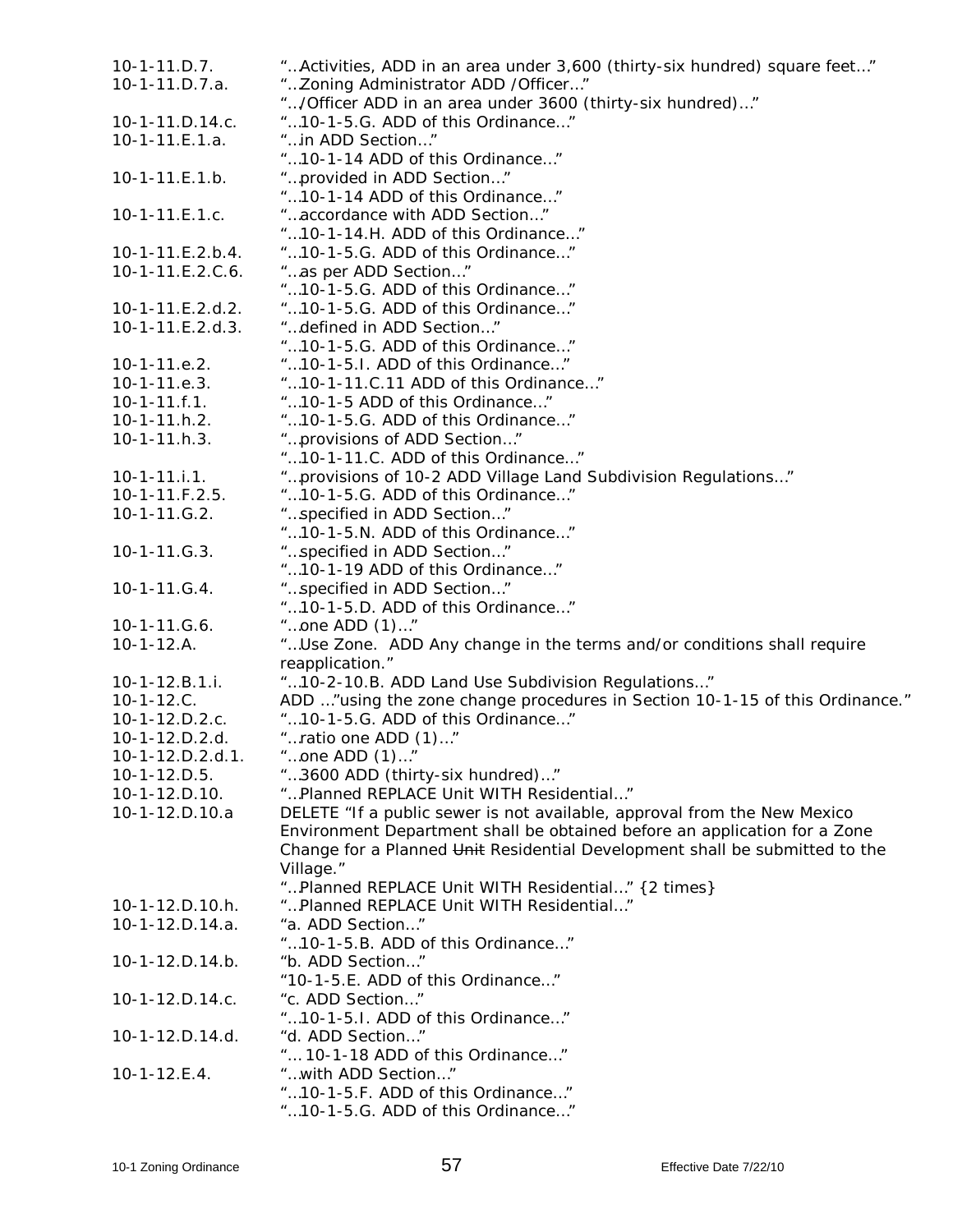| $10-1-12.E.9.$                  | REPLACE "issuance of such permit" WITH "approval of the Special Use Zone<br>District" |
|---------------------------------|---------------------------------------------------------------------------------------|
| $10-1-12.F.$                    | "forth in ADD Section"                                                                |
| $10-1-12.F.2.$                  | "specified in ADD Section"                                                            |
| $10-1-12.F.2.$                  | "10-1-5.N. ADD of this Ordinance"                                                     |
| $10-1-12.F.3.$                  | "specified in ADD Section"                                                            |
|                                 | "10-1-19 ADD of this Ordinance"                                                       |
| $10-1-12.F.5.$                  | "required in ADD Section"                                                             |
|                                 | "10-1-5.D. ADD of this Ordinance"                                                     |
| $10-1-13.B.1.$                  | "1,000 ADD (one thousand)"                                                            |
| $10-1-14.L.3.$                  | " Ordinance (ADD Section"                                                             |
| $10-1-14.L.7.$                  | REPLACE "No more than two (2) service or delivery vehicles necessary for the          |
|                                 | conduct of a Home Occupation shall be parked on the premises; however, a              |
|                                 | second vehicle shall be permitted provided it is stored within an enclosed            |
|                                 | garage." WITH "A maximum of two (2) service vehicles is allowed if one (1) is         |
|                                 | stored in an enclosed building."                                                      |
| 10-1-14.M.2.                    | " Administrator ADD / Officer"                                                        |
| $10 - 1 - 15$                   | "Change ADD /Text"                                                                    |
| $10 - 1 - 15.A.2.$              | "Administrator ADD / Officer" {2 times}                                               |
| $10-1-16.B.$                    | " Administrator ADD / Officer"                                                        |
| 10-1-16.B.2.                    | "Administrator ADD / Officer { 2 times}                                               |
| $10-1-16.D.$                    | " Administrator ADD / Officer"                                                        |
| $10-1-17.B.$                    | " Administrator ADD / Officer"                                                        |
| $10-1-18.D.$                    | "directed in REPLACE Ordinance WITH Section"                                          |
|                                 | "11-1-3.C. ADD of the Flood Hazard Prevention Ordinance"                              |
| 10-1-19.B.2.                    | "as per ADD Section"                                                                  |
|                                 | "10-1-14.M. ADD of this Ordinance"                                                    |
| $10-1-20.B.1.$                  | " Administrator ADD / Officer"                                                        |
| $10-1-20.B.3.$                  | "Administrator ADD / Officer" {2 times}                                               |
| $10-1-20.C.2.$                  | "refer to ADD Section"                                                                |
|                                 | "10-1-5.0. ADD of this Ordinance"                                                     |
| $10-1-20.C.4.$                  | " Administrator ADD / Officer"                                                        |
| 10-1-20.G. (paragraph after 6.) | "Administrator ADD /Officer"                                                          |
| $10-1-23.B.$                    | "Administrator ADD / Officer" {2 times}                                               |
| $10-1-23.C.$                    | "Administrator ADD /Officer                                                           |
|                                 | 10-1-23.D.1. <i>"Administrator ADD/Officer"</i>                                       |
| $10-1-23.D.3.$                  | " Administrator ADD / Officer"                                                        |

### **Ordinance 2008-07 Approved on April 22, 2008 Effective Date May 1, 2008**

10-1-12. ADD 15. Residential Care/Assisted Living Facility

### **Ordinance Amendment Approved On January 21, 2010 Effective Date February 1, 2010**

- 10-1-4.II. "Mobile Home (also known as Manufactured Housing)" to read as follows: "means a structure, transportable in one or more sections, which in the traveling mode, is eight (8) feet or more in width or forty (40) body feet or more in length, or, when erected on site, is three hundred twenty (320) or more square feet, and which is built on a permanent chassis and designed to be used for a dwelling with or without a permanent foundation when connected to the required utilities and includes plumbing, heating, air conditioning, and electrical systems contained therein."
- 10-1-4.JJ. "Modular" change "Unit" to "Structure" to read as follows: "means any structure built for use of occupancy by person or property, whether or not designed to be placed on a permanent foundation. Modular structures include factory-built buildings and subassemblies for manufactured residential and commercial units, modular homes and pre-manufactured homes. Modular structures does not include non-assembled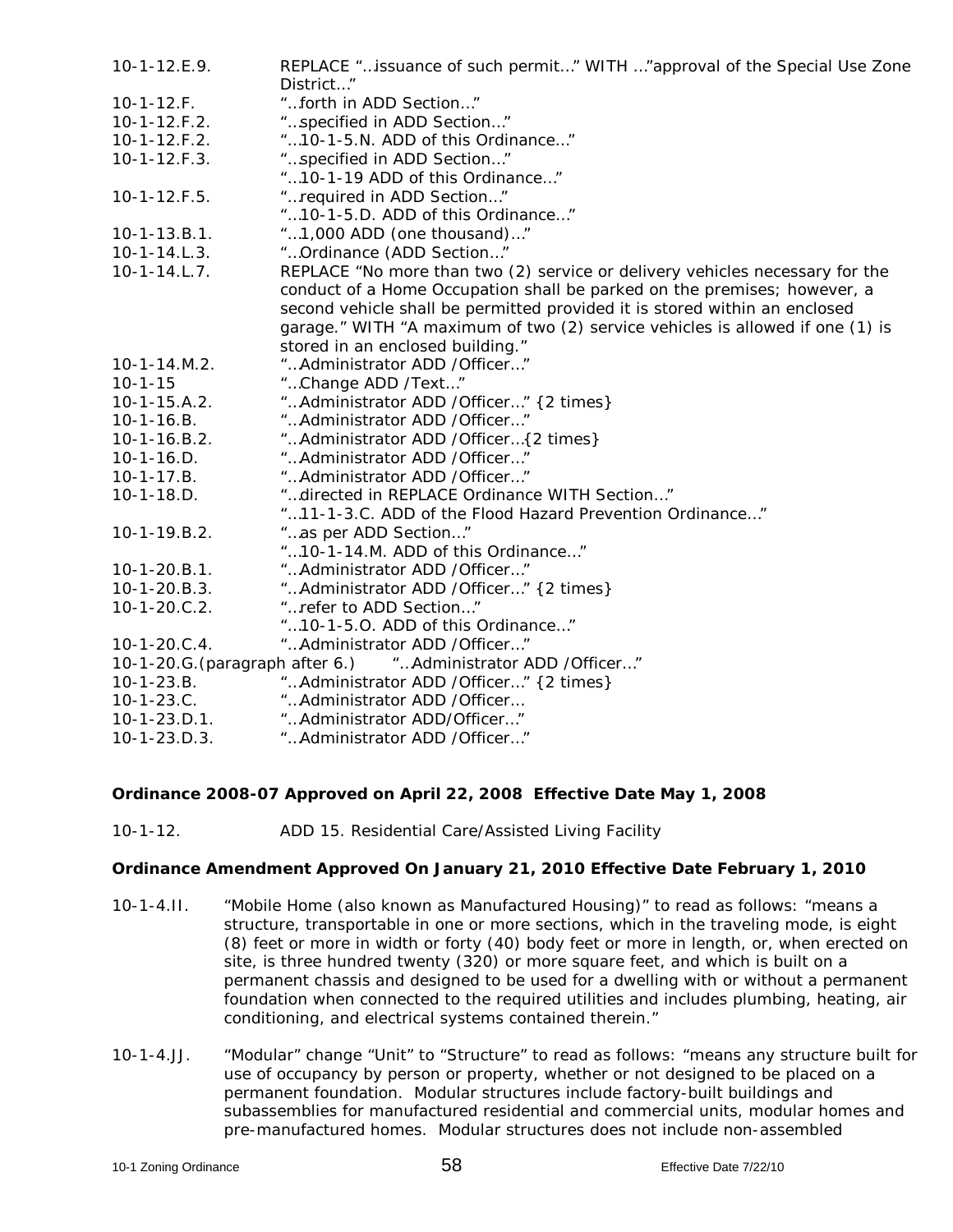component parts that are subject to all permit and inspection requirements, or to manufactured housing structures that are subject to regulation as per Section 14- 12.3.7.K. of the NMAC."

- 10-1-4.LL. DELETE "Overlay Zone, Community Commercial" means an area designated by the Village of Bosque Farms for existing and new commercial development."
- 10-1-4.NN. DELETE "Overlay, Special Use Zone" means an area designated by the Village of Bosque Farms for uses which require special consideration because of their unusual characteristics, dimension, frequency of occurrence, effect of surrounding property, or other similar reasons."
- 10-1-4.KKK. ADD "Overlay Zone District" An overlay zone district is created to identify a special resource or development area and to adopt new provisions that apply in that area in addition to the provisions of the underlying zone district. The provisions of an overlay zone district can be more restrictive or more expansive than those contained in the underlying zone district. An overlay zone district can be coterminous with existing property boundaries or contain only parts of one or more properties and may extend over more than one zone district."
- 10-1-5.D.4. "be placed within any" ADD "front"
- 10-1-5.J.C. DELETE "c. SU within the R-1, R-1A, and A-R. Any SU within the R-1, R-1A, or A-R Zone Districts shall meet the requirements as set forth in 1 and 2 above."
- 10-1-5.J.d. "C-1" DELETE "SU within the Commercial Zone District"
- 10-1-6.D.2. To read as follows: "The Commission or Governing Body may require additional conditions for a Conditional Use Permit or for a Special Use Permit."
- 10-1-7. To read as follows: "C-1 Commercial Zone"
- 10-1-7. DELETE "SU Special Use Overlay Zone"
- 10-1-8. ADD D. "Special Use Permits" Section
- 10-1-9. ADD D. "Special Use Permits" Section
- 10-1-10. ADD D. "Special Use Permits" Section
- 10-1-11 DELETE all references to "Community" and "Overlay"
- 10-1-11.E.2.d.3. "…three (3) CHANGE "automobiles" to "motor vehicles"
- 10-1-11.E.2.g. ADD "New" CHANGE "Car" to "Motor Vehicle"
- 10-1-11.E.2.g.1. CHANGE "cars" to 'motor vehicle"
- 10-1-11.E.2.g.3. CHANGE "cars" to "motor vehicle"
- 10-1-11.E.2.g.4. ",,,course" ADD "or gravel"
- 10-1-11. ADD "F. Special Use Permits" Section
- 10-1-12 DELETE Section "SU Special Use Zone Overlay"
- 10-1-14. ADD "Special Use Permits" Section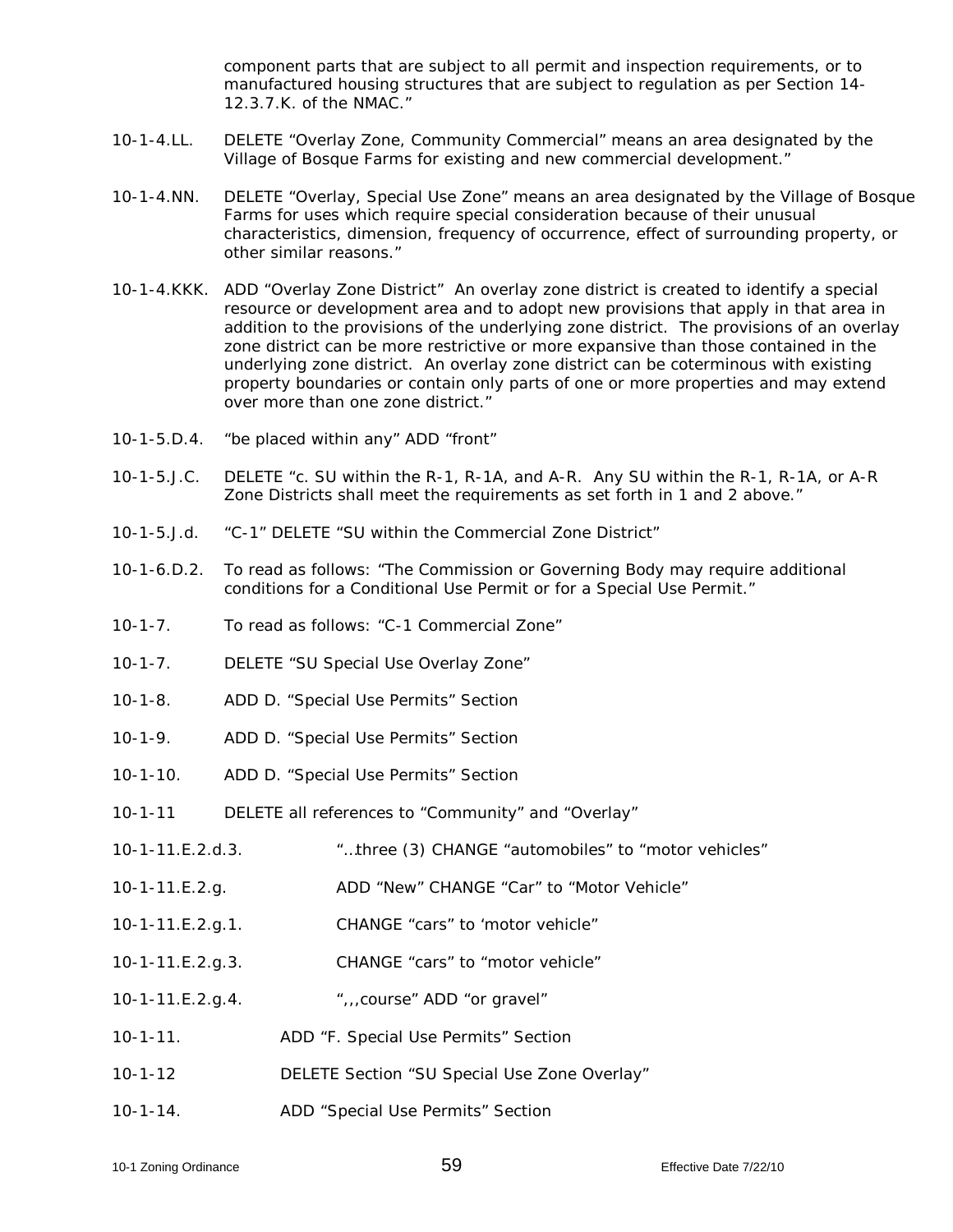- 10-1-20 G. "…removal or alteration ADD by the business and/or property owner"
- 10-1-20.G. DELETE "If the Planning & Zoning Administrator finds that any sign meets one or more of the conditions above, written notice shall be given to the business owner and/or property owner to have the sign(s) altered or removed. If the sign(s) is unsafe, not secured, and/or a menace to the public, and the owner fails to remove the signs within ten (10) days after such notice, the Village shall remove or alter the sign(s) to comply with this Ordinance. If the sign(s) is illegible, in violation of this Ordinance, and/or obsolete, and the owner fails to remove the sign(s) within thirty (30) days after such notice, the Village shall remove or alter the sign(s) to comply with this Ordinance. The Village shall have the right to recover from the owner or person placing such a sign(s) the full costs of removal, disposal, and/or alteration of such sign(s).

The Village of Bosque Farms reserves the right to reimbursement for the cost of the removal of any sign deemed to be in violation of this Ordinance by the Planning & Zoning Administrator/Officer, first against the business then against the property owner.

- 10-1-21. ADD "13. Appeal of a Decision of the Planning & Zoning Officer \$50.00"
- 10-1-21. ADD "14. Appeal of a Decision of the Planning & Zoning Commission \$50.00"
- 10-1-27. To Read as Follows: "Sections 10-1-1 through 10-1-29 are herby repealed. The adoption of this Ordinance, however, , shall not affect nor prevent any pending or future prosecution of, or action to abate, any existing violation of said Sections 10-1-1 though 10-1-29 if the violation is also a violation of the provisions of this Ordinance."

#### **Ordinance Amendment Approved On April 15, 2010 Effective Date April 26, 2010**

- 10-1-4.BB. "…require" ADD "approval from either the Planning & Zoning Administrator/Officer or Commission depending on the type of use requested as per Section 10-1-14.L. of this Ordinance."
- 10-1-5.D.2. "…lots" ADD "with the exception as noted below in 10-1-5.D.5. of this Ordinance."
- 10-1-5.D.3. "…lots" ADD "with the exception as noted below in 10-1-5.D.5. of this Ordinance."<br>10-1-5.D.4. "…front." DELETE "side or rear"
- "...front." DELETE "side or rear"
- 10-1-5.D.5. CHANGE to 10-1-5.D.6.
- 10-1-5.D.5. TO READ "An accessory building shall not be placed within any side or rear setback area except when the lot line borders a vehicle accessible irrigation ditch, roadway, or utility easement, in which case, the accessory building may be placed on the lot line; and"
- 10-1-8.C.2.f. "…Ordinance" ADD "shall require approval from either the Planning & Zoning Administrator/Officer or"
- 10-1-9.C.2.d. "…Ordinance" ADD "shall require approval from either the Planning & Zoning Administrator/Officer or"
- 10-1-14.C. "…heard" ADD "or fifteen (15) days prior to the Home Occupation Permit being approved by the Planning & Zoning Administrator/Officer."
- 10-1-14.L. "… be" ADD "issued by the Planning & Zoning Administrator/Officer or Commission subject to the following requirements. If a Home Occupation Permit meets all of the following requirements, it may be approved by the Planning & Zoning Administrator/Officer. Any deviations from the following requirements will require approval from the Planning & Zoning Commission. In either case, the posting of the sign will be required by the applicant as per Section 10-1-14.C. of this Ordinance."
- $10-1-16.$ F.